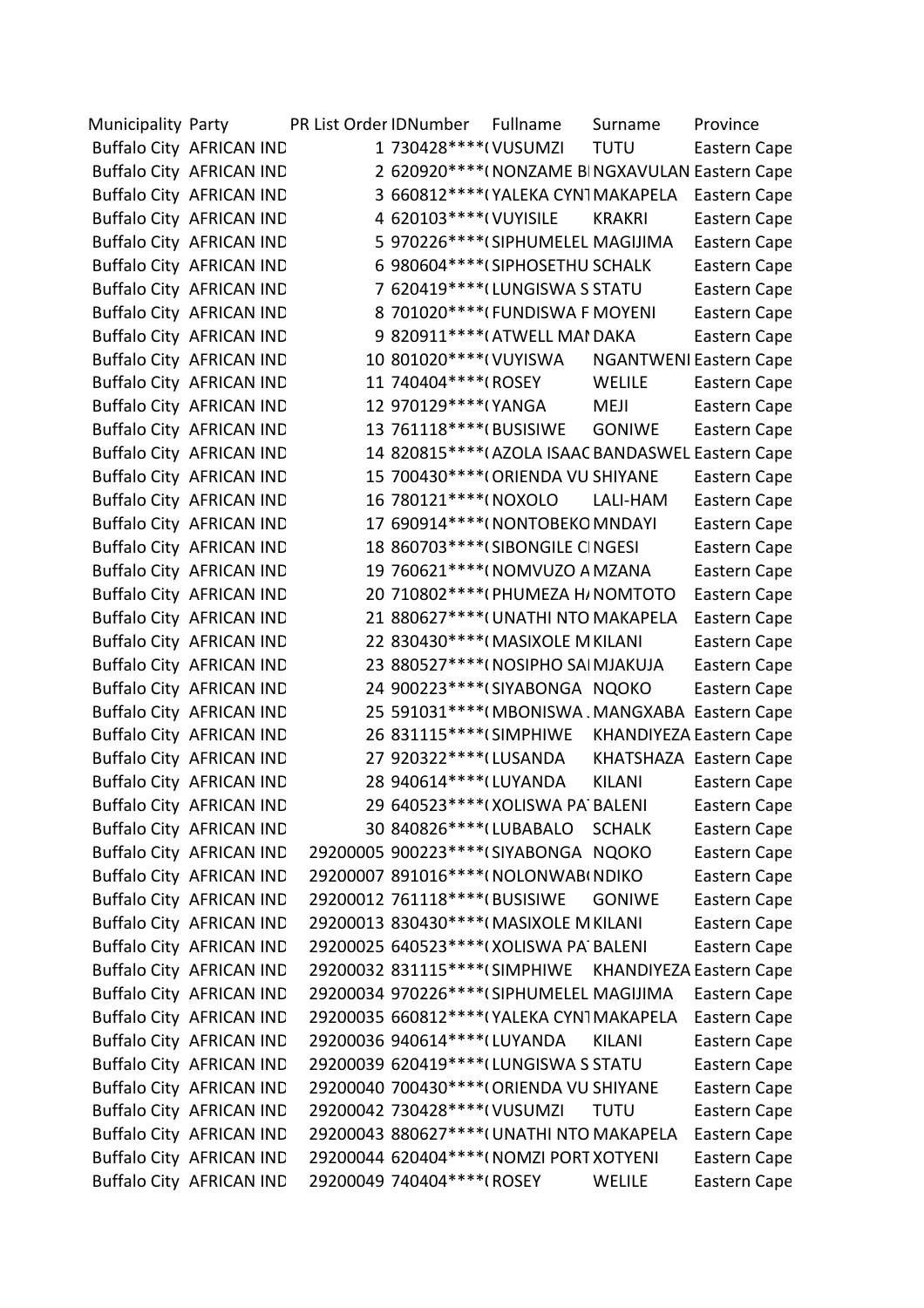| Amathole   | <b>AFRICAN IND</b>      | 1 881001 **** (AYANDA ARN KRAKRI                  |                | Eastern Cape                 |
|------------|-------------------------|---------------------------------------------------|----------------|------------------------------|
| Amathole   | <b>AFRICAN IND</b>      | 2 651104 **** (MABULU                             | <b>GADLA</b>   | Eastern Cape                 |
| Amathole   | <b>AFRICAN IND</b>      | 3 720202 **** (NTOMBEBAN MBA                      |                | Eastern Cape                 |
| Amathole   | <b>AFRICAN IND</b>      | 4 720924 **** (EUSTANCE LI KOLISA                 |                | Eastern Cape                 |
| Amathole   | <b>AFRICAN IND</b>      | 5 710116****(ANDISA                               | <b>CILIWE</b>  | Eastern Cape                 |
| Amathole   | <b>AFRICAN IND</b>      | 6 890223 **** (ZANELE                             | <b>LENTO</b>   | Eastern Cape                 |
| Chris Hani | <b>AFRICAN IND</b>      | 1 630905 **** ( NOPHELO                           | <b>MASISA</b>  | Eastern Cape                 |
| Chris Hani | <b>AFRICAN IND</b>      | 2 560504 **** ( NOLUNGILE ITSHONGWEI Eastern Cape |                |                              |
| Chris Hani | <b>AFRICAN IND</b>      | 3 680925 **** (KUTALA NOZ NXAWE                   |                | Eastern Cape                 |
| Chris Hani | <b>AFRICAN IND</b>      | 4 550701 **** (TEMBA                              | <b>KANGELI</b> | Eastern Cape                 |
| Chris Hani | <b>AFRICAN IND</b>      | 5 600504 **** (SANGWENI                           | <b>MASISA</b>  | Eastern Cape                 |
| Chris Hani | <b>AFRICAN IND</b>      | 6 830915 **** (SIYABONGA : NTLABE                 |                | Eastern Cape                 |
| Chris Hani | <b>AFRICAN IND</b>      | 7 791126**** (FIKISWA BEA MATINISE                |                | Eastern Cape                 |
| Chris Hani | <b>AFRICAN IND</b>      | 8 610319 **** (NOPHUMZILI KANGELI                 |                | Eastern Cape                 |
| Chris Hani | <b>AFRICAN IND</b>      | 9 680313 **** (NOPOUND B GOVA                     |                | Eastern Cape                 |
| Chris Hani | <b>AFRICAN IND</b>      | 10 551010 **** (BAM                               | <b>MYEKI</b>   | Eastern Cape                 |
| Chris Hani | <b>AFRICAN IND</b>      | 11 361220 **** (NOTENSION NTYANTYA                |                | Eastern Cape                 |
| Chris Hani | <b>AFRICAN IND</b>      | 12 850329 **** (WEZIWE                            | <b>THOLE</b>   | Eastern Cape                 |
| Chris Hani | <b>AFRICAN IND</b>      | 13 621128 **** (NONTOBEKO TSHETSHA                |                | Eastern Cape                 |
| Alfred Nzo | <b>AFRICAN IND</b>      | 1 851111 **** (NOMAHLUBI MASHABA                  |                | Eastern Cape                 |
| Alfred Nzo | <b>AFRICAN IND</b>      | 2 810211 **** (NOZUKO                             | <b>NJOBE</b>   | Eastern Cape                 |
| Alfred Nzo | <b>AFRICAN IND</b>      | 3 780301 **** (PATRICK BUL MRAYISE                |                | Eastern Cape                 |
| Alfred Nzo | <b>AFRICAN IND</b>      | 4 920628 **** (LEFA                               | MATHIBELI      | Eastern Cape                 |
| Alfred Nzo | <b>AFRICAN IND</b>      | 5 821102***** (NIKIWE                             |                | MADIKIZELA Eastern Cape      |
| Alfred Nzo | <b>AFRICAN IND</b>      | 6 561225 **** (MNYAMEZEL PINDELA                  |                | Eastern Cape                 |
| Alfred Nzo | <b>AFRICAN IND</b>      | 7 821129 **** (HLOMPHO                            | LESESA         | Eastern Cape                 |
| Alfred Nzo | <b>AFRICAN IND</b>      | 8 860406**** (MONGEZELE MASIMINI                  |                | Eastern Cape                 |
| Alfred Nzo | <b>AFRICAN IND</b>      | 9 820817 **** (FAKAZILE                           |                | NTWAKUMB Eastern Cape        |
| Alfred Nzo | <b>AFRICAN IND</b>      | 10 831028 **** (BOYBOY DEN NQWILI                 |                | Eastern Cape                 |
| Mnguma     | <b>AFRICAN IND</b>      | 1 680105 **** (SINDILE                            |                | <b>MAGANDAN</b> Eastern Cape |
| Mnquma     | <b>AFRICAN IND</b>      | 2 640905**** (PHILLIS BULE GONIWE                 |                | Eastern Cape                 |
| Mnquma     | <b>AFRICAN IND</b>      | 3 630311 **** (NOTHEMBILI GCEYA                   |                | Eastern Cape                 |
| Mnquma     | <b>AFRICAN IND</b>      | 4 790606*****(SIYABONGA MAJI                      |                | Eastern Cape                 |
| Mnguma     | <b>AFRICAN IND</b>      | 21202009 640905 **** (PHILLIS BULE GONIWE         |                | Eastern Cape                 |
| Mnquma     | <b>AFRICAN IND</b>      | 21202028 680105****(SINDILE                       |                | <b>MAGANDAN</b> Eastern Cape |
| Amahlathi  | <b>AFRICAN IND</b>      | 1 890223 **** (ZANELE                             | <b>LENTO</b>   | Eastern Cape                 |
| Amahlathi  | <b>AFRICAN IND</b>      | 2 911222 **** (NOMAPHELC DYANTYI                  |                | Eastern Cape                 |
| Amahlathi  | <b>AFRICAN IND</b>      | 21204004 911222 **** ( NOMAPHELC DYANTYI          |                | Eastern Cape                 |
|            | Raymond M AFRICAN IND   | 1 860821 **** ( NOLUSINDIS ( HANS                 |                | Eastern Cape                 |
| Elundini   | <b>AFRICAN IND</b>      | 1 740417****(MVUYISI                              | <b>MAGAZI</b>  | Eastern Cape                 |
| Elundini   | <b>AFRICAN IND</b>      | 2 570318 **** (DUMISANI DITSOTETSI                |                | Eastern Cape                 |
| Elundini   | <b>AFRICAN IND</b>      | 3 840401 **** (NOPASIKA                           | <b>SIBIZO</b>  | Eastern Cape                 |
| Elundini   | <b>AFRICAN IND</b>      | 4 780715 **** ( VUYO MAND MINI                    |                | Eastern Cape                 |
|            | King Sabata AFRICAN IND | 1 690101 **** (ANASTACYIA SEKESE                  |                | Eastern Cape                 |
|            | King Sabata AFRICAN IND | 21507008 690101 **** (ANASTACYIA SEKESE           |                | Eastern Cape                 |
| Matatiele  | <b>AFRICAN IND</b>      | 1 640131 **** (NKOSIVELILE DUMA                   |                | Eastern Cape                 |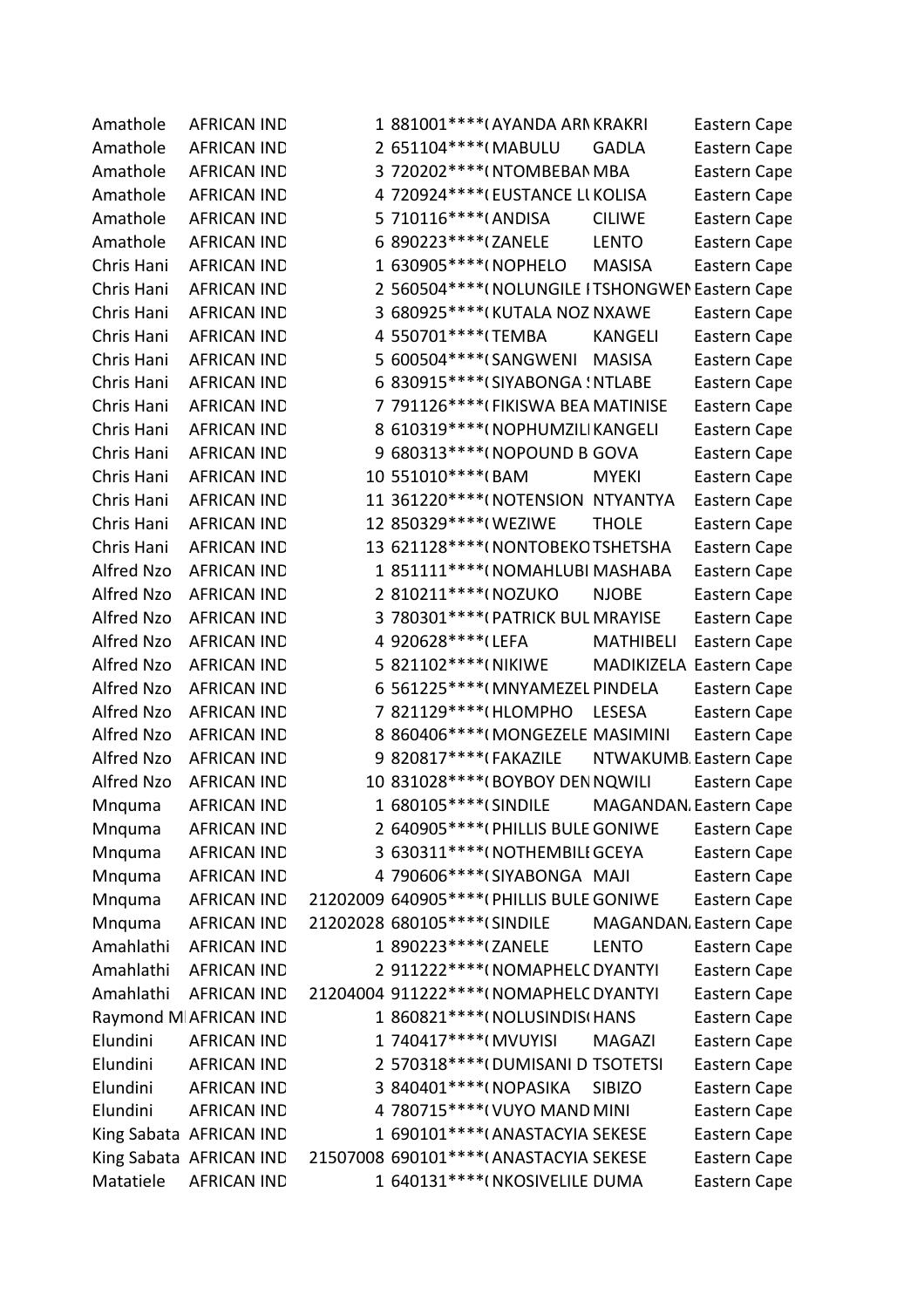Matatiele AFRICAN IND 2 870815\*\*\*\*(SIBAMBA-NC MGOLOMBA Eastern Cape Matatiele AFRICAN IND 3 690111\*\*\*\*(NTOBEKO PR NTLAHLA Eastern Cape Matatiele AFRICAN IND 4 531011\*\*\*\*\*(WELE CLEME MDOLOMBA Eastern Cape Matatiele AFRICAN IND 5 641008\*\*\*\* (LINDA ONICA MTETO Eastern Cape Matatiele AFRICAN IND 6 810211\*\*\*\*(NOZUKO NJOBE Eastern Cape Matatiele AFRICAN IND 7 830916\*\*\*\*(THANDAZILE NGUZA Eastern Cape Matatiele AFRICAN IND 8 630106\*\*\*\*(DAVID MBUY MFOLOZI Eastern Cape Matatiele AFRICAN IND 9 910405\*\*\*\*(MENELISI VII MRAYISE Eastern Cape Matatiele AFRICAN IND 10 721221\*\*\*\* (LUYOLO NTABENI Eastern Cape Matatiele AFRICAN IND 11 650601\*\*\*\*(NOGCINIKAY LUPHALULE Eastern Cape Matatiele AFRICAN IND 12 511111\*\*\*\*(AGGRIPPAH IMSIPHA Eastern Cape Matatiele AFRICAN IND 13 840805\*\*\*\*\*(NTHABELENCLEKHOOANA Eastern Cape Matatiele AFRICAN IND 14 630925\*\*\*\*(ARIEL VUYILE MAHONO Eastern Cape Matatiele AFRICAN IND 15 770406\*\*\*\*\*(ROSE HAPPIN MPHANJANA Eastern Cape Matatiele AFRICAN IND 16 760518\*\*\*\*\*(PATRICK BON MSHUQWAN Eastern Cape Matatiele AFRICAN IND 17 720504\*\*\*\*(MOLEBOHEN PARKIES Eastern Cape Matatiele AFRICAN IND 18 980626\*\*\*\*(PHILISIWE SISULU Eastern Cape Matatiele AFRICAN IND 24401001 860406\*\*\*\*(MONGEZELE MASIMINI Eastern Cape Matatiele AFRICAN IND 24401002 630927\*\*\*\*(MOLEBOHEN KOLOKO Eastern Cape Matatiele AFRICAN IND 24401005 611207\*\*\*\*(PROTUS MZC SOTSAKA Eastern Cape Matatiele AFRICAN IND 24401007 511111\*\*\*\*(AGGRIPPAH | MSIPHA Eastern Cape Matatiele AFRICAN IND 24401008 891023\*\*\*\*(TEBOHO ERICKOTELANA Eastern Cape Matatiele AFRICAN IND 24401010 721221\*\*\*\* (LUYOLO NTABENI Eastern Cape Matatiele AFRICAN IND 24401011 840805\*\*\*\*(NTHABELEN(LEKHOOANA Eastern Cape Matatiele AFRICAN IND 24401012 600915\*\*\*\*(WELLINGTOM SIYA Eastern Cape Matatiele AFRICAN IND 24401016 740312\*\*\*\*(MOHAI MOKHELE Eastern Cape Matatiele AFRICAN IND 24401017 641008\*\*\*\*(LINDA ONICA MTETO Eastern Cape Matatiele AFRICAN IND 24401019 640826\*\*\*\*(BOYCE TSEPC MOEKETSI Eastern Cape Matatiele AFRICAN IND 24401025 821129\*\*\*\* (HLOMPHO LESESA Eastern Cape Umzimvubu AFRICAN IND 1 820817\*\*\*\*(FAKAZILE NTWAKUMB Eastern Cape Umzimvubu AFRICAN IND 2 881028\*\*\*\*(XOLILE LESLY MAGUJULW/Eastern Cape Umzimvubu AFRICAN IND 3 780527\*\*\*\*(PHAKAMA P/SIKISI Eastern Cape Umzimvubu AFRICAN IND 4 750809\*\*\*\*(KAIZER KHAL SOLDATI Eastern Cape Umzimvubu AFRICAN IND 5 690303\*\*\*\*\*(NONKONGO.GWAXA Eastern Cape Umzimvubu AFRICAN IND 6 980207\*\*\*\*(THANDIWE DABULA Eastern Cape Umzimvubu AFRICAN IND 24402001 780527\*\*\*\*(PHAKAMA P/SIKISI Eastern Cape Umzimvubu AFRICAN IND 24402002 970314\*\*\*\*(SENI MAKALIMA Eastern Cape Umzimvubu AFRICAN IND 24402003 560323\*\*\*\*(MOYAKAZI NDZELU Eastern Cape Umzimvubu AFRICAN IND 24402008 980702\*\*\*\*(ESIHLE MBUNGE Eastern Cape Umzimvubu AFRICAN IND 24402010 881028\*\*\*\*(XOLILE LESLY MAGUJULW/Eastern Cape Umzimvubu AFRICAN IND 24402011 830917\*\*\*\*(NKOSINCEDIINTSHAYISA Eastern Cape Umzimvubu AFRICAN IND 24402012 690303\*\*\*\*(NONKONGO.GWAXA Eastern Cape Umzimvubu AFRICAN IND 24402016 840616\*\*\*\*(NOMSA NOMKUCA Eastern Cape Umzimvubu AFRICAN IND 24402024 750809\*\*\*\*(KAIZER KHAL SOLDATI Eastern Cape Umzimvubu AFRICAN IND 24402026 671128\*\*\*\*(HILLARY YVOTENI Eastern Cape Winnie Mad AFRICAN IND 1 821102\*\*\*\*( NIKIWE MADIKIZELA Eastern Cape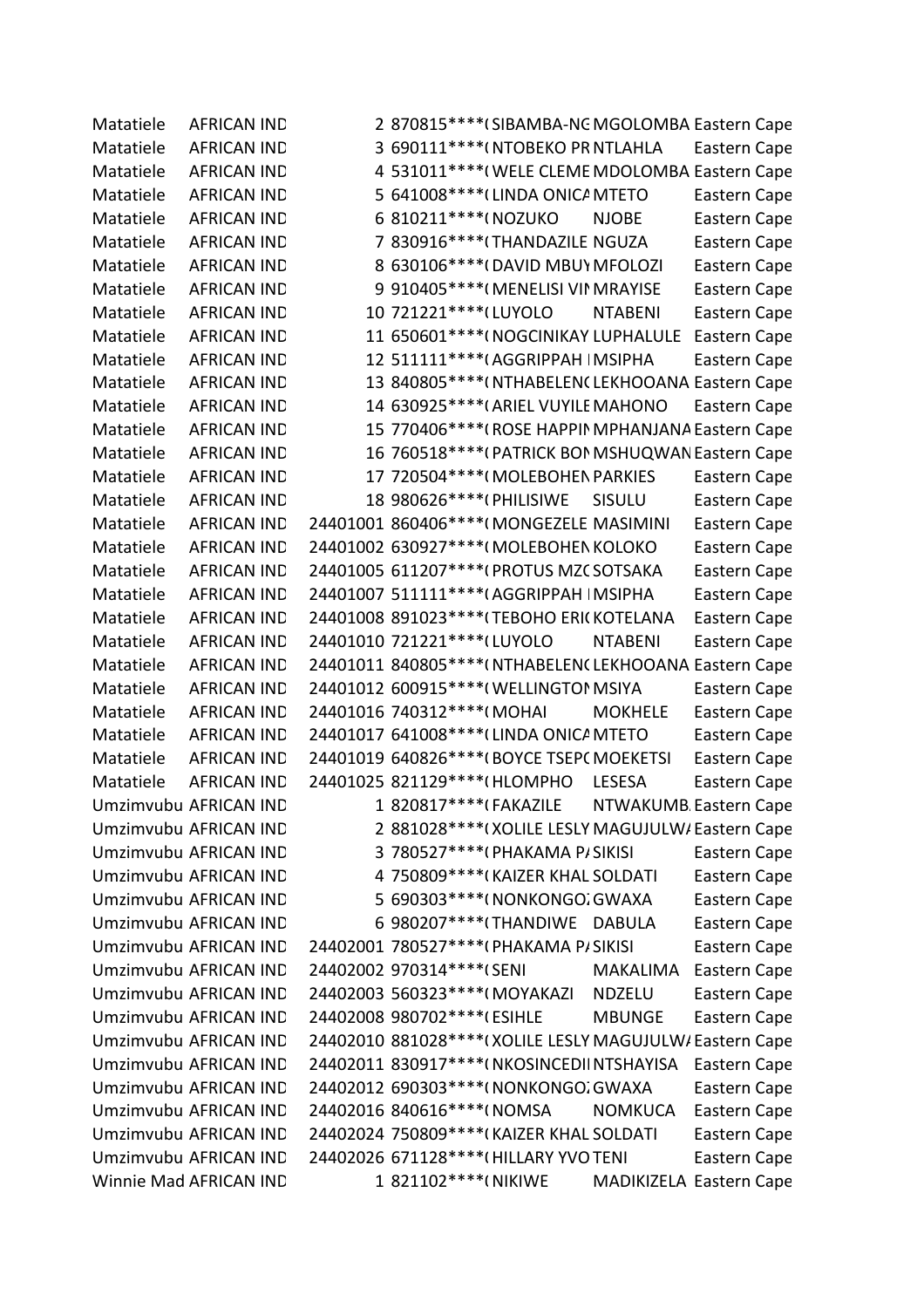Winnie Mad AFRICAN IND 2 831028\*\*\*\* (BOYBOY DEN NQWILI Eastern Cape Winnie Mad AFRICAN IND 3 810914\*\*\*\* (GLORIA KHAI MSITSHANA Eastern Cape Winnie Mad AFRICAN IND 4 791029\*\*\*\*(YOLOKAZI NDLALA Eastern Cape Winnie Mad AFRICAN IND 5 710220\*\*\*\* (THOZAMILE / MGANGXO Eastern Cape Winnie Mad AFRICAN IND 6 840509\*\*\*\*(BULELANI MITYENI Eastern Cape Winnie Mad AFRICAN IND <br>
7 820727\*\*\*\*(NTOMBENTL HLABE Eastern Cape Winnie Mad AFRICAN IND 8 870228\*\*\*\* (TOLOKAZI NTLAUZANA Eastern Cape Winnie Mad AFRICAN IND 9940806\*\*\*\*(LUNGELO NGWANE Eastern Cape Winnie Mad AFRICAN IND 10 950806\*\*\*\*(AKHONA HLABE Eastern Cape Winnie Mad AFRICAN IND 11 741220\*\*\*\* (NOMPUMELI MAGIGABA Eastern Cape Winnie Mad AFRICAN IND 24403001 821102\*\*\*\* (NIKIWE MADIKIZELA Eastern Cape Winnie Mad AFRICAN IND 24403007 950806\*\*\*\*(AKHONA HLABE Eastern Cape Winnie Mad AFRICAN IND 24403013 840509\*\*\*\*(BULELANI MITYENI Eastern Cape Maluti a Phc AFRICAN IND 1 860221\*\*\*\*\* (HARRY FESTL MDAKANE Free State Maluti a Phc AFRICAN IND 2 890630\*\*\*\*\*(DIMAKATSO MDAKANE Free State Maluti a Phc AFRICAN IND 41904001 840402\*\*\*\* (LIJWANE SAN LEBONA Free State Maluti a Phc AFRICAN IND 41904002 820301\*\*\*\*(PADINYANA , MOKOENA Free State Maluti a Phc AFRICAN IND 41904003 770912\*\*\*\*(MOSA CLEMI MOLISE Free State Maluti a Phc AFRICAN IND 41904004 810203\*\*\*\*(MOEKETSI D/MOTLOUNG Free State Maluti a Phc AFRICAN IND 41904005 860221\*\*\*\*\*(HARRY FESTL MDAKANE Free State Maluti a Phc AFRICAN IND 41904006 950725\*\*\*\*(LERATO JOHITSOLO Free State Maluti a Phc AFRICAN IND 41904007 930816\*\*\*\*(MOSUWE MATSHAYA Free State Maluti a Phc AFRICAN IND 41904008 840620\*\*\*\*(MATLALI ELIZ LEBONA Free State Maluti a Phc AFRICAN IND 41904009 810203\*\*\*\*(MOEKETSI D/MOTLOUNG Free State Maluti a Phc AFRICAN IND 41904010 840402\*\*\*\* (LIJWANE SAN LEBONA Free State Maluti a Phc AFRICAN IND 41904011 950725\*\*\*\*(LERATO JOHITSOLO Free State Maluti a Phc AFRICAN IND 41904012 851205\*\*\*\*(PULE WITBO PATSA Free State Maluti a Phc AFRICAN IND 41904013 860221\*\*\*\*(HARRY FESTL MDAKANE Free State Maluti a Phc AFRICAN IND 41904014 860221\*\*\*\* (HARRY FESTL MDAKANE Free State Maluti a Phc AFRICAN IND 41904015 810203\*\*\*\*(MOEKETSI D/MOTLOUNG Free State Maluti a Phc AFRICAN IND 41904016 851205\*\*\*\*(PULE WITBO PATSA Free State Maluti a Phc AFRICAN IND 41904017 890630\*\*\*\* (DIMAKATSO MDAKANE Free State Maluti a Phc AFRICAN IND 41904018 820301\*\*\*\*(PADINYANA MOKOENA Free State Maluti a Phc AFRICAN IND 41904019 770912\*\*\*\*(MOSA CLEMI MOLISE Free State Maluti a Phc AFRICAN IND 41904020 950725\*\*\*\*(LERATO JOHITSOLO Free State Maluti a Phc AFRICAN IND 41904021 860221\*\*\*\*\*(HARRY FESTL MDAKANE Free State Maluti a Phc AFRICAN IND 41904022 751225\*\*\*\*(PETRUS KERE MDAKANE Free State Maluti a Phc AFRICAN IND 41904023 820301\*\*\*\*(PADINYANA , MOKOENA Free State Maluti a Phc AFRICAN IND 41904024 840402\*\*\*\*(LIJWANE SAN LEBONA Free State Maluti a Phc AFRICAN IND 41904025 860221\*\*\*\*\*(HARRY FESTL MDAKANE Free State Maluti a Phc AFRICAN IND 41904026 860221\*\*\*\*(HARRY FESTL MDAKANE Free State Maluti a Phc AFRICAN IND 41904027 770912\*\*\*\*(MOSA CLEMI MOLISE Free State Maluti a Phc AFRICAN IND 41904028 870816\*\*\*\*(THABA WEAI LEBONA Free State Maluti a Phc AFRICAN IND 41904030 930816\*\*\*\*(MOSUWE MATSHAYA Free State Maluti a Phc AFRICAN IND 41904031 810203\*\*\*\*(MOEKETSI D/MOTLOUNG Free State Maluti a Phc AFRICAN IND 41904032 860221\*\*\*\*(HARRY FESTL MDAKANE Free State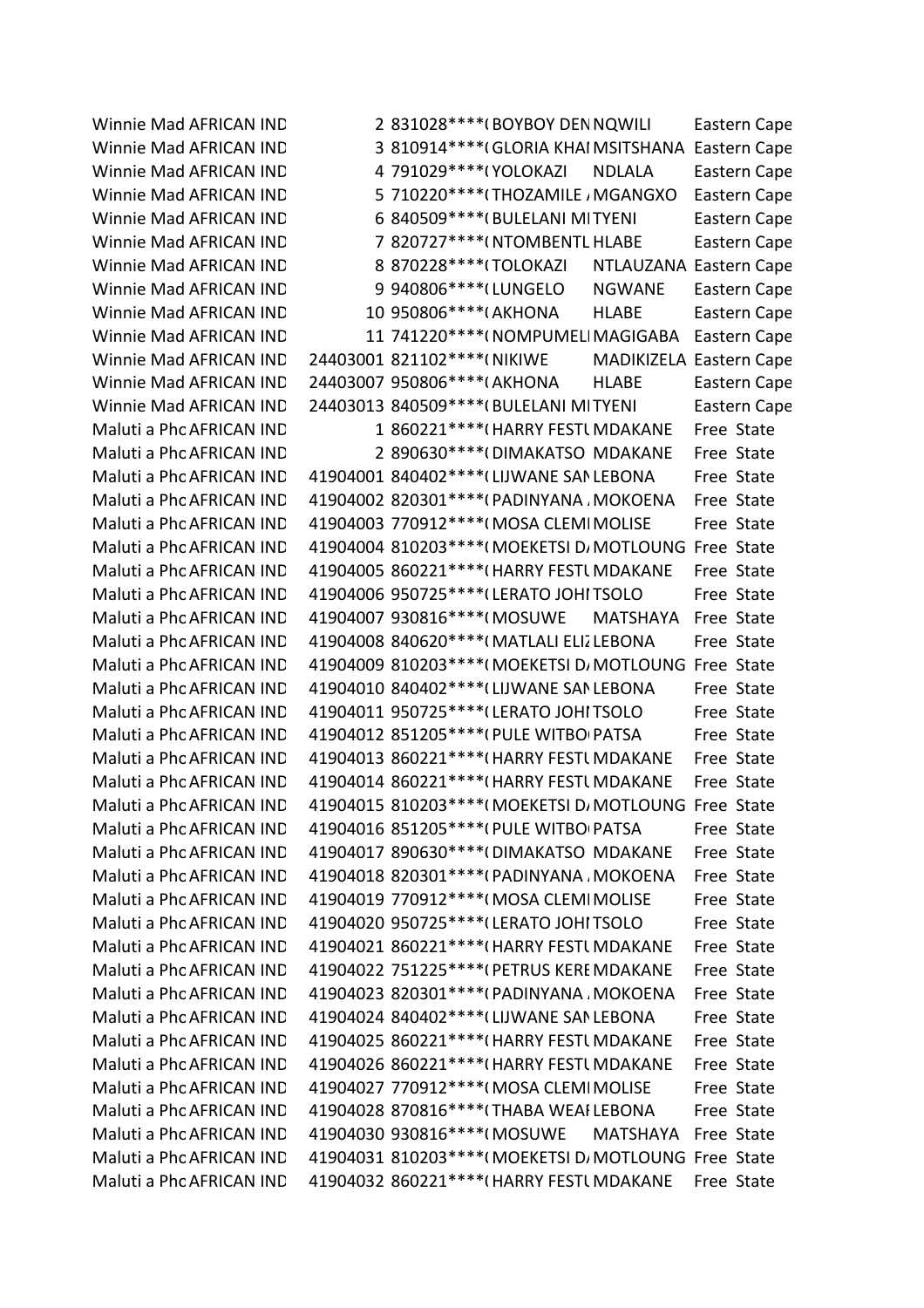Maluti a Phc AFRICAN IND 41904033 890630\*\*\*\*(DIMAKATSO MDAKANE Free State Maluti a Phc AFRICAN IND 41904034 950725\*\*\*\* (LERATO JOHITSOLO Free State Maluti a Phc AFRICAN IND 41904035 860221\*\*\*\*(HARRY FESTL MDAKANE Free State Metsimahol AFRICAN IND 1 670710\*\*\*\* (MTHAKATHI MALINDI Free State Metsimahol AFRICAN IND 2 730516\*\*\*\* (MAHLAVOKA NHLAPO Free State Metsimahol AFRICAN IND 3 690505\*\*\*\* (MPOTSENG / MATSIPA Free State Metsimahol AFRICAN IND 4 770512\*\*\*\* (MOLUNKISI FMJIKANE Free State Metsimahol AFRICAN IND 5 811228\*\*\*\* (MAGDELINE MOFOKENG Free State Metsimahol AFRICAN IND 6 880126\*\*\*\* TLALENG MII MOKHOTHU Free State Metsimaholi AFRICAN IND  $\overline{P}$  660907\*\*\*\*\*(ZANDISFLF D ZWENI Free State Metsimahol AFRICAN IND 8 640402\*\*\*\* (FRANCINAH IMATEKANE Free State Metsimahol AFRICAN IND 9 730101\*\*\*\* (PULENG BERITSEHLE Free State MetsimaholoAFRICAN IND 10 920913\*\*\*\*(BASIA DANIE MALAPE Free State Metsimahol AFRICAN IND 11 880721\*\*\*\* (REFILOE GIFT PULE Free State MetsimaholoAFRICAN IND 42004001 670710\*\*\*\*\* (MTHAKATHI MALINDI Free State Metsimahol<sub>1</sub> AFRICAN IND 42004002 730516\*\*\*\*(MAHLAVOKA NHLAPO Free State Metsimahol(AFRICAN IND 42004003 690505\*\*\*\*(MPOTSENG / MATSIPA Free State Metsimahol(AFRICAN IND 42004004 880721\*\*\*\*(REFILOE GIFT PULE Free State Metsimahol(AFRICAN IND 42004005 880721\*\*\*\*(REFILOE GIFT PULE Free State Metsimahol(AFRICAN IND 42004006 640402\*\*\*\*(FRANCINAH | MATEKANE Free State MetsimaholoAFRICAN IND 42004007 770512\*\*\*\*(MOLUNKISI FMJIKANE Free State MetsimaholoAFRICAN IND 42004008 730101\*\*\*\*(PULENG BER TSEHLE Free State MetsimaholoAFRICAN IND 42004009 670710\*\*\*\*(MTHAKATHI MALINDI Free State Metsimahol(AFRICAN IND 42004010 770512\*\*\*\*(MOLUNKISI F MJIKANE Free State Metsimahol(AFRICAN IND 42004011 670710\*\*\*\*(MTHAKATHI MALINDI Free State Metsimahol(AFRICAN IND 42004012 880721\*\*\*\*(REFILOE GIFT PULE Free State Metsimahol(AFRICAN IND 42004013 730516\*\*\*\*(MAHLAVOKA NHLAPO Free State Metsimahol(AFRICAN IND 42004014 880126\*\*\*\*(TLALENG MII MOKHOTHU Free State Metsimahol AFRICAN IND 42004015 920913\*\*\*\* (BASIA DANIE MALAPE Free State Metsimahol AFRICAN IND 42004016 670710\*\*\*\* (MTHAKATHI MALINDI Free State Metsimahol(AFRICAN IND 42004017 660907\*\*\*\*(ZANDISELE D ZWENI Free State Metsimahol AFRICAN IND 42004018 811228\*\*\*\* (MAGDELINE MOFOKENG Free State Metsimahol(AFRICAN IND 42004019 880126\*\*\*\*(TLALENG MII MOKHOTHU Free State Metsimahol AFRICAN IND 42004020 920913\*\*\*\* (BASIA DANIE MALAPE Free State Metsimahol AFRICAN IND 42004021 670710\*\*\*\* (MTHAKATHI MALINDI Free State MetsimaholoAFRICAN IND 42004022 660907\*\*\*\*(ZANDISELE D ZWENI Free State Metsimahol(AFRICAN IND 42004023 811228\*\*\*\*(MAGDELINE MOFOKENG Free State Mangaung AFRICAN IND 1920906\*\*\*\*(ALFRED QAI Free State Mangaung AFRICAN IND 2 891126\*\*\*\*(BONISWA PRNXELE Free State Mangaung AFRICAN IND 3 760803\*\*\*\* (SIYABULELA | MLAZA Free State Mangaung AFRICAN IND 4 890922\*\*\*\*(ONGEZWA EIMLAZA Free State Mangaung AFRICAN IND 5 800305\*\*\*\* (LINDIWE FODO Free State Mangaung AFRICAN IND 6 960930\*\*\*\*(BONIWE MAGIDELA Free State Mangaung AFRICAN IND 49400001 960930\*\*\*\*(BONIWE MAGIDELA Free State Mangaung AFRICAN IND 49400002 890922\*\*\*\*(ONGEZWA EIMLAZA Free State Mangaung AFRICAN IND 49400003 800305\*\*\*\* (LINDIWE FODO Free State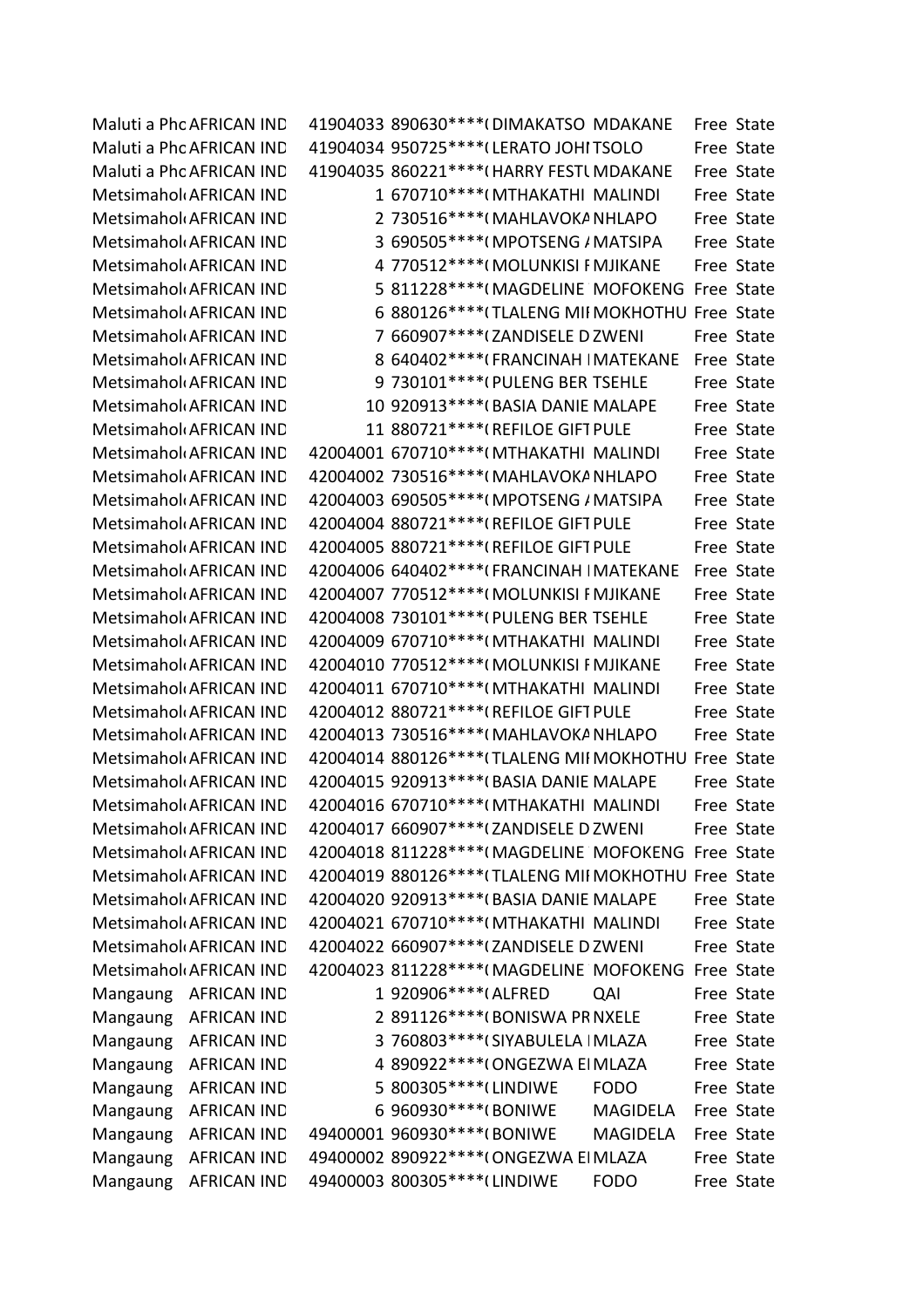| Mangaung | <b>AFRICAN IND</b>   | 49400004 760803 **** (SIYABULELA   MLAZA              |                 | Free State |
|----------|----------------------|-------------------------------------------------------|-----------------|------------|
| Mangaung | <b>AFRICAN IND</b>   | 49400005 890922 **** (ONGEZWA EI MLAZA                |                 | Free State |
| Mangaung | <b>AFRICAN IND</b>   | 49400006 800305 **** (LINDIWE                         | <b>FODO</b>     | Free State |
| Mangaung | <b>AFRICAN IND</b>   | 49400007 760803 **** (SIYABULELA   MLAZA              |                 | Free State |
| Mangaung | <b>AFRICAN IND</b>   | 49400008 890922 **** (ONGEZWA EI MLAZA                |                 | Free State |
| Mangaung | <b>AFRICAN IND</b>   | 49400009 960930 **** (BONIWE                          | <b>MAGIDELA</b> | Free State |
| Mangaung | <b>AFRICAN IND</b>   | 49400010 920906 **** (ALFRED                          | QAI             | Free State |
| Mangaung | <b>AFRICAN IND</b>   | 49400011 920906 **** (ALFRED                          | QAI             | Free State |
| Mangaung | <b>AFRICAN IND</b>   | 49400012 960930 **** (BONIWE                          | <b>MAGIDELA</b> | Free State |
| Mangaung | <b>AFRICAN IND</b>   | 49400013 890922 **** (ONGEZWA EI MLAZA                |                 | Free State |
| Mangaung | <b>AFRICAN IND</b>   | 49400014 800305 **** (LINDIWE                         | <b>FODO</b>     | Free State |
| Mangaung | <b>AFRICAN IND</b>   | 49400015 760803 **** (SIYABULELA   MLAZA              |                 | Free State |
| Mangaung | <b>AFRICAN IND</b>   | 49400016 890922 **** (ONGEZWA El MLAZA                |                 | Free State |
| Mangaung | <b>AFRICAN IND</b>   | 49400017 800305 **** (LINDIWE                         | <b>FODO</b>     | Free State |
| Mangaung | <b>AFRICAN IND</b>   | 49400018 760803 **** (SIYABULELA   MLAZA              |                 | Free State |
| Mangaung | <b>AFRICAN IND</b>   | 49400019 890922 **** (ONGEZWA EI MLAZA                |                 | Free State |
| Mangaung | <b>AFRICAN IND</b>   | 49400020 960930 **** (BONIWE                          | <b>MAGIDELA</b> | Free State |
| Mangaung | <b>AFRICAN IND</b>   | 49400021 920906 **** (ALFRED                          | QAI             | Free State |
| Mangaung | <b>AFRICAN IND</b>   | 49400022 920906 **** (ALFRED                          | QAI             | Free State |
| Mangaung | <b>AFRICAN IND</b>   | 49400023 920906***** (ALFRED                          | QAI             | Free State |
| Mangaung | <b>AFRICAN IND</b>   | 49400024 890922 **** (ONGEZWA EI MLAZA                |                 | Free State |
| Mangaung | <b>AFRICAN IND</b>   | 49400025 760803 **** (SIYABULELA   MLAZA              |                 | Free State |
| Mangaung | <b>AFRICAN IND</b>   | 49400026 800305 **** (LINDIWE                         | <b>FODO</b>     | Free State |
| Mangaung | <b>AFRICAN IND</b>   | 49400027 960930 **** (BONIWE                          | <b>MAGIDELA</b> | Free State |
| Mangaung | <b>AFRICAN IND</b>   | 49400028 750515**** (THABO SALN MAKHALANY Free State  |                 |            |
| Mangaung | <b>AFRICAN IND</b>   | 49400029 750515**** (THABO SALN MAKHALANY Free State  |                 |            |
| Mangaung | <b>AFRICAN IND</b>   | 49400030 750515**** (THABO SALN MAKHALANY Free State  |                 |            |
| Mangaung | <b>AFRICAN IND</b>   | 49400031 750515 **** (THABO SALN MAKHALANY Free State |                 |            |
| Mangaung | <b>AFRICAN IND</b>   | 49400032 750515**** (THABO SALN MAKHALANY Free State  |                 |            |
|          | Mangaung AFRICAN IND | 49400033 750515*****(THABO SALN MAKHALANY Free State  |                 |            |
| Mangaung | AFRICAN IND          | 49400034 750515**** (THABO SALN MAKHALANY Free State  |                 |            |
| Mangaung | <b>AFRICAN IND</b>   | 49400035 770703 **** (THABISO JAN MOLAOA              |                 | Free State |
| Mangaung | <b>AFRICAN IND</b>   | 49400037 770703 **** (THABISO JAN MOLAOA              |                 | Free State |
| Mangaung | <b>AFRICAN IND</b>   | 49400038 770703 **** (THABISO JAN MOLAOA              |                 | Free State |
| Mangaung | <b>AFRICAN IND</b>   | 49400039 750515 **** (THABO SALN MAKHALANY Free State |                 |            |
| Mangaung | <b>AFRICAN IND</b>   | 49400040 750515 **** (THABO SALN MAKHALANY Free State |                 |            |
| Mangaung | <b>AFRICAN IND</b>   | 49400041 750515**** (THABO SALN MAKHALANY Free State  |                 |            |
| Mangaung | <b>AFRICAN IND</b>   | 49400042 750515**** (THABO SALN MAKHALANY Free State  |                 |            |
| Mangaung | <b>AFRICAN IND</b>   | 49400043 750515**** (THABO SALN MAKHALANY Free State  |                 |            |
| Mangaung | <b>AFRICAN IND</b>   | 49400044 750515**** (THABO SALN MAKHALANY Free State  |                 |            |
| Mangaung | <b>AFRICAN IND</b>   | 49400045 750515**** (THABO SALN MAKHALANY Free State  |                 |            |
| Mangaung | <b>AFRICAN IND</b>   | 49400046 750515*****(THABO SALN MAKHALANY Free State  |                 |            |
| Mangaung | <b>AFRICAN IND</b>   | 49400047 750515**** (THABO SALN MAKHALANY Free State  |                 |            |
| Mangaung | <b>AFRICAN IND</b>   | 49400048 750515**** (THABO SALN MAKHALANY Free State  |                 |            |
| Mangaung | <b>AFRICAN IND</b>   | 49400049 750515****(THABO SALN MAKHALANY Free State   |                 |            |
| Mangaung | <b>AFRICAN IND</b>   | 49400050 770703****(THABISO JAN MOLAOA                |                 | Free State |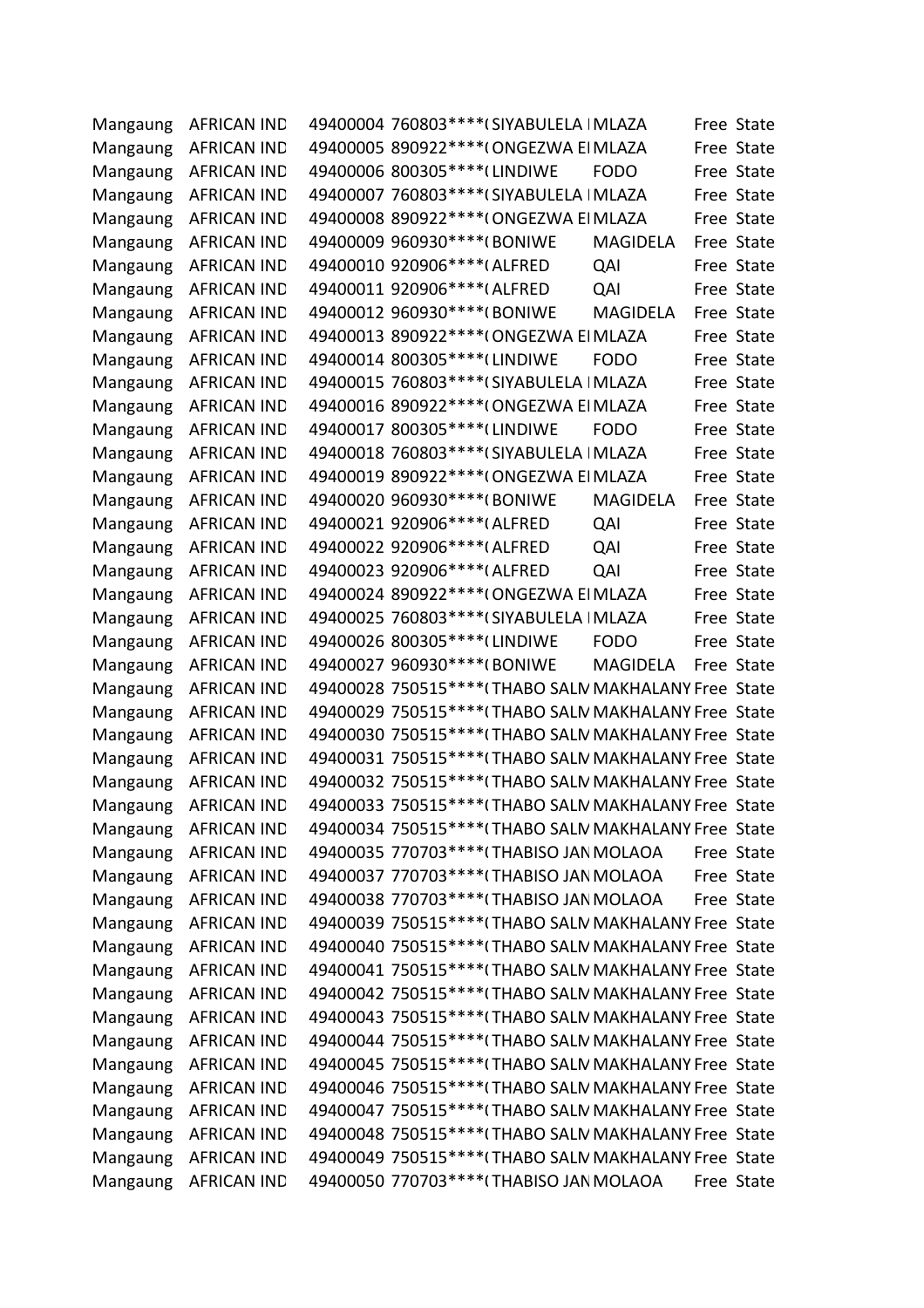| Mangaung         | <b>AFRICAN IND</b> | 49400051 770703 **** (THABISO JAN MOLAOA<br>Free State |
|------------------|--------------------|--------------------------------------------------------|
| West Rand        | <b>AFRICAN IND</b> | 1 770626**** (THABISO MII BOVUNGAN/ Gauteng            |
| West Rand        | <b>AFRICAN IND</b> | 2 641118****(NKOSIVILE DINDZIPHO<br>Gauteng            |
| West Rand        | <b>AFRICAN IND</b> | 3 681215****(MGIJIMA<br><b>CILIZA</b><br>Gauteng       |
| West Rand        | <b>AFRICAN IND</b> | 4 820828 **** (THOBEKA<br><b>DUNYWA</b><br>Gauteng     |
| West Rand        | <b>AFRICAN IND</b> | 5 820313 **** (LUCKY REFIL(TLADI<br>Gauteng            |
| <b>West Rand</b> | <b>AFRICAN IND</b> | 6 750913 **** (KEAMOGETS CAWE<br>Gauteng               |
| West Rand        | <b>AFRICAN IND</b> | 7 700601 **** (KGWERIMA J MOTONA<br>Gauteng            |
| West Rand        | <b>AFRICAN IND</b> | 8 770916**** (MALIFA PRIS MOTLOUNG Gauteng             |
| West Rand        | <b>AFRICAN IND</b> | 9 840413 **** (MONA MER\ SEKETE<br>Gauteng             |
| West Rand        | <b>AFRICAN IND</b> | 10 820912 **** (HONJISWA<br><b>NTABA</b><br>Gauteng    |
| Ekurhuleni       | <b>AFRICAN IND</b> | 1 771128 **** (SIVUYILE<br>NGODWANA Gauteng            |
| Ekurhuleni       | <b>AFRICAN IND</b> | 2 710905 **** (MPHUNZI CH MAYEKISO<br>Gauteng          |
| Ekurhuleni       | <b>AFRICAN IND</b> | 3 720623 **** (BULELA<br><b>XOKIYANA</b><br>Gauteng    |
| Ekurhuleni       | <b>AFRICAN IND</b> | 4 920406 **** (KHOLISWA<br><b>NGUQU</b><br>Gauteng     |
| Ekurhuleni       | <b>AFRICAN IND</b> | 5 860601 ***** (YONGAMA<br><b>MABHENGU Gauteng</b>     |
| Ekurhuleni       | <b>AFRICAN IND</b> | 6 821101 **** (PHELELANI Z. MBATHA<br>Gauteng          |
| Ekurhuleni       | <b>AFRICAN IND</b> | 7 790101****(LESHNA MATTLATSI<br>Gauteng               |
| Ekurhuleni       | <b>AFRICAN IND</b> | 8 700616 **** ( VELISWA<br><b>MANANA</b><br>Gauteng    |
| Ekurhuleni       | <b>AFRICAN IND</b> | 9 730919 **** (ZAMEKA CLA JINGELA<br>Gauteng           |
| Ekurhuleni       | <b>AFRICAN IND</b> | 10 790810****(SIVIWE<br>MADLANGA Gauteng               |
| Ekurhuleni       | <b>AFRICAN IND</b> | 11 710703 **** ( VUSUMZI<br>NGQOKOMA Gauteng           |
| Ekurhuleni       | <b>AFRICAN IND</b> | 12 690906*****(EDITH BUYILIJINANE<br>Gauteng           |
| Ekurhuleni       | <b>AFRICAN IND</b> | 13 720508 **** (ZANELE<br><b>SIBOBI</b><br>Gauteng     |
| Ekurhuleni       | <b>AFRICAN IND</b> | 14 630521 **** (DLANI KENNI MANANA<br>Gauteng          |
| Ekurhuleni       | <b>AFRICAN IND</b> | 15 791126**** (MONGEZI VIONTANJANA<br>Gauteng          |
| Ekurhuleni       | <b>AFRICAN IND</b> | 16 770202 **** (LUNGELWA SIWUNDLA<br>Gauteng           |
| Ekurhuleni       | <b>AFRICAN IND</b> | 17 740108 **** (THABI PRUDI SAMBO-MO/ Gauteng          |
| Ekurhuleni       | <b>AFRICAN IND</b> | 18 900126 **** (LUYOLO<br><b>MAYEKISO</b><br>Gauteng   |
| Ekurhuleni       | <b>AFRICAN IND</b> | 19 751218 **** (KAIZER BATH MQAMBELI<br>Gauteng        |
| Ekurhuleni       | <b>AFRICAN IND</b> | 20 941006*****(TINA<br><b>DYWASHA</b><br>Gauteng       |
| Ekurhuleni       | <b>AFRICAN IND</b> | 21 650821 **** (MXOLISI JER (KOOM<br>Gauteng           |
| Ekurhuleni       | <b>AFRICAN IND</b> | 22 880608 **** (NKOSIYABO MAGAYIYAN, Gauteng           |
| Ekurhuleni       | <b>AFRICAN IND</b> | 23 930123 **** (YONELA<br><b>MKONZI</b><br>Gauteng     |
| Ekurhuleni       | <b>AFRICAN IND</b> | 24 721218 **** (KUNENE ASC KALTOM<br>Gauteng           |
| Ekurhuleni       | <b>AFRICAN IND</b> | 25 900809 **** (PORTIA NWA GWABENI<br>Gauteng          |
| Ekurhuleni       | <b>AFRICAN IND</b> | 26 571015 **** (MZOLISI<br><b>MALUSI</b><br>Gauteng    |
| Ekurhuleni       | <b>AFRICAN IND</b> | 27 850730 **** (PHILANGENK NXUMALO<br>Gauteng          |
| Ekurhuleni       | <b>AFRICAN IND</b> | 28 720918 **** (MAHLUBI JO MADELA<br>Gauteng           |
| Ekurhuleni       | <b>AFRICAN IND</b> | 29 810305 **** ( VUYANI<br><b>NTLOTSOEU</b><br>Gauteng |
| Ekurhuleni       | <b>AFRICAN IND</b> | 30 940825 **** (PHENDULWA MYA<br>Gauteng               |
| Ekurhuleni       | <b>AFRICAN IND</b> | 31 861206***** (ANELE KEND' NDABA<br>Gauteng           |
| Ekurhuleni       | <b>AFRICAN IND</b> | 32 720202****(MZIWAMATS NONDABULA Gauteng              |
| Ekurhuleni       | <b>AFRICAN IND</b> | 33 830606 **** (KHAYALETHL TOMI<br>Gauteng             |
| Ekurhuleni       | <b>AFRICAN IND</b> | 34 800311 **** (SIPHO KENNINGQUNGANI Gauteng           |
| Ekurhuleni       | <b>AFRICAN IND</b> | 35 720807 **** (PHILA<br><b>JUKUDA</b><br>Gauteng      |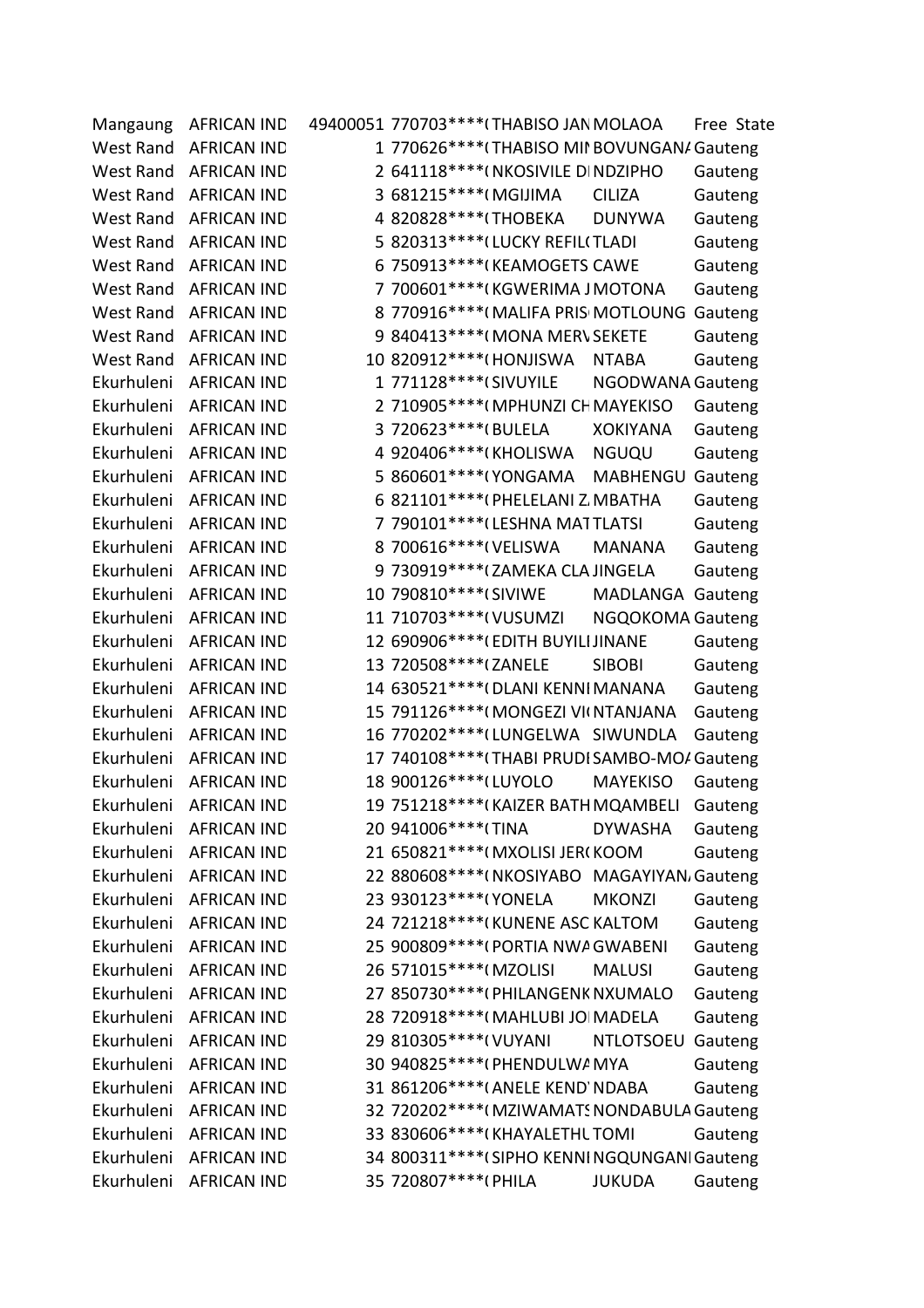Ekurhuleni AFRICAN IND 36 741120\*\*\*\* (LUNGISWA MKABA Gauteng Ekurhuleni AFRICAN IND 37 770615\*\*\*\*(NOMAGCISA DAYIMANI Gauteng Ekurhuleni AFRICAN IND 38 840612\*\*\*\*(ARTHANIEL TMAHLAKE Gauteng Ekurhuleni AFRICAN IND 39 840725\*\*\*\*(NOZUKO WAYI Gauteng Ekurhuleni AFRICAN IND 40 801127\*\*\*\*(LUCAS SIMPI MAYEKISA Gauteng Ekurhuleni AFRICAN IND 41 740807\*\*\*\*(NTOMBINEN MELAPHI Gauteng Ekurhuleni AFRICAN IND 42 930424\*\*\*\*(BONGANI INI PHANDLE Gauteng Ekurhuleni AFRICAN IND 43 870725\*\*\*\*(KHANYISA MAMBA Gauteng Ekurhuleni AFRICAN IND 44 901113\*\*\*\* (LUCKY MAGAYIYAN, Gauteng Ekurhuleni AFRICAN IND 45 810817\*\*\*\*(HENDRY KGC CHILOANE Gauteng Ekurhuleni AFRICAN IND 46 870227\*\*\*\*(MENDISA LUGONGOLC Gauteng Ekurhuleni AFRICAN IND 47 480514\*\*\*\*(WATHILE CHISOYINGWA Gauteng Ekurhuleni AFRICAN IND 48 740415\*\*\*\*\*(LUCKY SOYINGWA Gauteng Ekurhuleni AFRICAN IND 49 801010\*\*\*\*(MAGCINISA MRAMBA Gauteng Ekurhuleni AFRICAN IND 79700001 940825\*\*\*\*(PHENDULWA MYA Gauteng Ekurhuleni AFRICAN IND 79700002 921122\*\*\*\*(KWANELE MLAZA Gauteng Ekurhuleni AFRICAN IND 79700003 800129\*\*\*\*(NOTHONGO NGUBELANG Gauteng Ekurhuleni AFRICAN IND 79700004 690715\*\*\*\*(MZUKISI KAN MZIMA Gauteng Ekurhuleni AFRICAN IND 79700005 720630\*\*\*\*(MURIEL MAHLANGU Gauteng Ekurhuleni AFRICAN IND 79700006 771128\*\*\*\*(SIVUYILE NGODWANA Gauteng Ekurhuleni AFRICAN IND 79700007 700909\*\*\*\*(HEBRON THE MAKHANDA Gauteng Ekurhuleni AFRICAN IND 79700008 720508\*\*\*\*(ZANELE SIBOBI Gauteng Ekurhuleni AFRICAN IND 79700009 710108\*\*\*\*(LEDILE DANII MALEBANA Gauteng Ekurhuleni AFRICAN IND 79700010 740807\*\*\*\*(NTOMBINEN MELAPHI Gauteng Ekurhuleni AFRICAN IND 79700011 780416\*\*\*\*(NONKOSI FR/MKWEBULA Gauteng Ekurhuleni AFRICAN IND 79700012 640616\*\*\*\*(DIKELEDI JOH MASHATOLA Gauteng Ekurhuleni AFRICAN IND 79700013 730922\*\*\*\*(NOKUZOLA PTIKILILI Gauteng Ekurhuleni AFRICAN IND 79700014 710905\*\*\*\*(MPHUNZI CHMAYEKISO Gauteng Ekurhuleni AFRICAN IND 79700015 920406\*\*\*\*(KHOLISWA NGUQU Gauteng Ekurhuleni AFRICAN IND 79700016 800817\*\*\*\*(VUYOKAZI SIVETSHE Gauteng Ekurhuleni AFRICAN IND 79700017 700909\*\*\*\*(HEBRON THE MAKHANDA Gauteng Ekurhuleni AFRICAN IND 79700018 760626\*\*\*\*(HAMILTON MARUPING Gauteng Ekurhuleni AFRICAN IND 79700019 790101\*\*\*\*(LESHNA MATTLATSI Gauteng Ekurhuleni AFRICAN IND 79700020 730919\*\*\*\* (ZAMEKA CLA JINGELA Gauteng Ekurhuleni AFRICAN IND 79700021 780119\*\*\*\*(MXOLISI LOF MATINA Gauteng Ekurhuleni AFRICAN IND 79700022 770202\*\*\*\* (LUNGELWA SIWUNDLA Gauteng Ekurhuleni AFRICAN IND 79700023 751218\*\*\*\*(KAIZER BATHMQAMBELI Gauteng Ekurhuleni AFRICAN IND 79700024 791126\*\*\*\*(MONGEZI VI(NTANJANA Gauteng Ekurhuleni AFRICAN IND 79700025 690906\*\*\*\*(EDITH BUYILIJINANE Gauteng Ekurhuleni AFRICAN IND 79700026 650101\*\*\*\*(GOODMAN MPITI Gauteng Ekurhuleni AFRICAN IND 79700027 800311\*\*\*\* (SIPHO KENNI NGQUNGANI Gauteng Ekurhuleni AFRICAN IND 79700028 830606\*\*\*\*(KHAYALETHL TOMI Gauteng Ekurhuleni AFRICAN IND 79700029 720202\*\*\*\*(MZIWAMATS NONDABULA Gauteng Ekurhuleni AFRICAN IND 79700030 940825\*\*\*\*(PHENDULWA MYA Gauteng Ekurhuleni AFRICAN IND 79700031 720918\*\*\*\*(MAHLUBI JOIMADELA Gauteng Ekurhuleni AFRICAN IND 79700032 900809\*\*\*\*(PORTIA NWA GWABENI Gauteng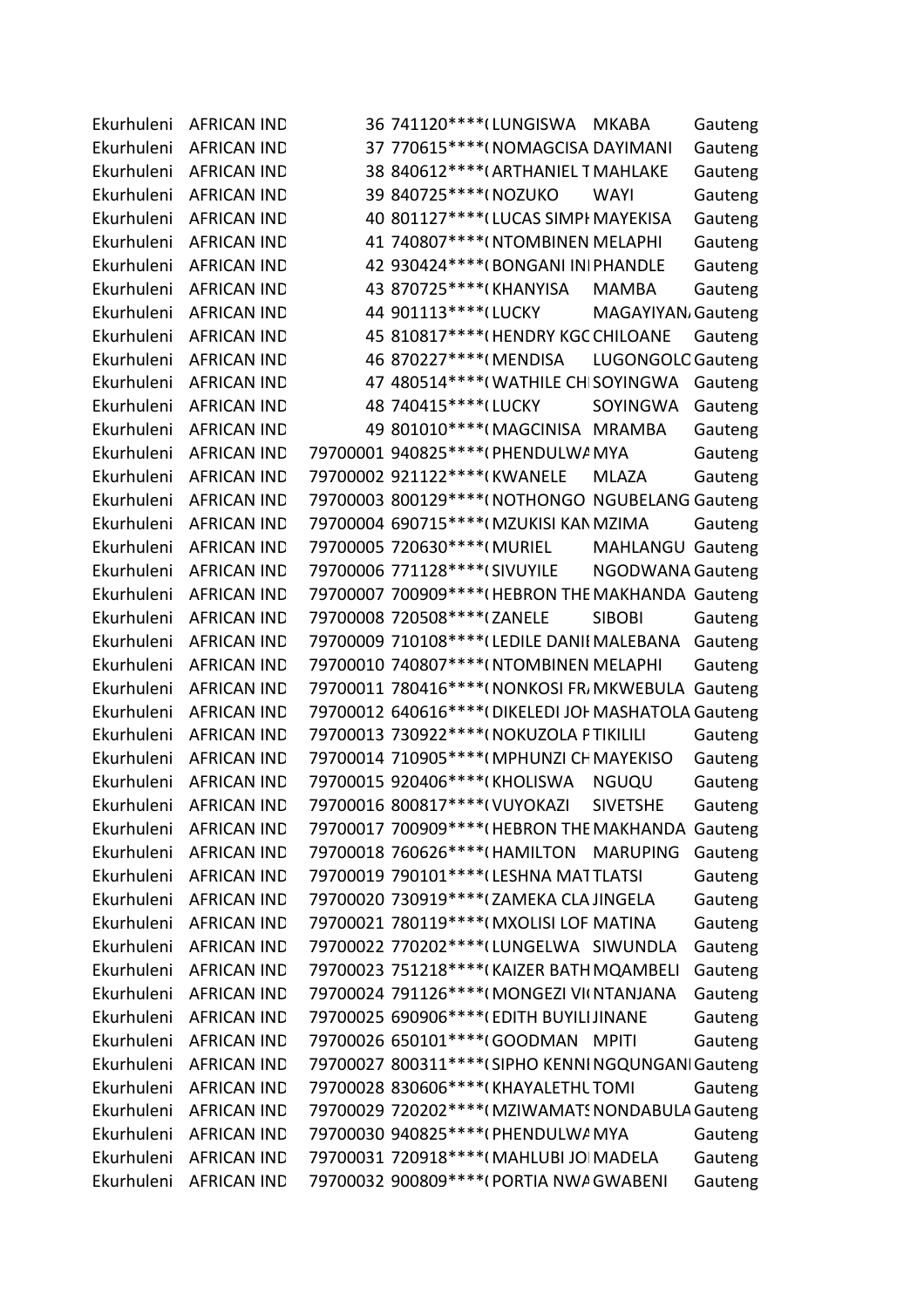| Ekurhuleni | <b>AFRICAN IND</b>     | 79700033 880202 **** (ANDISWA<br><b>DIBINKONZO Gauteng</b> |         |
|------------|------------------------|------------------------------------------------------------|---------|
| Ekurhuleni | <b>AFRICAN IND</b>     | 79700034 571015 **** (MZOLISI<br><b>MALUSI</b>             | Gauteng |
| Ekurhuleni | <b>AFRICAN IND</b>     | 79700035 940109 **** (ANTOINETTE GROENEWAL Gauteng         |         |
| Ekurhuleni | <b>AFRICAN IND</b>     | 79700036 840509 **** (TSHIFHIWA<br><b>MULAUDZI</b>         | Gauteng |
| Ekurhuleni | <b>AFRICAN IND</b>     | 79700037 810305 **** ( VUYANI<br><b>NTLOTSOEU</b>          | Gauteng |
| Ekurhuleni | <b>AFRICAN IND</b>     | 79700038 721218 **** (KUNENE ASC KALTOM                    | Gauteng |
| Ekurhuleni | <b>AFRICAN IND</b>     | 79700039 741120 **** (LUNGISWA<br><b>MKABA</b>             | Gauteng |
| Ekurhuleni | <b>AFRICAN IND</b>     | 79700040 831124 **** (MONDE<br>MADUNDULI Gauteng           |         |
| Ekurhuleni | <b>AFRICAN IND</b>     | 79700041 900126 **** (LUYOLO<br><b>MAYEKISO</b>            | Gauteng |
| Ekurhuleni | <b>AFRICAN IND</b>     | 79700042 721218 **** (KUNENE ASC KALTOM                    | Gauteng |
| Ekurhuleni | <b>AFRICAN IND</b>     | 79700043 720807****(PHILA<br><b>JUKUDA</b>                 | Gauteng |
| Ekurhuleni | <b>AFRICAN IND</b>     | 79700044 860305 **** (MPHO<br>RATSHILIMA Gauteng           |         |
| Ekurhuleni | <b>AFRICAN IND</b>     | 79700045 720623 **** (BULELA<br><b>XOKIYANA</b>            | Gauteng |
| Ekurhuleni | <b>AFRICAN IND</b>     | 79700046 571015 **** (MZOLISI<br><b>MALUSI</b>             | Gauteng |
| Ekurhuleni | <b>AFRICAN IND</b>     | 79700047 910205**** (MDUDUZI SY MASOMBUK, Gauteng          |         |
| Ekurhuleni | <b>AFRICAN IND</b>     | 79700048 720918 **** (MAHLUBI JO MADELA                    | Gauteng |
| Ekurhuleni | <b>AFRICAN IND</b>     | 79700049 801010 **** (MAGCINISA MRAMBA                     | Gauteng |
| Ekurhuleni | <b>AFRICAN IND</b>     | 79700050 780415 **** (GCINUMTHE NKAZANE                    | Gauteng |
| Ekurhuleni | <b>AFRICAN IND</b>     | 79700051 730919 **** (ZAMEKA CLA JINGELA                   | Gauteng |
| Ekurhuleni | <b>AFRICAN IND</b>     | 79700053 880613 **** (ZIYANDA<br><b>SIGUDU</b>             | Gauteng |
| Ekurhuleni | <b>AFRICAN IND</b>     | 79700054 840731 **** (WANGA<br><b>GULUBELA</b>             | Gauteng |
| Ekurhuleni | <b>AFRICAN IND</b>     | 79700055 720623 **** (BULELA<br><b>XOKIYANA</b>            | Gauteng |
| Ekurhuleni | <b>AFRICAN IND</b>     | 79700056 770615****(NOMAGCISA DAYIMANI                     | Gauteng |
| Ekurhuleni | <b>AFRICAN IND</b>     | 79700057 961029 **** (ANGANATHI DLOKWENI                   | Gauteng |
| Ekurhuleni | <b>AFRICAN IND</b>     | 79700058 830317 **** (PHILILE INNC MGWADLU                 | Gauteng |
| Ekurhuleni | <b>AFRICAN IND</b>     | 79700059 720202**** (MZIWAMATS NONDABULA Gauteng           |         |
| Ekurhuleni | <b>AFRICAN IND</b>     | 79700060 740108 **** (THABI PRUDI SAMBO-MO/ Gauteng        |         |
| Ekurhuleni | <b>AFRICAN IND</b>     | 79700061 930424 **** (BONGANI INI PHANDLE                  | Gauteng |
| Ekurhuleni | <b>AFRICAN IND</b>     | 79700062 961030 **** (LERATO PRECSHABANGU                  | Gauteng |
|            | Ekurhuleni AFRICAN IND | 79700063 920406****(KHOLISWA NGUQU                         | Gauteng |
| Ekurhuleni | <b>AFRICAN IND</b>     | 79700064 751218****(KAIZER BATH MQAMBELI Gauteng           |         |
| Ekurhuleni | <b>AFRICAN IND</b>     | 79700065 700909**** (HEBRON THE MAKHANDA Gauteng           |         |
| Ekurhuleni | <b>AFRICAN IND</b>     | <b>JUKUDA</b>                                              | Gauteng |
| Ekurhuleni | <b>AFRICAN IND</b>     | 79700067 810817 **** (HENDRY KGC CHILOANE                  | Gauteng |
| Ekurhuleni | <b>AFRICAN IND</b>     | 79700068 840612 **** (ARTHANIEL T MAHLAKE                  | Gauteng |
| Ekurhuleni | <b>AFRICAN IND</b>     | 79700069 690906***** (EDITH BUYILI JINANE                  | Gauteng |
| Ekurhuleni | <b>AFRICAN IND</b>     | 79700070 830407**** (MONICA MN MOGANO                      | Gauteng |
| Ekurhuleni | <b>AFRICAN IND</b>     | 79700071 751111 **** ( NOZUKILE VE NYAMAMBI                | Gauteng |
| Ekurhuleni | <b>AFRICAN IND</b>     | 79700072 710703****(VUSUMZI<br>NGQOKOMA Gauteng            |         |
| Ekurhuleni | <b>AFRICAN IND</b>     | 79700073 900126 **** (LUYOLO<br><b>MAYEKISO</b>            | Gauteng |
| Ekurhuleni | <b>AFRICAN IND</b>     | 79700074 770202****(LUNGELWA SIWUNDLA                      | Gauteng |
| Ekurhuleni | <b>AFRICAN IND</b>     | 79700075 850730 **** (PHILANGENK NXUMALO                   | Gauteng |
| Ekurhuleni | <b>AFRICAN IND</b>     | 79700076 790101 **** (LESHNA MATTLATSI                     | Gauteng |
| Ekurhuleni | <b>AFRICAN IND</b>     | 79700077 810305 **** ( VUYANI<br>NTLOTSOEU Gauteng         |         |
| Ekurhuleni | <b>AFRICAN IND</b>     | 79700078 571015 **** (MZOLISI<br><b>MALUSI</b>             | Gauteng |
| Ekurhuleni | <b>AFRICAN IND</b>     | 79700080 930123 **** (YONELA<br><b>MKONZI</b>              | Gauteng |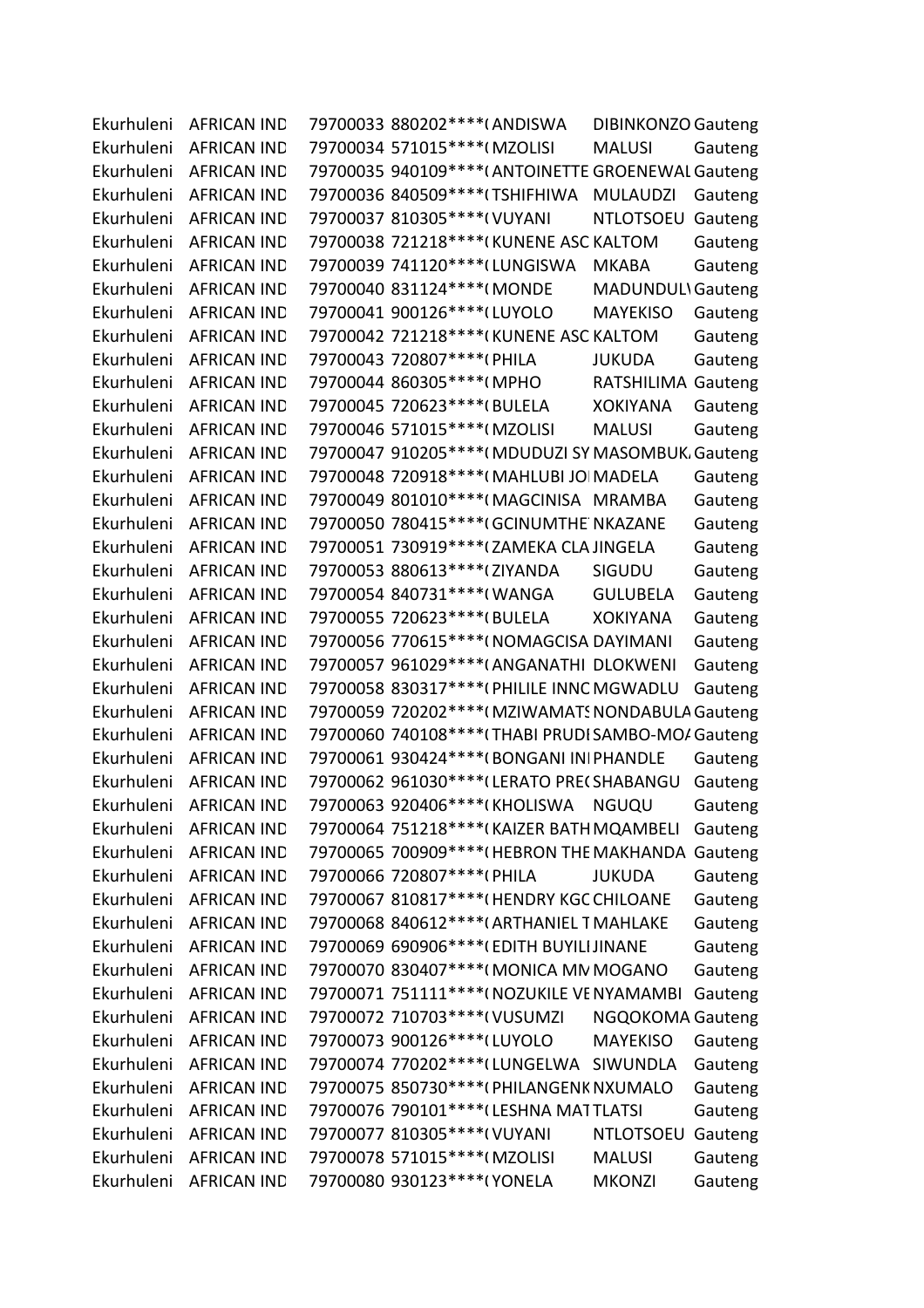| Ekurhuleni | <b>AFRICAN IND</b>     | 79700081 861115 **** ( NOMPHOHL ( MABONA                  | Gauteng |
|------------|------------------------|-----------------------------------------------------------|---------|
| Ekurhuleni | <b>AFRICAN IND</b>     | 79700082 920816 **** (GUGU FELICI KUBEKA                  | Gauteng |
| Ekurhuleni | <b>AFRICAN IND</b>     | 79700083 931203 **** (HEMILTON SIBHEMBE                   | Gauteng |
| Ekurhuleni | <b>AFRICAN IND</b>     | 79700084 630521 **** (DLANI KENNI MANANA                  | Gauteng |
| Ekurhuleni | <b>AFRICAN IND</b>     | 79700085 590115 **** (DAVID MANZ MAHLANGU                 | Gauteng |
| Ekurhuleni | <b>AFRICAN IND</b>     | 79700087 671124 **** ( NOMPUMEL SEKGOTO                   | Gauteng |
| Ekurhuleni | <b>AFRICAN IND</b>     | 79700088 920816 **** (GUGU FELICI KUBEKA                  | Gauteng |
| Ekurhuleni | <b>AFRICAN IND</b>     | 79700089 800129 **** (NOTHONGO NGUBELANG Gauteng          |         |
| Ekurhuleni | <b>AFRICAN IND</b>     | 79700090 741120 **** (LUNGISWA<br><b>MKABA</b>            | Gauteng |
| Ekurhuleni | <b>AFRICAN IND</b>     | 79700091 801127 **** (LUCAS SIMPI MAYEKISA                | Gauteng |
| Ekurhuleni | <b>AFRICAN IND</b>     | 79700092 480514 **** (WATHILE CHISOYINGWA                 | Gauteng |
| Ekurhuleni | <b>AFRICAN IND</b>     | 79700093 821101 **** (PHELELANI Z. MBATHA                 | Gauteng |
| Ekurhuleni | <b>AFRICAN IND</b>     | 79700094 860601 **** ( YONGAMA<br><b>MABHENGU Gauteng</b> |         |
| Ekurhuleni | <b>AFRICAN IND</b>     | 79700095 870227 **** (MENDISA<br><b>LUGONGOLC Gauteng</b> |         |
| Ekurhuleni | <b>AFRICAN IND</b>     | 79700096 671129 **** (ELIZABETH<br><b>MALOKA</b>          | Gauteng |
| Ekurhuleni | <b>AFRICAN IND</b>     | 79700097 790101 **** (LESHNA MATTLATSI                    | Gauteng |
| Ekurhuleni | <b>AFRICAN IND</b>     | 79700098 630120 **** (SUNDAY SIM MTSHALI                  | Gauteng |
| Ekurhuleni | <b>AFRICAN IND</b>     | 79700099 690625 **** (JANE OUMA KUMALO                    | Gauteng |
| Ekurhuleni | <b>AFRICAN IND</b>     | 79700100 901113 **** (LUCKY<br>MAGAYIYAN, Gauteng         |         |
| Ekurhuleni | <b>AFRICAN IND</b>     | 79700101 830606 **** (KHAYALETHL TOMI                     | Gauteng |
| Ekurhuleni | <b>AFRICAN IND</b>     | 79700102 650101***** (GOODMAN MPITI                       | Gauteng |
| Ekurhuleni | <b>AFRICAN IND</b>     | 79700103 880913 **** ( NONDZUZO I DLOKWENI                | Gauteng |
| Ekurhuleni | <b>AFRICAN IND</b>     | 79700104 831124 **** (MONDE<br><b>MADUNDULI Gauteng</b>   |         |
| Ekurhuleni | <b>AFRICAN IND</b>     | 79700105 630120 **** (SUNDAY SIM MTSHALI                  | Gauteng |
| Ekurhuleni | <b>AFRICAN IND</b>     | 79700106 800311 **** (SIPHO KENNI NGQUNGANI Gauteng       |         |
| Ekurhuleni | <b>AFRICAN IND</b>     | 79700107 760802 **** (THULANI<br><b>MAYEKISO</b>          | Gauteng |
| Ekurhuleni | <b>AFRICAN IND</b>     | 79700108 760626 **** (HAMILTON<br><b>MARUPING</b>         | Gauteng |
| Ekurhuleni | <b>AFRICAN IND</b>     | 79700109 800817 **** ( VUYOKAZI<br><b>SIVETSHE</b>        | Gauteng |
| Ekurhuleni | <b>AFRICAN IND</b>     | 79700110 690906 **** (EDITH BUYILI JINANE                 | Gauteng |
|            | Ekurhuleni AFRICAN IND | 79700111 810607****(CYNTHIA NT(ADOGBEJI                   | Gauteng |
| Ekurhuleni | <b>AFRICAN IND</b>     | 79700112 700616 **** ( VELISWA<br><b>MANANA</b>           | Gauteng |
| Emfuleni   | <b>AFRICAN IND</b>     | 1 821121 **** (MNINAWE<br><b>NTOZINI</b>                  | Gauteng |
| Emfuleni   | <b>AFRICAN IND</b>     | 2 760402 **** (GLADYS NON ZWEDALA                         | Gauteng |
| Emfuleni   | <b>AFRICAN IND</b>     | 3 970417 **** (LUCRITIA BO MOKOENA                        | Gauteng |
| Emfuleni   | <b>AFRICAN IND</b>     | 4 850329 **** (NTEBALENG 'MSANGWEN Gauteng                |         |
| Emfuleni   | <b>AFRICAN IND</b>     | 5 890622 **** (BOITUMELO MABITLE                          | Gauteng |
| Emfuleni   | <b>AFRICAN IND</b>     | 6 711104 **** (ELIE<br><b>NHLAPO</b>                      | Gauteng |
| Emfuleni   | <b>AFRICAN IND</b>     | 7 991012 **** (BHONEZI AN SITHOLE                         | Gauteng |
| Emfuleni   | <b>AFRICAN IND</b>     | 8 790906 **** (NDENZENI BI BULWANA                        | Gauteng |
| Emfuleni   | <b>AFRICAN IND</b>     | 9 790307****(TEFO ADAM FRENK                              | Gauteng |
| Emfuleni   | <b>AFRICAN IND</b>     | 10 901207 **** (MBANJAZWA MAKHENE                         | Gauteng |
| Emfuleni   | <b>AFRICAN IND</b>     | 11 870124 **** ( VUSI RAYMO SIKALANE                      | Gauteng |
| Emfuleni   | <b>AFRICAN IND</b>     | 12 600705**** (TEMBA GOO MBENGASHE Gauteng                |         |
| Emfuleni   | <b>AFRICAN IND</b>     | 13 800803 **** (MTHENJWA   MAFREKA                        | Gauteng |
| Emfuleni   | <b>AFRICAN IND</b>     | 14 820325 **** (HLALELE ABS MOTAUNG                       | Gauteng |
| Emfuleni   | <b>AFRICAN IND</b>     | 74201017 900711 **** (DALUVUYO ZONDANI                    | Gauteng |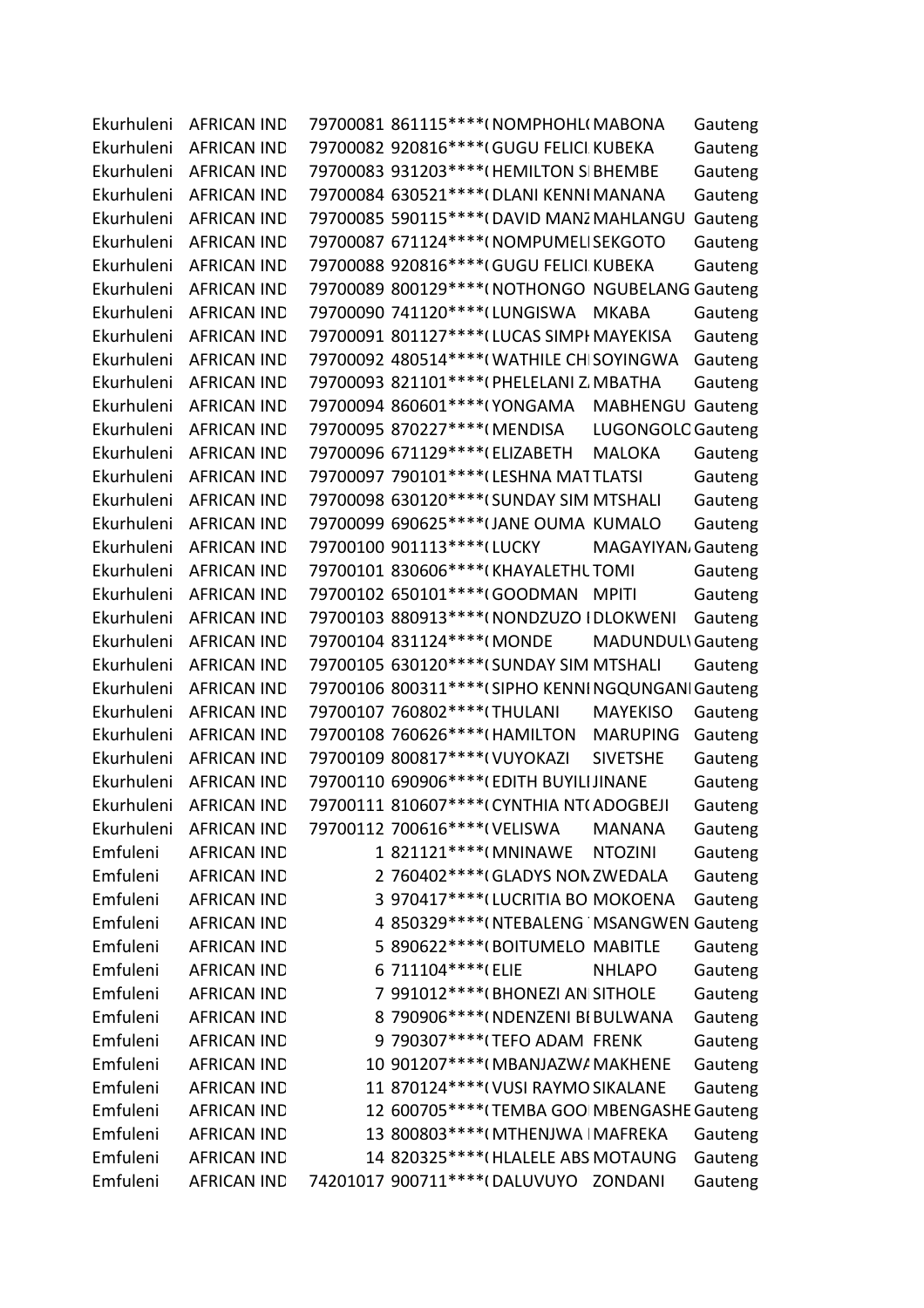Emfuleni AFRICAN IND 74201026 711104\*\*\*\*(ELIE NHLAPO Gauteng Emfuleni AFRICAN IND 74201028 991012\*\*\*\*(BHONEZI ANISITHOLE Gauteng Emfuleni AFRICAN IND 74201029 800803\*\*\*\*(MTHENJWA | MAFREKA Gauteng Emfuleni AFRICAN IND 74201043 821121\*\*\*\*(MNINAWE NTOZINI Gauteng Emfuleni AFRICAN IND 74201044 790307\*\*\*\*(TEFO ADAM FRENK Gauteng Mogale City AFRICAN IND 1 770626\*\*\*\* (THABISO MII BOVUNGAN/ Gauteng Mogale City AFRICAN IND 2 961129\*\*\*\*(PHUMELELE MACABELA Gauteng Mogale City AFRICAN IND 3 630201\*\*\*\*\* JOHANNES KHOBOI Gauteng Mogale City AFRICAN IND 4 820828\*\*\*\* (THOBEKA DUNYWA Gauteng Mogale City AFRICAN IND 74801001 770626\*\*\*\* (THABISO MII BOVUNGAN/ Gauteng Mogale City AFRICAN IND 74801003 961129\*\*\*\*(PHUMELELE MACABELA Gauteng Mogale City AFRICAN IND 74801005 630201\*\*\*\* (JOHANNES KHOBOI Gauteng Mogale City AFRICAN IND 74801007 820828\*\*\*\* (THOBEKA DUNYWA Gauteng Merafong Ci AFRICAN IND 1 681215\*\*\*\*(MGIJIMA CILIZA Gauteng Merafong Ci AFRICAN IND
2 920602\*\*\*\*(VUMILE NOMATSHAK Gauteng Merafong Ci AFRICAN IND 3 860619\*\*\*\*(ESTER NOMANGWADLA Gauteng Merafong Ci AFRICAN IND 4 960701\*\*\*\* (YANDISWA P CILIZA Gauteng Merafong Ci AFRICAN IND 5 680204\*\*\*\*(BEKABEZAYO NDLOVU Gauteng Merafong Ci AFRICAN IND 6 990101\*\*\*\*\*(NTOMBODUI CILIZA Gauteng Merafong Ci AFRICAN IND 7 851206\*\*\*\*(NDUDUZO AI DLAMINI Gauteng Merafong Ci AFRICAN IND 8 920414\*\*\*\*\*(PRUDENCE IN KESWA Gauteng Merafong Ci AFRICAN IND 74804001 920414\*\*\*\*(PRUDENCE IVIKESWA Gauteng Merafong Ci AFRICAN IND 74804002 851206\*\*\*\*( NDUDUZO AI DLAMINI Gauteng Merafong Ci AFRICAN IND 74804003 990101\*\*\*\*(NTOMBODUI CILIZA Gauteng Merafong Ci AFRICAN IND 74804004 960701\*\*\*\*(YANDISWA P CILIZA Gauteng Merafong Ci AFRICAN IND 74804005 990101\*\*\*\*(NTOMBODUI CILIZA Gauteng Merafong Ci AFRICAN IND 74804006 680204\*\*\*\* (BEKABEZAYO NDLOVU Gauteng Merafong Ci AFRICAN IND 74804007 851206\*\*\*\*( NDUDUZO AI DLAMINI Gauteng Merafong Ci AFRICAN IND 74804008 851206\*\*\*\*( NDUDUZO AI DLAMINI Gauteng Merafong Ci AFRICAN IND 74804009 681215\*\*\*\*(MGIJIMA CILIZA Gauteng Merafong Ci AFRICAN IND 74804010 860619\*\*\*\* (ESTER NOMANGWADLA Gauteng Merafong Ci AFRICAN IND 74804011 920602\*\*\*\*( VUMILE NOMATSHAK Gauteng Merafong Ci AFRICAN IND 74804012 920602\*\*\*\*( VUMILE NOMATSHAK Gauteng Merafong Ci AFRICAN IND 74804013 860619\*\*\*\* (ESTER NOMANGWADLA Gauteng Merafong Ci AFRICAN IND 74804014 851206\*\*\*\* (NDUDUZO AI DLAMINI Gauteng Merafong Ci AFRICAN IND 74804015 860619\*\*\*\* (ESTER NOMANGWADLA Gauteng Merafong Ci AFRICAN IND 74804016 960701\*\*\*\*(YANDISWA P CILIZA Gauteng Merafong Ci AFRICAN IND 74804017 920414\*\*\*\*(PRUDENCE IN KESWA Gauteng Merafong Ci AFRICAN IND 74804018 920602\*\*\*\*( VUMILE NOMATSHAK Gauteng Merafong Ci AFRICAN IND 74804019 681215\*\*\*\*(MGIJIMA CILIZA Gauteng Rand West CAFRICAN IND 1 641118\*\*\*\*( NKOSIVILE DINDZIPHO Gauteng Rand West CAFRICAN IND 2 750913\*\*\*\*(KEAMOGETS CAWE Gauteng Rand West CAFRICAN IND 3 820313\*\*\*\* (LUCKY REFILITLADI Gauteng Rand West CAFRICAN IND 4 630327\*\*\*\*\*(VUKILE WILLIMCUNUKELV Gauteng Rand West CAFRICAN IND 5 700601\*\*\*\*(KGWERIMA JMOTONA Gauteng Rand West CAFRICAN IND 6 770916\*\*\*\*(MALIFA PRIS MOTLOUNG Gauteng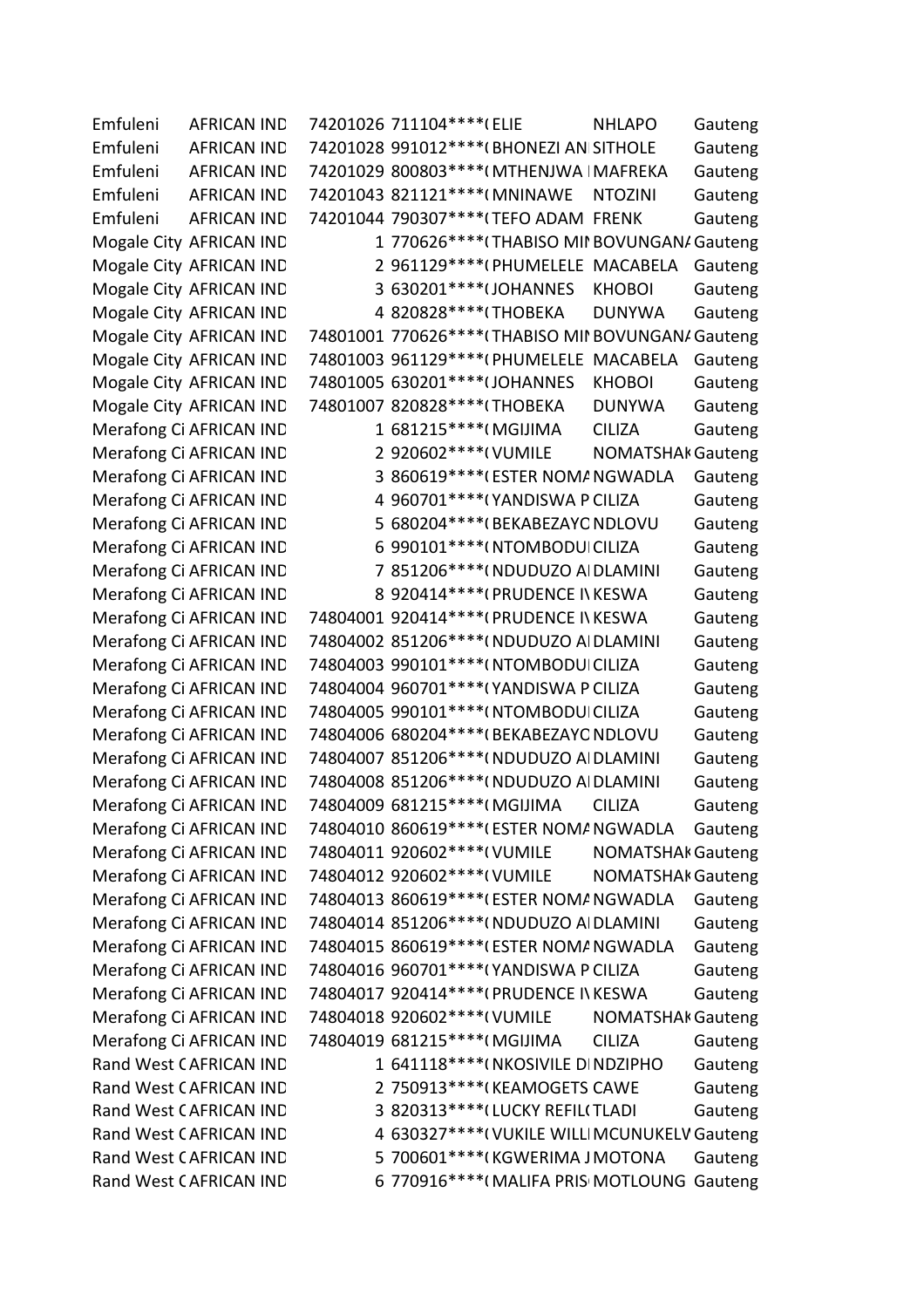Rand West CAFRICAN IND 7 691127\*\*\*\* (JERRY MODI: RADEBE Gauteng Rand West CAFRICAN IND 8 840413\*\*\*\*(MONA MERV SEKETE Gauteng Rand West CAFRICAN IND 9 570828\*\*\*\*(MOTSHIDISI FEKETHA Gauteng Rand West CAFRICAN IND 10 851123\*\*\*\*\*(PAUL LEKHWANA Gauteng Rand West CAFRICAN IND 11 801010\*\*\*\*(PULANE NYAKISI Gauteng Rand West CAFRICAN IND 12 830626\*\*\*\* (LUTHANDO ZMALUNDAN/ Gauteng Rand West CAFRICAN IND 13 820912\*\*\*\*(HONJISWA NTABA Gauteng Rand West CAFRICAN IND 14 941101\*\*\*\*\*(NONTLANTLAGCUWA Gauteng Rand West CAFRICAN IND 15 800311\*\*\*\*(BONGEKA RANELO Gauteng Rand West CAFRICAN IND 16 950614\*\*\*\*\*(LERATO RAKATANA Gauteng Rand West CAFRICAN IND 74805011 800311\*\*\*\* (BONGEKA RANELO Gauteng Rand West CAFRICAN IND 74805017 801010\*\*\*\*(PULANE NYAKISI Gauteng Rand West CAFRICAN IND 74805023 830626\*\*\*\* (LUTHANDO ZMALUNDAN/ Gauteng Rand West CAFRICAN IND 74805024 641118\*\*\*\*(NKOSIVILE DINDZIPHO Gauteng Rand West CAFRICAN IND 74805025 750913\*\*\*\*(KEAMOGETS CAWE Gauteng Rand West CAFRICAN IND 74805026 980805\*\*\*\* (ZUKISWA GONTSI Gauteng Rand West CAFRICAN IND 74805028 700601\*\*\*\*(KGWERIMA JMOTONA Gauteng Rand West CAFRICAN IND 74805029 851123\*\*\*\* (PAUL LEKHWANA Gauteng Rand West CAFRICAN IND 74805030 570828\*\*\*\*(MOTSHIDISI FEKETHA Gauteng Rand West CAFRICAN IND 74805031 840413\*\*\*\* (MONA MERV SEKETE Gauteng Rand West CAFRICAN IND 74805032 691127\*\*\*\* (JERRY MODI: RADEBE Gauteng Rand West CAFRICAN IND 74805033 820313\*\*\*\* (LUCKY REFILITLADI Gauteng Rand West CAFRICAN IND 74805034 630327\*\*\*\*(VUKILE WILLIMCUNUKELV Gauteng Rand West CAFRICAN IND 74805035 850718\*\*\*\* (THATO MOKGOSINY Gauteng City of Johar AFRICAN IND 1 600628\*\*\*\*(MARGERET SARNOLDS Gauteng City of Johar AFRICAN IND 2 641008\*\*\*\* (TEMBA AUBF MHLONGO Gauteng City of Johar AFRICAN IND 3 710505\*\*\*\*\*(RAVERN ARN MARTIN Gauteng City of Johar AFRICAN IND 4 650624\*\*\*\*(REBECCA THOM Gauteng City of Johar AFRICAN IND 5 791118\*\*\*\* (LECARDO CH GREEN Gauteng City of Johar AFRICAN IND 6 800117\*\*\*\*(KEVIN VIRGIL SWARTZ Gauteng City of Johar AFRICAN IND 7 730126\*\*\*\*(AGNES KEFEL NDLOVU Gauteng City of Johar AFRICAN IND 8 610808\*\*\*\*(ARCHIBALD SGREEN Gauteng City of Johar AFRICAN IND 9 720620\*\*\*\*(GLADYS LOUI ADAMS Gauteng City of Johar AFRICAN IND 10 880209\*\*\*\* (LETORNYA A' POORUM Gauteng City of Johar AFRICAN IND 11 900415\*\*\*\*(MONDE MPONDO Gauteng City of Johar AFRICAN IND 12 790527\*\*\*\*\*(GRANT RANL DEVEREUX Gauteng City of Johar AFRICAN IND 13 900930\*\*\*\* (THEMBA KUBHEKA Gauteng City of Johar AFRICAN IND 14 951121\*\*\*\* (LUZANNE MI GREEN Gauteng City of Johar AFRICAN IND 15 680917\*\*\*\*\*(GRACE NGOBENI Gauteng City of Johar AFRICAN IND 16 680621\*\*\*\*\*(WAYNE KENI SMITH Gauteng City of Johar AFRICAN IND 17 760824\*\*\*\*\*( NOMALIVIW MKOSANA Gauteng City of Johar AFRICAN IND 18 770115\*\*\*\*\*(YOLINDA OLI LOUW Gauteng City of Johar AFRICAN IND 19 820227\*\*\*\*(RALPH PITSO Gauteng City of Johar AFRICAN IND 20 831010\*\*\*\*\*(LERATO MOGANE Gauteng City of Johar AFRICAN IND 21 711005 \*\*\*\* (ASHLEY JONALOUW Gauteng City of Johar AFRICAN IND 79800001 600628\*\*\*\*(MARGERET SARNOLDS Gauteng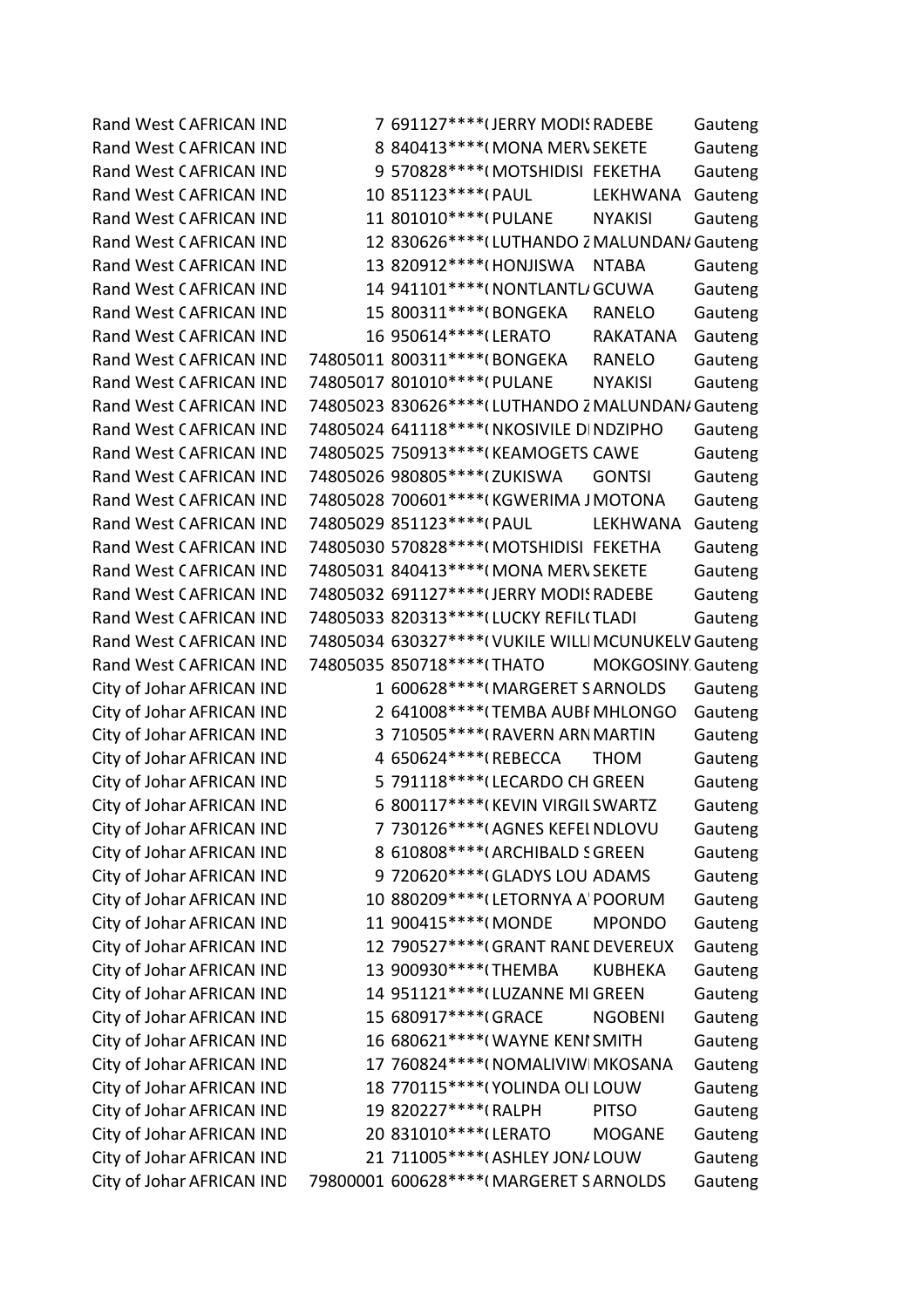City of Johar AFRICAN IND 79800005 741121\*\*\*\* (GLYNNIS JUS WILLIAMS Gauteng City of Johar AFRICAN IND 79800006 610808\*\*\*\*(ARCHIBALD SGREEN Gauteng City of Johar AFRICAN IND 79800007 600628\*\*\*\*(MARGERET SARNOLDS Gauteng City of Johar AFRICAN IND 79800010 890522\*\*\*\*(MOEGAMED GRAAFF Gauteng City of Johar AFRICAN IND 79800011 770115\*\*\*\*(YOLINDA OLI LOUW Gauteng City of Johar AFRICAN IND 79800014 770115\*\*\*\*(YOLINDA OLI LOUW Gauteng City of Johar AFRICAN IND 79800015 820227\*\*\*\* (RALPH PITSO Gauteng City of Johar AFRICAN IND 79800017 600628\*\*\*\*(MARGERET SARNOLDS Gauteng City of Johar AFRICAN IND 79800018 791118\*\*\*\*(LECARDO CH GREEN Gauteng City of Johar AFRICAN IND 79800020 600628\*\*\*\*(MARGERET SARNOLDS Gauteng City of Johar AFRICAN IND 79800021 900930\*\*\*\*(THEMBA KUBHEKA Gauteng City of Johar AFRICAN IND 79800024 830322\*\*\*\* (JULIET JOAN HEGAZY Gauteng City of Johar AFRICAN IND 79800025 731112\*\*\*\*(WILLIAM ZAI MATUKA Gauteng City of Johar AFRICAN IND 79800028 910512\*\*\*\*(AYANDA SAR XABA Gauteng City of Johar AFRICAN IND 79800029 720620\*\*\*\* (GLADYS LOU ADAMS Gauteng City of Johar AFRICAN IND 79800031 831010\*\*\*\* (LERATO MOGANE Gauteng City of Johar AFRICAN IND 79800032 710505\*\*\*\*(RAVERN ARN MARTIN Gauteng City of Johar AFRICAN IND 79800036 600628\*\*\*\*(MARGERET SARNOLDS Gauteng City of Johar AFRICAN IND 79800041 741121\*\*\*\* (GLYNNIS JUS WILLIAMS Gauteng City of Johar AFRICAN IND 79800042 731112\*\*\*\*(WILLIAM ZAI MATUKA Gauteng City of Johar AFRICAN IND 79800045 740818\*\*\*\* (LUNGISA XABA Gauteng City of Johar AFRICAN IND 79800046 930718\*\*\*\*( MXOLISI SIBL MHLONGO Gauteng City of Johar AFRICAN IND 79800050 900415\*\*\*\* (MONDE MPONDO Gauteng City of Johar AFRICAN IND 79800051 670828\*\*\*\* (GETRUDE TSHABALALA Gauteng City of Johar AFRICAN IND 79800052 710505\*\*\*\*(RAVERN ARN MARTIN Gauteng City of Johar AFRICAN IND 79800053 870806\*\*\*\*(HUMPREY CHAUKE Gauteng City of Johar AFRICAN IND 79800054 620908\*\*\*\*(JUSTICE CECI MBATHA Gauteng City of Johar AFRICAN IND 79800055 810611\*\*\*\*(THOZAMA LCGWADISO Gauteng City of Johar AFRICAN IND 79800058 711005\*\*\*\*(ASHLEY JON/LOUW Gauteng City of Johar AFRICAN IND 79800060 010816\*\*\*\*( $DAN\widetilde{A}\%$  GAE GREEN Gauteng City of Johar AFRICAN IND 79800061 780802\*\*\*\*(BENZIWE AG NGCOBO Gauteng City of Johar AFRICAN IND 79800062 780306\*\*\*\*(PHILILE FLOR KHUMALO Gauteng City of Johar AFRICAN IND 79800063 641008\*\*\*\* (TEMBA AUBI MHLONGO Gauteng City of Johar AFRICAN IND 79800068 811012\*\*\*\* (JOHANNA CHLOUW Gauteng City of Johar AFRICAN IND 79800070 680621\*\*\*\*(WAYNE KENI SMITH Gauteng City of Johar AFRICAN IND 79800077 650116\*\*\*\*(MITCHELL M NKONYANE Gauteng City of Johar AFRICAN IND 79800078 711205\*\*\*\*(BUSISIWE TH MOKGALAKA Gauteng City of Johar AFRICAN IND 79800079 760824\*\*\*\*( NOMALIVIW MKOSANA Gauteng City of Johar AFRICAN IND 79800080 610808\*\*\*\*(ARCHIBALD SGREEN Gauteng City of Johar AFRICAN IND 79800081 720620\*\*\*\* (GLADYS LOU ADAMS Gauteng City of Johar AFRICAN IND 79800082 790527\*\*\*\*(GRANT RANL DEVEREUX Gauteng City of Johar AFRICAN IND 79800086 800117\*\*\*\*(KEVIN VIRGIL SWARTZ Gauteng City of Johar AFRICAN IND 79800087 951121\*\*\*\* (LUZANNE MI GREEN Gauteng City of Johar AFRICAN IND 79800093 800117\*\*\*\*(KEVIN VIRGIL SWARTZ Gauteng City of Johar AFRICAN IND 79800099 650827\*\*\*\*(VERNA AUGL EACHELLS Gauteng City of Johar AFRICAN IND 79800102 850429\*\*\*\*(LEE-ANNE ST GREEN Gauteng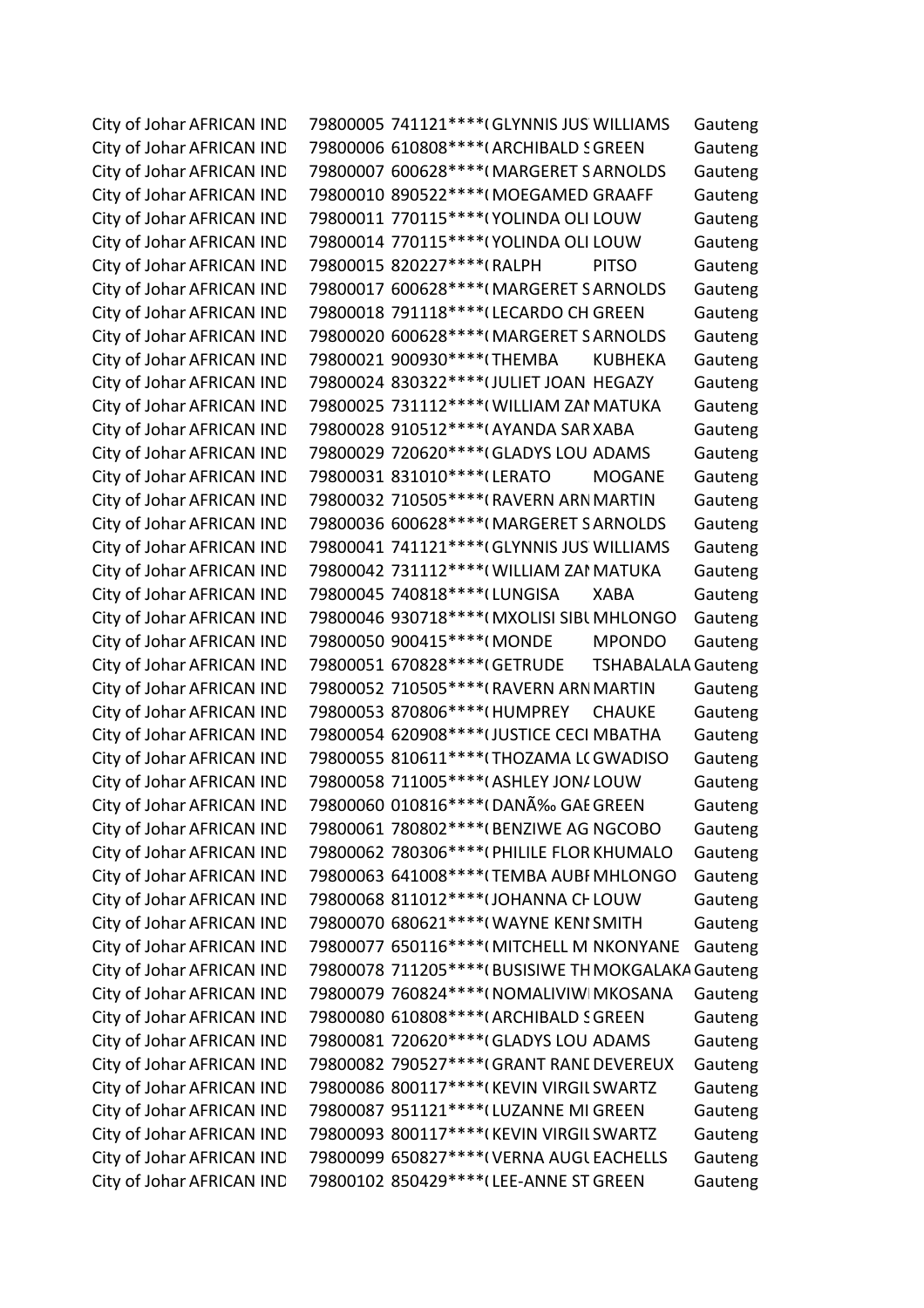City of Johar AFRICAN IND 79800106 650827\*\*\*\*(VERNA AUGL EACHELLS Gauteng City of Johar AFRICAN IND 79800108 740417\*\*\*\* (BEVERLEY-AI SMITH Gauteng City of Johar AFRICAN IND 79800113 951121\*\*\*\* (LUZANNE MI GREEN Gauteng City of Johar AFRICAN IND 79800117 890522\*\*\*\*(MOEGAMED GRAAFF Gauteng City of Johar AFRICAN IND 79800118 880209\*\*\*\* (LETORNYA A' POORUM Gauteng City of Johar AFRICAN IND 79800119 711005\*\*\*\*(ASHLEY JON/LOUW Gauteng City of Johar AFRICAN IND 79800122 720620\*\*\*\* (GLADYS LOU ADAMS Gauteng City of Johar AFRICAN IND 79800123 960106\*\*\*\*(BRANDON LE DE VOS Gauteng City of Johar AFRICAN IND 79800124 990319\*\*\*\*(TASHLEAN JA WANGRA Gauteng City of Johar AFRICAN IND 79800125 680917\*\*\*\* (GRACE NGOBENI Gauteng City of Johar AFRICAN IND 79800129 890425\*\*\*\* (SIPHOSIHLE SGAMA Gauteng City of Johar AFRICAN IND 79800135 710505\*\*\*\*(RAVERN ARN MARTIN Gauteng City of Tshw AFRICAN IND 1 730503\*\*\*\*\*(RUBESTA MC MANHIQUE Gauteng City of Tshw AFRICAN IND 2 750616\*\*\*\*(ZANELE MANDLAKE Gauteng City of Tshw AFRICAN IND 3 740922\*\*\*\* (JOHANNES F. MASHISHI Gauteng City of Tshw AFRICAN IND 4 940616\*\*\*\*(DIONE HAPP' NGOBENI Gauteng City of Tshw AFRICAN IND 5 760118\*\*\*\* (SYLVIA MORI BOYA Gauteng City of Tshw AFRICAN IND 6 920612\*\*\*\*(BUSISIWE LIL SITHOLE Gauteng City of Tshw AFRICAN IND 7 920928\*\*\*\*(NTHABISENG MAEKISO Gauteng City of Tshw AFRICAN IND 8 980211\*\*\*\*(ABEL MANHIQUE Gauteng City of Tshw AFRICAN IND 9981122\*\*\*\*(LEBOGANG BOYA Gauteng City of Tshw AFRICAN IND 10 860801\*\*\*\* (LUCIA NKATE MAKOKOANI Gauteng City of Tshw AFRICAN IND 11 830429\*\*\*\* (IRISH NAMM MAGWAZA Gauteng City of Tshw AFRICAN IND 12 841117\*\*\*\*(NOKUBONG/MAKHASI Gauteng City of Tshw AFRICAN IND 13 971114\*\*\*\*(PRETTY SHIDZINGA Gauteng City of Tshw AFRICAN IND 14 670731\*\*\*\* (HELEN SUZEI KHOZA Gauteng City of Tshw AFRICAN IND 15 710901\*\*\*\*(DIMAKATSO SITHOLE Gauteng City of Tshw AFRICAN IND 16 940801\*\*\*\*(SAMUEL MANHIQUE Gauteng City of Tshw AFRICAN IND 17 790314\*\*\*\* UUNIOR CHAUKE Gauteng City of Tshw AFRICAN IND 18 651027\*\*\*\*(MKHACANI TSHIDZINGA Gauteng City of Tshw AFRICAN IND 19 771218\*\*\*\*(NOSIPHO MATENJI Gauteng City of Tshw AFRICAN IND 20 590629\*\*\*\*(WINNIE RAKOBELA Gauteng City of Tshw AFRICAN IND 21 700920\*\*\*\* (LAYANI EMEI SHIDZINGA Gauteng City of Tshw AFRICAN IND 22 940309\*\*\*\*(GOIDIN TLEK MANGWANA Gauteng City of Tshw AFRICAN IND 23 980416\*\*\*\*(OFENTSE RH(RAKOBELA Gauteng City of Tshw AFRICAN IND 24 900313\*\*\*\*(THAMSANQA SITHOLE Gauteng City of Tshw AFRICAN IND 25 940123\*\*\*\* (SHITSHEMBI: SHIDZINGA Gauteng City of Tshw AFRICAN IND 26 750306\*\*\*\*(PATRICIA CHAUKE Gauteng City of Tshw AFRICAN IND 27 920517\*\*\*\* (SIBONGILE PISITHOLE Gauteng City of Tshw AFRICAN IND 28 741126\*\*\*\* (JOHN XOLILE MUALEFE Gauteng City of Tshw AFRICAN IND 29 820104\*\*\*\*(TSHEPHANG MPHAHLELE Gauteng City of Tshw AFRICAN IND 30 990624\*\*\*\*(SISEKELE NKABI Gauteng City of Tshw AFRICAN IND 31 850830\*\*\*\*(MAVIS NOKV MONI Gauteng City of Tshw AFRICAN IND 32 911005\*\*\*\*(PHUMLANI L NGABASE Gauteng City of Tshw AFRICAN IND 33 710910\*\*\*\*(VICTOR CHAUKE Gauteng City of Tshw AFRICAN IND 34 610202\*\*\*\*(PAULUS THA MAIKISO Gauteng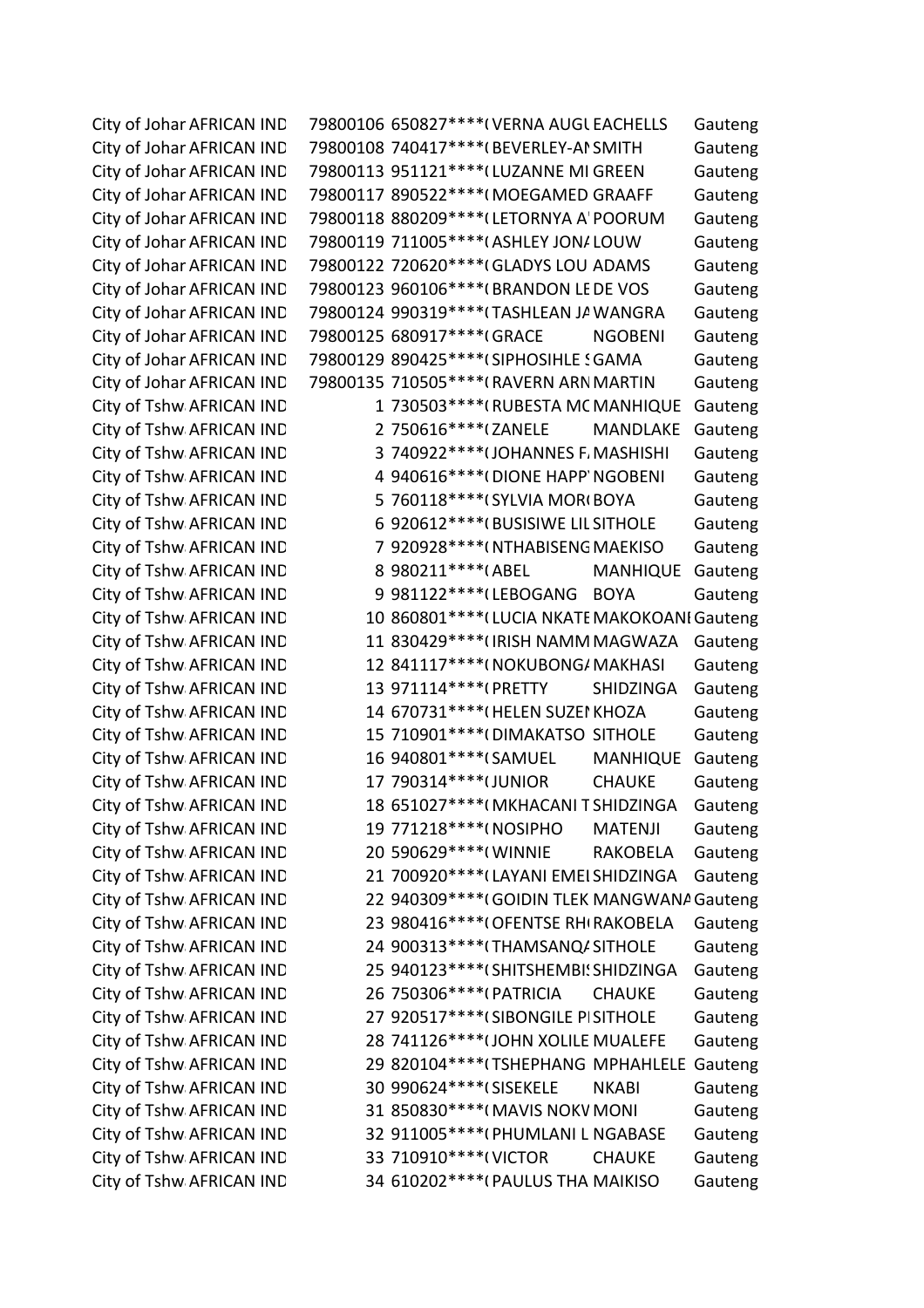City of Tshw AFRICAN IND 35 910911\*\*\*\*( NTHABISENG MAKHUBELA Gauteng City of Tshw AFRICAN IND 36 690212\*\*\*\* (SEGWATA EL MONYESETH Gauteng City of Tshw AFRICAN IND 37 910214\*\*\*\*(MOKGADI CF MAELA Gauteng City of Tshw AFRICAN IND 38 640612\*\*\*\*(MOKGAETSI MOTHWA Gauteng City of Tshw AFRICAN IND 79900001 590629\*\*\*\*(WINNIE RAKOBELA Gauteng City of Tshw AFRICAN IND 79900002 940801\*\*\*\* (SAMUEL MANHIQUE Gauteng City of Tshw AFRICAN IND 79900003 670731\*\*\*\*(HELEN SUZEI KHOZA Gauteng City of Tshw AFRICAN IND 79900005 910911\*\*\*\*( NTHABISENG MAKHUBELA Gauteng City of Tshw AFRICAN IND 79900007 690212\*\*\*\* (SEGWATA EL MONYESETH Gauteng City of Tshw AFRICAN IND 79900008 750616\*\*\*\*(ZANELE MANDLAKE Gauteng City of Tshw AFRICAN IND 79900009 640612\*\*\*\*(MOKGAETSI MOTHWA Gauteng City of Tshw AFRICAN IND 79900010 730503\*\*\*\*(RUBESTA MC MANHIQUE Gauteng City of Tshw AFRICAN IND 79900012 850830\*\*\*\*(MAVIS NOKV MONI Gauteng City of Tshw AFRICAN IND 79900013 911005\*\*\*\*(PHUMLANI L NGABASE Gauteng City of Tshw AFRICAN IND 79900014 710910\*\*\*\*(VICTOR CHAUKE Gauteng City of Tshw AFRICAN IND 79900016 830429\*\*\*\* (IRISH NAMM MAGWAZA Gauteng City of Tshw AFRICAN IND 79900019 920928\*\*\*\*( NTHABISENG MAEKISO Gauteng City of Tshw AFRICAN IND 79900021 971114\*\*\*\*(PRETTY SHIDZINGA Gauteng City of Tshw AFRICAN IND 79900022 990624\*\*\*\* (SISEKELE NKABI Gauteng City of Tshw AFRICAN IND 79900024 651027\*\*\*\*(MKHACANI TSHIDZINGA Gauteng City of Tshw AFRICAN IND 79900025 771218\*\*\*\*(NOSIPHO MATENJI Gauteng City of Tshw AFRICAN IND 79900027 740922\*\*\*\* (JOHANNES F. MASHISHI Gauteng City of Tshw AFRICAN IND 79900029 710901\*\*\*\*(DIMAKATSO SITHOLE Gauteng City of Tshw AFRICAN IND 79900038 790314\*\*\*\* (JUNIOR CHAUKE Gauteng City of Tshw AFRICAN IND 79900039 610202\*\*\*\*(PAULUS THA MAIKISO Gauteng City of Tshw AFRICAN IND 79900040 940309\*\*\*\*(GOIDIN TLEK MANGWANA Gauteng City of Tshw AFRICAN IND 79900043 700920\*\*\*\* (LAYANI EMEI SHIDZINGA Gauteng City of Tshw AFRICAN IND 79900055 740922\*\*\*\*(JOHANNES F. MASHISHI Gauteng City of Tshw AFRICAN IND 79900071 910214\*\*\*\*(MOKGADI CHMAELA Gauteng City of Tshw AFRICAN IND 79900075 740922\*\*\*\* (JOHANNES F. MASHISHI Gauteng City of Tshw AFRICAN IND 79900097 730503\*\*\*\*(RUBESTA MC MANHIQUE Gauteng City of Tshw AFRICAN IND 79900098 841117\*\*\*\*(NOKUBONG/MAKHASI Gauteng City of Tshw AFRICAN IND 79900099 760118\*\*\*\* (SYLVIA MORI BOYA Gauteng City of Tshw AFRICAN IND 79900100 920612\*\*\*\*(BUSISIWE LIL SITHOLE Gauteng City of Tshw AFRICAN IND 79900101 710901\*\*\*\*(DIMAKATSO SITHOLE Gauteng uMgungund AFRICAN IND 1 620723\*\*\*\*(NOMALADY IDLELA KwaZulu-Nat uMgungund AFRICAN IND 2 850228\*\*\*\* (SIYABONGA 'MACINGWAI KwaZulu-Nat uMgungund AFRICAN IND 3 900913\*\*\*\*(SFISO VUYIS\ MHLONGO KwaZulu-Nat uMkhanyakı AFRICAN IND 1 810819\*\*\*\* (LINDIWE MA MKWANAZI KwaZulu-Nat uMkhanyakı AFRICAN IND 2 750416\*\*\*\* (SIBONGILE FI MFEKA KwaZulu-Nat uMkhanyakı AFRICAN IND 3 860823\*\*\*\*(KHAYELIHLE , NDLOVU KwaZulu-Nat iLembe AFRICAN IND 1 720121\*\*\*\*(DUDUZILE H/MTHEMBU KwaZulu-Nat iLembe AFRICAN IND 2 891009\*\*\*\*(GOODGIRL N MATHONSI KwaZulu-Nat iLembe AFRICAN IND 3 830114\*\*\*\*(NOBUHLE KHZUNGU KwaZulu-Nat Harry Gwala AFRICAN IND 1 580525\*\*\*\* TANDEKA POSWA KwaZulu-Nat Harry Gwala AFRICAN IND 2 760114\*\*\*\*(HOURNAMA|JUQU KwaZulu-Nat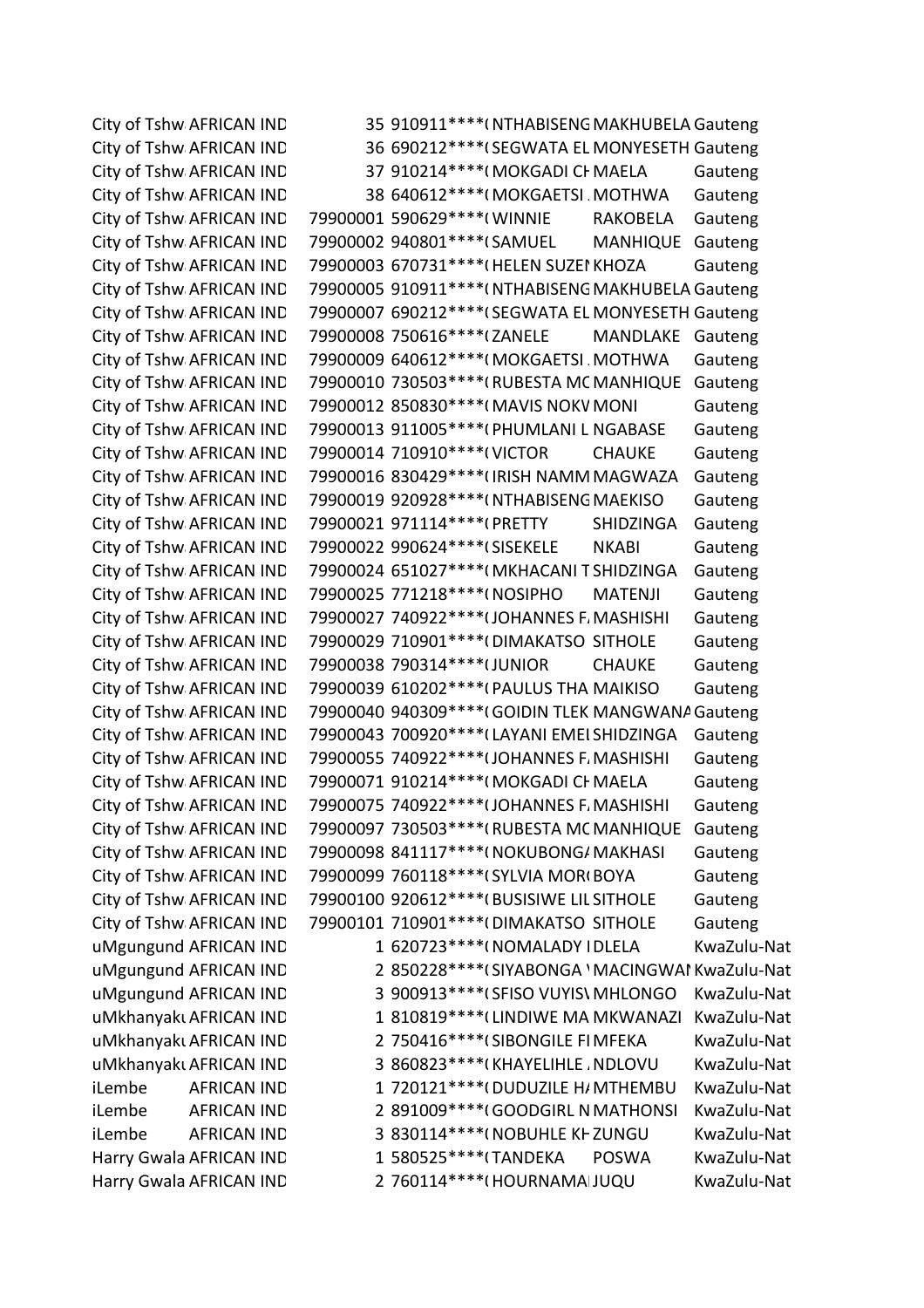Harry Gwala AFRICAN IND 3 850330\*\*\*\*(THOZAMA O MADIKIZELA KwaZulu-Nat Harry Gwala AFRICAN IND 4 770404\*\*\*\*(VUSUMZI ELI MKETI KwaZulu-Nat Harry Gwala AFRICAN IND 5 920220\*\*\*\*(AMANDA PAKKIES KwaZulu-Nat Harry Gwala AFRICAN IND 6 910716\*\*\*\* (THUMEKA MKHANYA KwaZulu-Nat Harry Gwala AFRICAN IND 7 960118\*\*\*\* (ZININZI ASIVI MBANJWA KwaZulu-Nat eThekwini AFRICAN IND 1 670414\*\*\*\*(KHAYA MHLABA KwaZulu-Nat eThekwini AFRICAN IND 2 721220\*\*\*\*(VATHISWA NCUKANA KwaZulu-Nat eThekwini AFRICAN IND 3 861010\*\*\*\*(FUNDISWA LANGA KwaZulu-Nat eThekwini AFRICAN IND 4 800925\*\*\*\*(CYNTHIA XESIBE KwaZulu-Nat eThekwini AFRICAN IND 5 750713\*\*\*\*(NJEZA CECIL VEZI KwaZulu-Nat eThekwini AFRICAN IND 6 800322\*\*\*\*(BHEKITHEME MADLALA KwaZulu-Nat eThekwini AFRICAN IND 7 940404\*\*\*\*(YOLISA GLORZOZI KwaZulu-Nat eThekwini AFRICAN IND 8 940502\*\*\*\*(NONKAZIMU DLOMO KwaZulu-Nat eThekwini AFRICAN IND 9930722\*\*\*\*(RORISANG D. MOKHESI KwaZulu-Nat eThekwini AFRICAN IND 10 910517\*\*\*\*(PHILILE PRIN NGWEKAZI KwaZulu-Nat eThekwini AFRICAN IND 11 720919\*\*\*\*(KHETHA MYEZA KwaZulu-Nat eThekwini AFRICAN IND 12 870728\*\*\*\*(NCAMSILE SI ZULU KwaZulu-Nat eThekwini AFRICAN IND 13 700511\*\*\*\*(THULEBONA SHOZI KwaZulu-Nat eThekwini AFRICAN IND 14 790622\*\*\*\*(REJOICE NOK MEMELA KwaZulu-Nat eThekwini AFRICAN IND 15 840711\*\*\*\*(NOMATHEM SIBISI KwaZulu-Nat eThekwini AFRICAN IND 16 790812\*\*\*\* (THABO PATR NGCOBO KwaZulu-Nat eThekwini AFRICAN IND 17 870916\*\*\*\*(ZINHLE GOOI MNGADI KwaZulu-Nat eThekwini AFRICAN IND 18 720528\*\*\*\*(NHLANHLA V MHLONGO KwaZulu-Nat eThekwini AFRICAN IND 19 630910\*\*\*\*(BONGANI RC MATHONSI KwaZulu-Nat eThekwini AFRICAN IND 20 710320\*\*\*\*(MONGEZI MPATHENI KwaZulu-Nat eThekwini AFRICAN IND 59500006 700511\*\*\*\*(THULEBONA SHOZI KwaZulu-Nat eThekwini AFRICAN IND 59500007 700511\*\*\*\*(THULEBONA SHOZI KwaZulu-Nat eThekwini AFRICAN IND 59500008 700511\*\*\*\*(THULEBONA SHOZI KwaZulu-Nat eThekwini AFRICAN IND 59500017 880404\*\*\*\*(NOLUSINDIS(MADLALA KwaZulu-Nat eThekwini AFRICAN IND 59500018 880404\*\*\*\*(NOLUSINDIS(MADLALA KwaZulu-Nat eThekwini AFRICAN IND 59500019 880404\*\*\*\*(NOLUSINDIS(MADLALA KwaZulu-Nat eThekwini AFRICAN IND 59500023 800925\*\*\*\*(CYNTHIA XESIBE KwaZulu-Nat eThekwini AFRICAN IND 59500024 800925\*\*\*\*(CYNTHIA XESIBE KwaZulu-Nat eThekwini AFRICAN IND 59500025 800925\*\*\*\*(CYNTHIA XESIBE KwaZulu-Nat eThekwini AFRICAN IND 59500027 800925\*\*\*\*(CYNTHIA XESIBE KwaZulu-Nat eThekwini AFRICAN IND 59500028 670414\*\*\*\*(KHAYA MHLABA KwaZulu-Nat eThekwini AFRICAN IND 59500029 670414\*\*\*\*(KHAYA MHLABA KwaZulu-Nat eThekwini AFRICAN IND 59500030 670414\*\*\*\*(KHAYA MHLABA KwaZulu-Nat eThekwini AFRICAN IND 59500031 810302\*\*\*\*(NCEBAKAZI PSIKISI KwaZulu-Nat eThekwini AFRICAN IND 59500032 810302\*\*\*\*(NCEBAKAZI PSIKISI KwaZulu-Nat eThekwini AFRICAN IND 59500033 810302\*\*\*\*(NCEBAKAZI PSIKISI KwaZulu-Nat eThekwini AFRICAN IND 59500034 870728\*\*\*\*(NCAMSILE SI ZULU KwaZulu-Nat eThekwini AFRICAN IND 59500035 870728\*\*\*\*(NCAMSILE SI ZULU KwaZulu-Nat eThekwini AFRICAN IND 59500036 870728\*\*\*\*(NCAMSILE SI ZULU KwaZulu-Nat eThekwini AFRICAN IND 59500037 870728\*\*\*\*(NCAMSILE SI ZULU KwaZulu-Nat eThekwini AFRICAN IND 59500038 630910\*\*\*\*(BONGANI RCMATHONSI KwaZulu-Nat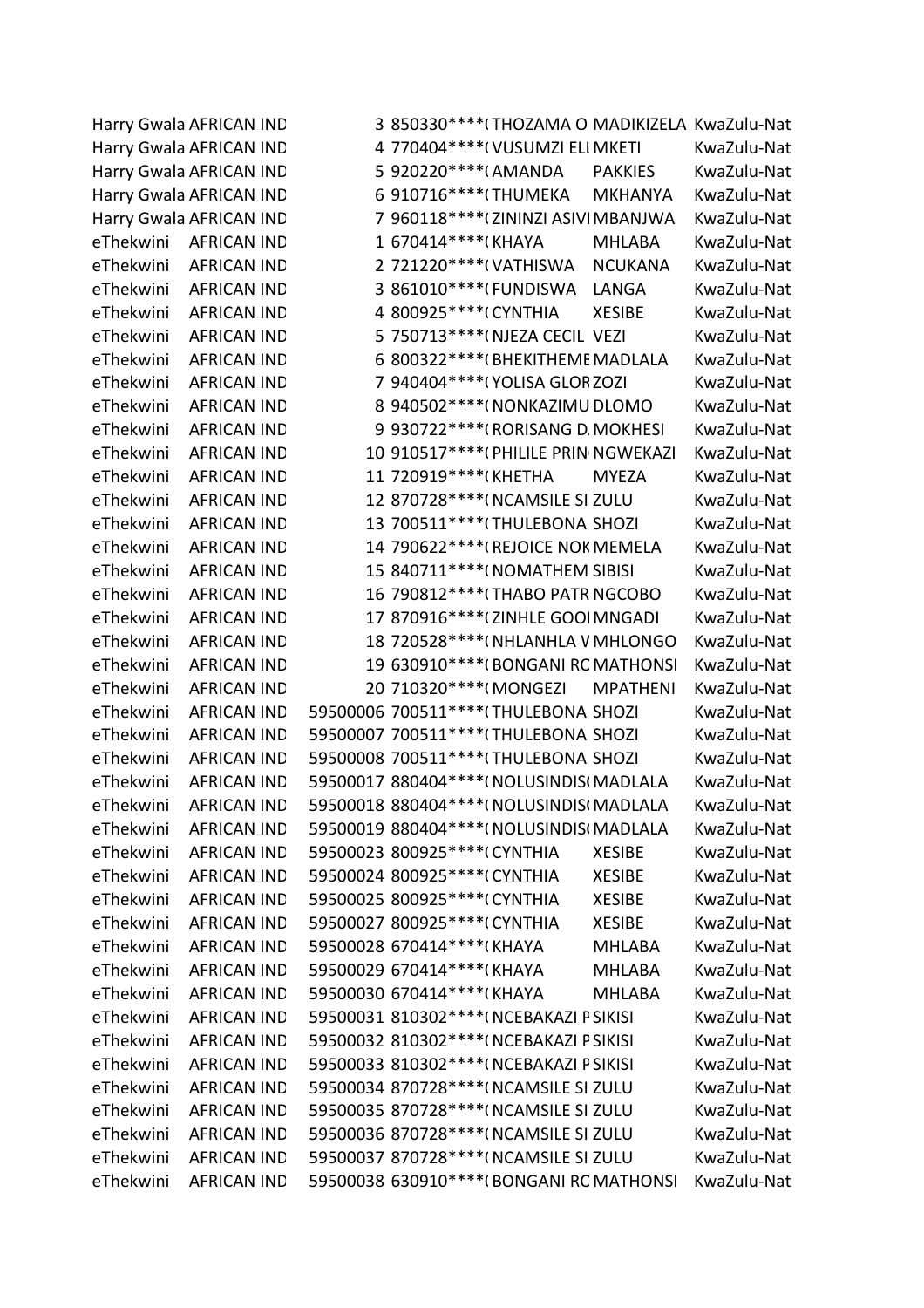| eThekwini | <b>AFRICAN IND</b>      |                                | 59500039 630910 **** (BONGANI RC MATHONSI                 |                       | KwaZulu-Nat |  |
|-----------|-------------------------|--------------------------------|-----------------------------------------------------------|-----------------------|-------------|--|
| eThekwini | <b>AFRICAN IND</b>      |                                | 59500040 630910 **** (BONGANI RC MATHONSI                 |                       | KwaZulu-Nat |  |
| eThekwini | <b>AFRICAN IND</b>      |                                | 59500044 790812 **** (THABO PATR NGCOBO                   |                       | KwaZulu-Nat |  |
| eThekwini | <b>AFRICAN IND</b>      |                                | 59500045 790812 **** (THABO PATR NGCOBO                   |                       | KwaZulu-Nat |  |
| eThekwini | <b>AFRICAN IND</b>      |                                | 59500047 790812 **** (THABO PATR NGCOBO                   |                       | KwaZulu-Nat |  |
| eThekwini | <b>AFRICAN IND</b>      |                                | 59500050 760620 **** (PRISCA SILIN TSHAZI                 |                       | KwaZulu-Nat |  |
| eThekwini | <b>AFRICAN IND</b>      |                                | 59500051 760620 **** (PRISCA SILIN TSHAZI                 |                       | KwaZulu-Nat |  |
| eThekwini | <b>AFRICAN IND</b>      |                                | 59500052 760620 **** (PRISCA SILIN TSHAZI                 |                       | KwaZulu-Nat |  |
| eThekwini | <b>AFRICAN IND</b>      |                                | 59500053 760620 **** (PRISCA SILIN TSHAZI                 |                       | KwaZulu-Nat |  |
| eThekwini | <b>AFRICAN IND</b>      |                                | 59500055 840711 **** (NOMATHEM SIBISI                     |                       | KwaZulu-Nat |  |
| eThekwini | <b>AFRICAN IND</b>      | 59500058 710320 **** (MONGEZI  |                                                           | <b>MPATHENI</b>       | KwaZulu-Nat |  |
| eThekwini | <b>AFRICAN IND</b>      |                                | 59500061 800606***** (NOMAGCISA MPOFANA                   |                       | KwaZulu-Nat |  |
| eThekwini | <b>AFRICAN IND</b>      |                                | 59500063 860225 **** (LUNGELO LE HADEBE                   |                       | KwaZulu-Nat |  |
| eThekwini | <b>AFRICAN IND</b>      |                                | 59500064 860225 **** (LUNGELO LE HADEBE                   |                       | KwaZulu-Nat |  |
| eThekwini | <b>AFRICAN IND</b>      |                                | 59500072 930303 **** (SYLVIA KATIS THOTSEJANE KwaZulu-Nat |                       |             |  |
| eThekwini | <b>AFRICAN IND</b>      |                                | 59500079 720528 **** ( NHLANHLA V MHLONGO                 |                       | KwaZulu-Nat |  |
| eThekwini | <b>AFRICAN IND</b>      |                                | 59500080 800322 **** (BHEKITHEME MADLALA                  |                       | KwaZulu-Nat |  |
| eThekwini | <b>AFRICAN IND</b>      |                                | 59500081 800322 **** (BHEKITHEME MADLALA                  |                       | KwaZulu-Nat |  |
| eThekwini | <b>AFRICAN IND</b>      |                                | 59500082 850707 **** (S'MANGELE I NDLANYA                 |                       | KwaZulu-Nat |  |
| eThekwini | <b>AFRICAN IND</b>      |                                | 59500089 900218 **** (S'BONELO SE DLADLA                  |                       | KwaZulu-Nat |  |
| eThekwini | <b>AFRICAN IND</b>      | 59500100 900612 **** (MBUSO    |                                                           | <b>GUMBI</b>          | KwaZulu-Nat |  |
| eThekwini | <b>AFRICAN IND</b>      |                                | 59500101 940502 **** ( NONKAZIMU DLOMO                    |                       | KwaZulu-Nat |  |
| eThekwini | <b>AFRICAN IND</b>      |                                | 59500102 950126 **** (SAMKELISIW XESIBE                   |                       | KwaZulu-Nat |  |
| eThekwini | <b>AFRICAN IND</b>      |                                | 59500104 950126 **** (SAMKELISIW XESIBE                   |                       | KwaZulu-Nat |  |
| eThekwini | <b>AFRICAN IND</b>      |                                | 59500105 940502 **** ( NONKAZIMU DLOMO                    |                       | KwaZulu-Nat |  |
| eThekwini | <b>AFRICAN IND</b>      | 59500107 670414 **** (KHAYA    |                                                           | <b>MHLABA</b>         | KwaZulu-Nat |  |
| eThekwini | <b>AFRICAN IND</b>      | 59500108 670414 **** (KHAYA    |                                                           | <b>MHLABA</b>         | KwaZulu-Nat |  |
| eThekwini | <b>AFRICAN IND</b>      | 59500109 800925 **** ( CYNTHIA |                                                           | <b>XESIBE</b>         | KwaZulu-Nat |  |
| uMdoni    | <b>AFRICAN IND</b>      | 1 870707*****(THOBEKA          |                                                           | <b>SOKHULU</b>        | KwaZulu-Nat |  |
| uMdoni    | <b>AFRICAN IND</b>      |                                | 2 840507***** (BONGINKOSI MSABALA                         |                       | KwaZulu-Nat |  |
| uMdoni    | <b>AFRICAN IND</b>      | 3 921219 **** ( VUYISILE       |                                                           | <b>SOKHULU</b>        | KwaZulu-Nat |  |
|           | uMuziwabar AFRICAN IND  |                                | 1 861003 **** (LUNGILE SIPI LANGA                         |                       | KwaZulu-Nat |  |
|           | uMuziwabar AFRICAN IND  | 2 910508 **** (MKHUSELI        |                                                           | <b>MPOFU</b>          | KwaZulu-Nat |  |
|           | uMuziwabar AFRICAN IND  |                                | 3 700922 **** (NOMBUYISEI DUMISA                          |                       | KwaZulu-Nat |  |
|           | uMuziwabar AFRICAN IND  | 4 871212 **** (LONDIWE         |                                                           | SIKHOSANA             | KwaZulu-Nat |  |
|           | uMuziwabar AFRICAN IND  |                                | 5 740707****(MAKHAYA AI CWELE                             |                       | KwaZulu-Nat |  |
|           | uMuziwabar AFRICAN IND  | 6 761223 **** (THOBISILE       |                                                           | NCAYIYANA KwaZulu-Nat |             |  |
|           | uMuziwabar AFRICAN IND  |                                | 7 811010 **** (LUNGISANI E MBHELE                         |                       | KwaZulu-Nat |  |
|           | uMuziwabar AFRICAN IND  |                                | 52104001 861003 **** (LUNGILE SIPI LANGA                  |                       | KwaZulu-Nat |  |
|           | uMuziwabar AFRICAN IND  |                                | 52104002 930728 **** (SINETHEMBA NONDABULA KwaZulu-Nat    |                       |             |  |
|           | uMuziwabar AFRICAN IND  | 52104003 910508 **** (MKHUSELI |                                                           | <b>MPOFU</b>          | KwaZulu-Nat |  |
|           | uMuziwabar AFRICAN IND  |                                | 52104006 861003 **** (LUNGILE SIPI LANGA                  |                       | KwaZulu-Nat |  |
|           | uMuziwabar AFRICAN IND  |                                | 52104007 930728 **** (SINETHEMBA NONDABULA KwaZulu-Nat    |                       |             |  |
|           | uMuziwabar AFRICAN IND  | 52104008 910508 **** (MKHUSELI |                                                           | <b>MPOFU</b>          | KwaZulu-Nat |  |
|           | uMuziwabar AFRICAN IND  |                                | 52104011 930728 **** (SINETHEMBA NONDABULA KwaZulu-Nat    |                       |             |  |
|           | Ray Nkonyei AFRICAN IND | 1 970508 **** (SISANELE        |                                                           | <b>NCUKANA</b>        | KwaZulu-Nat |  |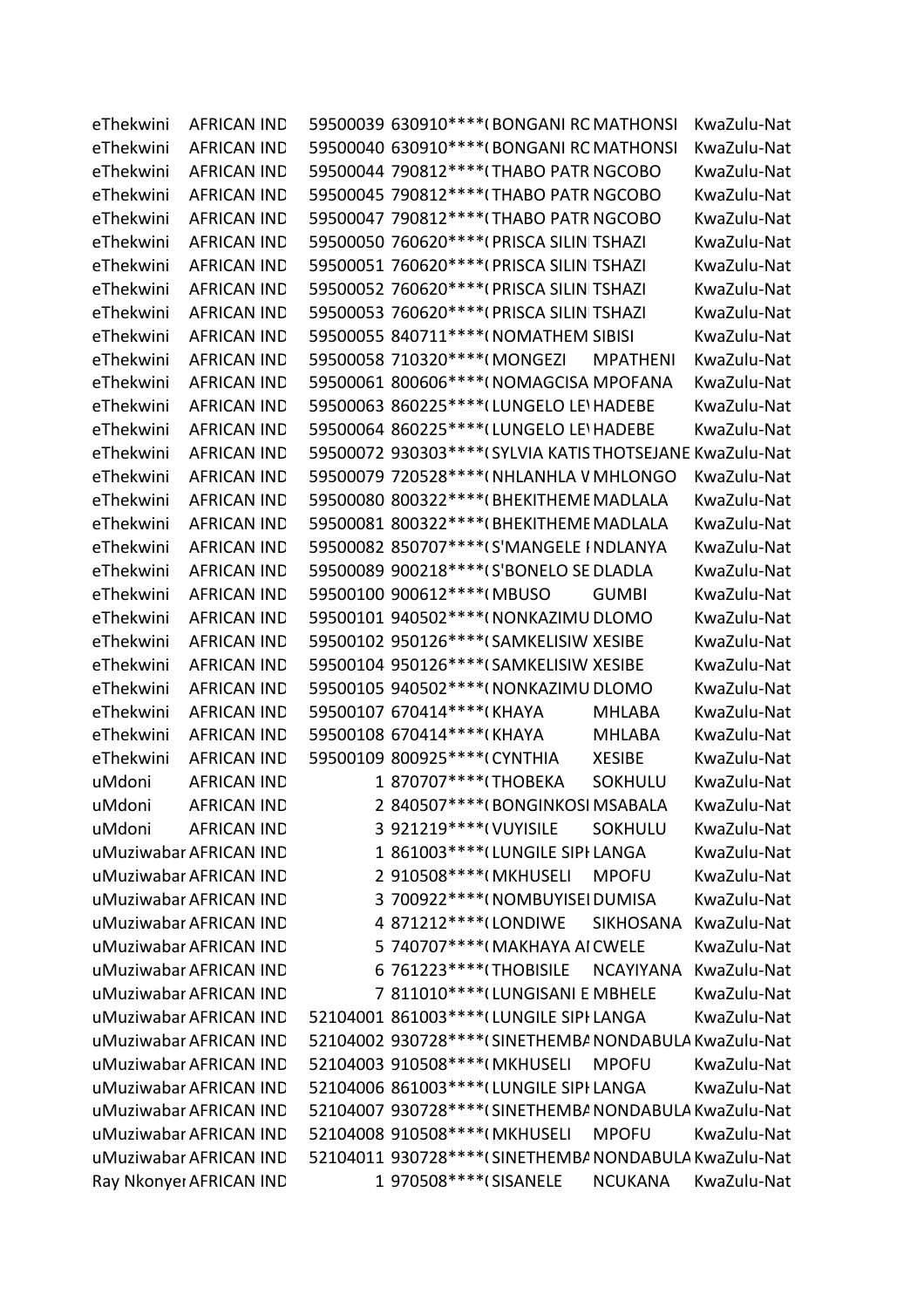Ray Nkonyei AFRICAN IND 2 740202\*\*\*\*\*(DUDUZILE H/MABINDISA KwaZulu-Nat Ray Nkonyei AFRICAN IND 3 880218\*\*\*\*(PHILILE PATII MADLALA KwaZulu-Nat Ray Nkonyei AFRICAN IND 4 860607\*\*\*\* (SIPHAMAND NXESI KwaZulu-Nat Ray Nkonyei AFRICAN IND 5 820812\*\*\*\* (ZANDILE MAI MSOMI KwaZulu-Nat Ray Nkonyei AFRICAN IND 6 930317\*\*\*\* (SAMKELISIW NGCOBO KwaZulu-Nat Ray Nkonyei AFRICAN IND 7 791218\*\*\*\* (BONGEKILE FNGCOBO KwaZulu-Nat Msunduzi AFRICAN IND 1 620723\*\*\*\*(NOMALADY IDLELA KwaZulu-Nat Msunduzi AFRICAN IND 2 790326\*\*\*\*(PATRICK LAN SIBIYA KwaZulu-Nat Msunduzi AFRICAN IND 3 890830\*\*\*\* (ZANOVUYO MACINGWAI KwaZulu-Nat Msunduzi AFRICAN IND 4 671022\*\*\*\*(ZANDILE MFINGWAN/KwaZulu-Nat Msunduzi AFRICAN IND 5 930128\*\*\*\*(SIYABONGA IGWALA KwaZulu-Nat Msunduzi AFRICAN IND 6 900913\*\*\*\* (SFISO VUYIS\ MHLONGO KwaZulu-Nat Msunduzi AFRICAN IND 7 580628\*\*\*\*(HAWUKILE FISONI KwaZulu-Nat Msunduzi AFRICAN IND 8 770214\*\*\*\*(NOKUTHULA SONI KwaZulu-Nat Msunduzi AFRICAN IND 9 850228\*\*\*\* (SIYABONGA 'MACINGWAI KwaZulu-Nat Msunduzi AFRICAN IND 10 830426\*\*\*\* (ZUKISWA MACINGWAI KwaZulu-Nat Msunduzi AFRICAN IND 11 780809\*\*\*\*(SBONGILE BE DLAMINI KwaZulu-Nat Msunduzi AFRICAN IND 12 850210\*\*\*\*(AKHONA PRI BHADAMA KwaZulu-Nat Msunduzi AFRICAN IND 52205001 620723\*\*\*\*(NOMALADY IDLELA KwaZulu-Nat Msunduzi AFRICAN IND 52205002 900913\*\*\*\*(SFISO VUYIS\ MHLONGO KwaZulu-Nat Msunduzi AFRICAN IND 52205003 930128\*\*\*\* (SIYABONGA I GWALA KwaZulu-Nat Msunduzi AFRICAN IND 52205004 850228\*\*\*\*(SIYABONGA 'MACINGWAI KwaZulu-Nat Msunduzi AFRICAN IND 52205005 900913\*\*\*\*(SFISO VUYIS\ MHLONGO KwaZulu-Nat Msunduzi AFRICAN IND 52205006 850228\*\*\*\*(SIYABONGA 'MACINGWAI KwaZulu-Nat Msunduzi AFRICAN IND 52205007 850228\*\*\*\* (SIYABONGA 'MACINGWAI KwaZulu-Nat Msunduzi AFRICAN IND 52205008 930128\*\*\*\*(SIYABONGA IGWALA KwaZulu-Nat Msunduzi AFRICAN IND 52205009 620723\*\*\*\*(NOMALADY IDLELA KwaZulu-Nat Msunduzi AFRICAN IND 52205010 620723\*\*\*\*(NOMALADY IDLELA KwaZulu-Nat Msunduzi AFRICAN IND 52205011 620723\*\*\*\*(NOMALADY IDLELA KwaZulu-Nat Msunduzi AFRICAN IND 52205012 620723\*\*\*\*(NOMALADY IDLELA KwaZulu-Nat Msunduzi AFRICAN IND 52205013 620723\*\*\*\*(NOMALADY IDLELA KwaZulu-Nat Msunduzi AFRICAN IND 52205014 620723\*\*\*\*(NOMALADY IDLELA KwaZulu-Nat Msunduzi AFRICAN IND 52205015 620723\*\*\*\*(NOMALADY IDLELA KwaZulu-Nat Msunduzi AFRICAN IND 52205016 620723\*\*\*\*(NOMALADY IDLELA KwaZulu-Nat Msunduzi AFRICAN IND 52205018 930128\*\*\*\*(SIYABONGA IGWALA KwaZulu-Nat Msunduzi AFRICAN IND 52205019 620723\*\*\*\*(NOMALADY IDLELA KwaZulu-Nat Msunduzi AFRICAN IND 52205020 900913\*\*\*\*(SFISO VUYIS\ MHLONGO KwaZulu-Nat Msunduzi AFRICAN IND 52205021 620723\*\*\*\*(NOMALADY IDLELA KwaZulu-Nat Msunduzi AFRICAN IND 52205022 620723\*\*\*\*(NOMALADY IDLELA KwaZulu-Nat Msunduzi AFRICAN IND 52205023 620723\*\*\*\*(NOMALADY IDLELA KwaZulu-Nat Msunduzi AFRICAN IND 52205024 620723\*\*\*\*(NOMALADY IDLELA KwaZulu-Nat Msunduzi AFRICAN IND 52205025 900913\*\*\*\*(SFISO VUYIS\ MHLONGO KwaZulu-Nat Msunduzi AFRICAN IND 52205026 900913\*\*\*\*(SFISO VUYIS\ MHLONGO KwaZulu-Nat Msunduzi AFRICAN IND 52205027 930128\*\*\*\* (SIYABONGA I GWALA KwaZulu-Nat Msunduzi AFRICAN IND 52205028 790326\*\*\*\*(PATRICK LAN SIBIYA KwaZulu-Nat Msunduzi AFRICAN IND 52205029 900913\*\*\*\*(SFISO VUYIS\ MHLONGO KwaZulu-Nat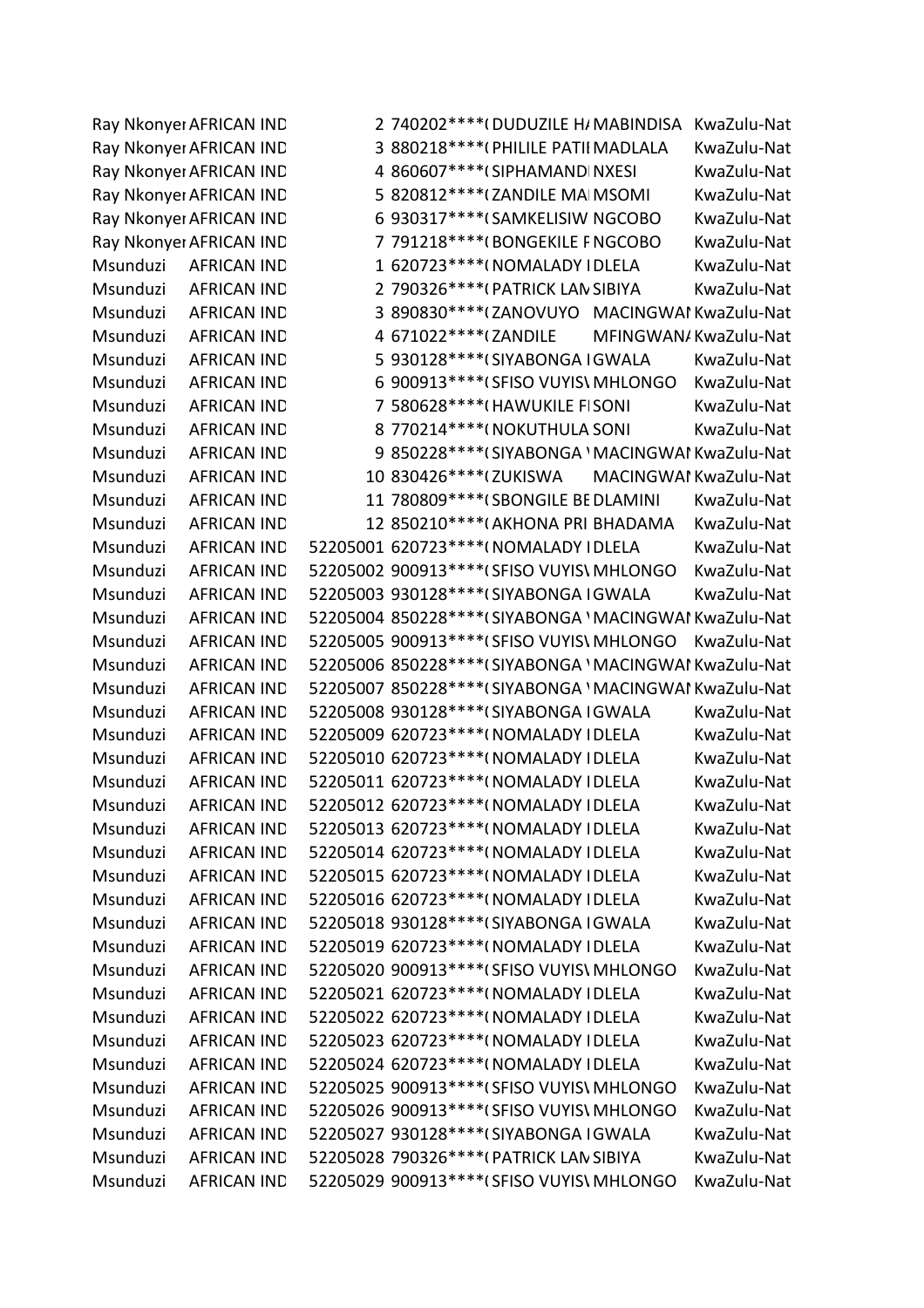| Msunduzi | AFRICAN IND             | 52205030 900913 **** (SFISO VUYIS MHLONGO               |  | KwaZulu-Nat          |  |
|----------|-------------------------|---------------------------------------------------------|--|----------------------|--|
| Msunduzi | <b>AFRICAN IND</b>      | 52205031 850228 **** (SIYABONGA ' MACINGWAI KwaZulu-Nat |  |                      |  |
| Msunduzi | <b>AFRICAN IND</b>      | 52205032 620723 **** ( NOMALADY I DLELA                 |  | KwaZulu-Nat          |  |
| Msunduzi | <b>AFRICAN IND</b>      | 52205033 620723 **** ( NOMALADY IDLELA                  |  | KwaZulu-Nat          |  |
| Msunduzi | <b>AFRICAN IND</b>      | 52205034 620723 **** ( NOMALADY IDLELA                  |  | KwaZulu-Nat          |  |
| Msunduzi | <b>AFRICAN IND</b>      | 52205035 620723 **** ( NOMALADY IDLELA                  |  | KwaZulu-Nat          |  |
|          | uMhlabuyali AFRICAN IND | 1 780122 **** (BONGINKOSI ZIKHALI                       |  | KwaZulu-Nat          |  |
|          | uMhlabuyali AFRICAN IND | 2 760107**** (NTOMBIZOD BIYELA                          |  | KwaZulu-Nat          |  |
|          | uMhlabuyali AFRICAN IND | 3 660202 **** (BHEKISISA DI NGUBANE                     |  | KwaZulu-Nat          |  |
|          | uMhlabuyali AFRICAN IND | 4 730104 **** (SIBUSISO VU MANZINI                      |  | KwaZulu-Nat          |  |
|          | uMhlabuyali AFRICAN IND | 5 751224 **** (SIPHO GABA MSWELI                        |  | KwaZulu-Nat          |  |
|          | uMhlabuyali AFRICAN IND | 6 760206*****(THOKOZANI GUMEDE                          |  | KwaZulu-Nat          |  |
|          | uMhlabuyali AFRICAN IND | 52701003 660202 **** (BHEKISISA DI NGUBANE              |  | KwaZulu-Nat          |  |
|          | uMhlabuyali AFRICAN IND | 52701004 660202**** (BHEKISISA DI NGUBANE               |  | KwaZulu-Nat          |  |
|          | uMhlabuyali AFRICAN IND | 52701005 760107**** (NTOMBIZOD BIYELA                   |  | KwaZulu-Nat          |  |
|          | uMhlabuyali AFRICAN IND | 52701006 760107**** (NTOMBIZOD BIYELA                   |  | KwaZulu-Nat          |  |
|          | uMhlabuyali AFRICAN IND | 52701007 760206 **** (THOKOZANI GUMEDE                  |  | KwaZulu-Nat          |  |
|          | uMhlabuyali AFRICAN IND | 52701008 730104 **** (SIBUSISO VU MANZINI               |  | KwaZulu-Nat          |  |
|          | uMhlabuyali AFRICAN IND | 52701009 730104 **** (SIBUSISO VU MANZINI               |  | KwaZulu-Nat          |  |
|          | uMhlabuyali AFRICAN IND | 52701010 730104 **** (SIBUSISO VU MANZINI               |  | KwaZulu-Nat          |  |
|          | uMhlabuyali AFRICAN IND | 52701011 751224 **** (SIPHO GABA MSWELI                 |  | KwaZulu-Nat          |  |
|          | uMhlabuyali AFRICAN IND | 52701012 751224 **** (SIPHO GABA: MSWELI                |  | KwaZulu-Nat          |  |
|          | uMhlabuyali AFRICAN IND | 52701015 780122 **** (BONGINKOSI ZIKHALI                |  | KwaZulu-Nat          |  |
|          | uMhlabuyali AFRICAN IND | 52701016 780122 **** (BONGINKOSI ZIKHALI                |  | KwaZulu-Nat          |  |
|          | uMhlabuyali AFRICAN IND | 52701018 780122 **** (BONGINKOSI ZIKHALI                |  | KwaZulu-Nat          |  |
|          | uMhlabuyali AFRICAN IND | 52701019 900111 **** (THULISILE NTMKONTO                |  | KwaZulu-Nat          |  |
|          | uMhlabuyali AFRICAN IND | 52701020 900111 **** (THULISILE NTMKONTO                |  | KwaZulu-Nat          |  |
|          | Mtubatuba AFRICAN IND   | 1 810819 **** (LINDIWE MA MKWANAZI                      |  | KwaZulu-Nat          |  |
|          | Mtubatuba AFRICAN IND   | 2 750416**** (SIBONGILE FI MFEKA                        |  | KwaZulu-Nat          |  |
|          | Mtubatuba AFRICAN IND   | 3 890228 **** (SIBAHLE OLV MNCUBE                       |  | KwaZulu-Nat          |  |
|          | Mtubatuba AFRICAN IND   | 4 860823 **** (KHAYELIHLE, NDLOVU                       |  | KwaZulu-Nat          |  |
|          | Mtubatuba AFRICAN IND   | 5 910903 **** (JABULILE                                 |  | MKHWANAZ KwaZulu-Nat |  |
|          | Mtubatuba AFRICAN IND   | 6 830828 **** (HLENGIWE V NJOKWENI                      |  | KwaZulu-Nat          |  |
|          | Mtubatuba AFRICAN IND   | 7 890214 **** (NOMVULA SIMTHEMBU                        |  | KwaZulu-Nat          |  |
|          | Mtubatuba AFRICAN IND   | 8 920113 **** (SIPHEPHILE NGEMA                         |  | KwaZulu-Nat          |  |
|          | Mtubatuba AFRICAN IND   | 9 640227 **** (FANO MICHA MTHEMBU                       |  | KwaZulu-Nat          |  |
|          | Mtubatuba AFRICAN IND   | 10 790516 **** (KHALELANI J, GUMEDE                     |  | KwaZulu-Nat          |  |
|          | Mtubatuba AFRICAN IND   | 11 860307 **** (SIHLE GAGU KHANYEZA                     |  | KwaZulu-Nat          |  |
|          | Mtubatuba AFRICAN IND   | 12 820317**** (ZANDILE SM/ MKHWANAZ KwaZulu-Nat         |  |                      |  |
|          | Mtubatuba AFRICAN IND   | 13 850127 **** (THOKOZANI MBUYAZI                       |  | KwaZulu-Nat          |  |
|          | Mtubatuba AFRICAN IND   | 14 680718 **** (THANDIWE C MTHEMBU                      |  | KwaZulu-Nat          |  |
|          | Mtubatuba AFRICAN IND   | 15 990816****(NOSIHLE NOI MNGUNI                        |  | KwaZulu-Nat          |  |
|          | Mtubatuba AFRICAN IND   | 16 951214 **** (XOLISILE NOI MCAMBI                     |  | KwaZulu-Nat          |  |
|          | Mtubatuba AFRICAN IND   | 17 811207**** (NOBUHLE N(MKHWANAZ KwaZulu-Nat           |  |                      |  |
|          | Mtubatuba AFRICAN IND   | 18 980304 **** (NTANDOYEN NDLOVU                        |  | KwaZulu-Nat          |  |
|          | Mtubatuba AFRICAN IND   | 19 790320 **** (ZANDILE SUN KHUMALO                     |  | KwaZulu-Nat          |  |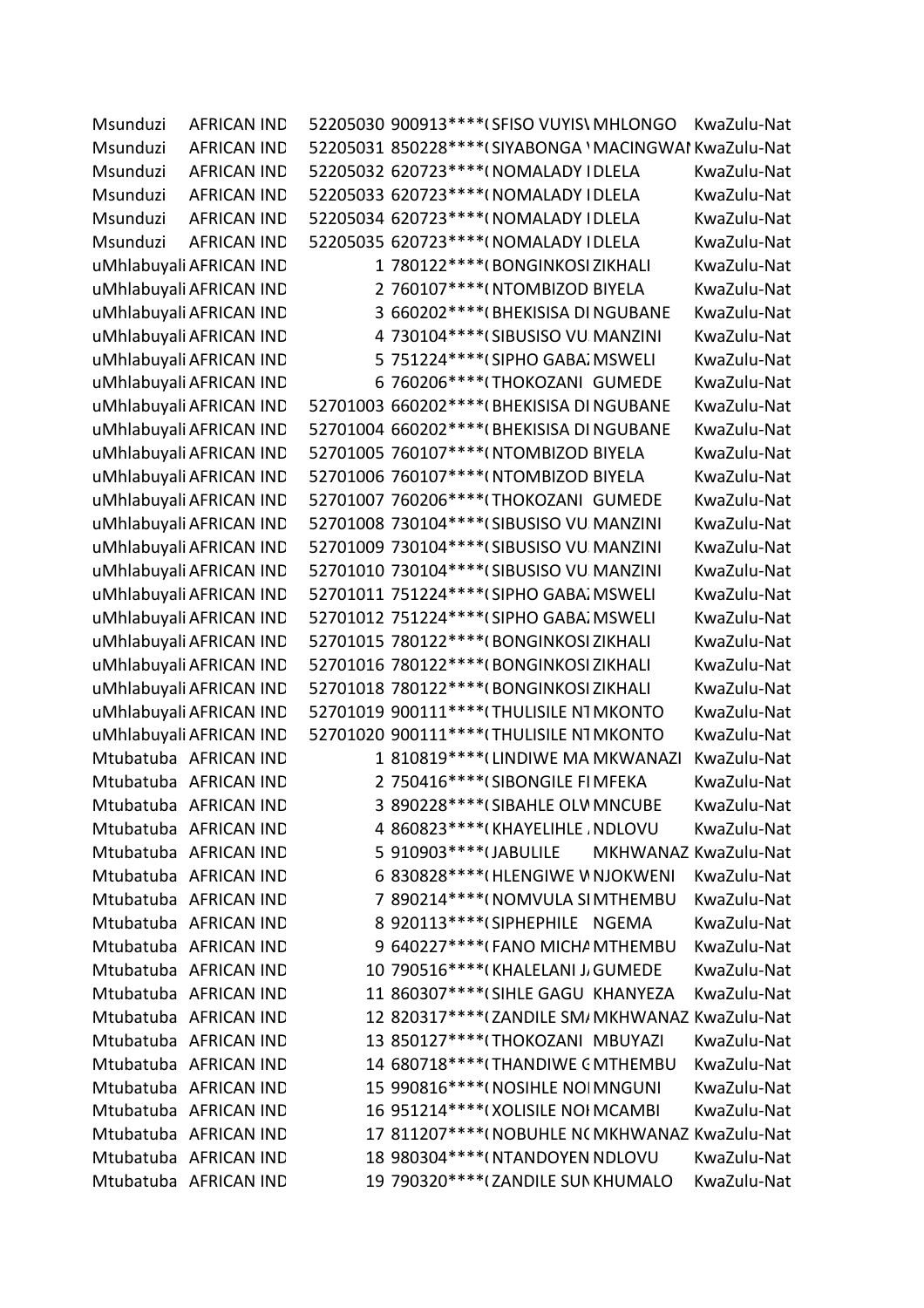Mtubatuba AFRICAN IND 20 540828\*\*\*\*(BONGEKILE TNSELE KwaZulu-Nat Mtubatuba AFRICAN IND 21 620610\*\*\*\*(JABU NOSIPH SIBIYA KwaZulu-Nat Mtubatuba AFRICAN IND 22 931101\*\*\*\*(KHUMBULAN MTETWA KwaZulu-Nat Mtubatuba AFRICAN IND 52705001 860823\*\*\*\*(KHAYELIHLE NDLOVU KwaZulu-Nat Mtubatuba AFRICAN IND 52705002 890228\*\*\*\*(SIBAHLE OLW MNCUBE KwaZulu-Nat Mtubatuba AFRICAN IND 52705003 911219\*\*\*\* (LINDUMUSA MTHEMBU KwaZulu-Nat Mtubatuba AFRICAN IND 52705004 920113\*\*\*\*(SIPHEPHILE NGEMA KwaZulu-Nat Mtubatuba AFRICAN IND 52705005 900610\*\*\*\*(BONISIWE PF NDLOVU KwaZulu-Nat Mtubatuba AFRICAN IND 52705006 750416\*\*\*\* (SIBONGILE FI MFEKA KwaZulu-Nat Mtubatuba AFRICAN IND 52705007 830828\*\*\*\*(HLENGIWE W NJOKWENI KwaZulu-Nat Mtubatuba AFRICAN IND 52705008 640227\*\*\*\*(FANO MICHA MTHEMBU KwaZulu-Nat Mtubatuba AFRICAN IND 52705009 901008\*\*\*\*(NKONZENHLIMADIDE KwaZulu-Nat Mtubatuba AFRICAN IND 52705010 890214\*\*\*\*(NOMVULA SIMTHEMBU KwaZulu-Nat Mtubatuba AFRICAN IND 52705011 980304\*\*\*\*(NTANDOYEN NDLOVU KwaZulu-Nat Mtubatuba AFRICAN IND 52705012 860307\*\*\*\*(SIHLE GAGU KHANYEZA KwaZulu-Nat Mtubatuba AFRICAN IND 52705013 810819\*\*\*\* (LINDIWE MA MKWANAZI KwaZulu-Nat Mtubatuba AFRICAN IND 52705014 680718\*\*\*\*(THANDIWE CMTHEMBU KwaZulu-Nat Mtubatuba AFRICAN IND 52705015 760128\*\*\*\*(SIHLE PRECIC MTHETHWA KwaZulu-Nat Mtubatuba AFRICAN IND 52705016 590218\*\*\*\*(MABHOYIYAI MKHWANAZ KwaZulu-Nat Mtubatuba AFRICAN IND 52705017 760205\*\*\*\*(SIBUSISO JAESHANDU KwaZulu-Nat Mtubatuba AFRICAN IND 52705019 811207\*\*\*\*(NOBUHLE N(MKHWANAZ KwaZulu-Nat Mtubatuba AFRICAN IND 52705020 600618\*\*\*\*(THOLAKELE MTHETHWA KwaZulu-Nat Mtubatuba AFRICAN IND 52705021 601215\*\*\*\* (JABULISIWE IMAKHATHIN KwaZulu-Nat Mtubatuba AFRICAN IND 52705022 820317\*\*\*\*(ZANDILE SM/MKHWANAZ KwaZulu-Nat Mtubatuba AFRICAN IND 52705023 640212\*\*\*\* (SINDISIWE KISITHOLE KwaZulu-Nat uMfolozi AFRICAN IND 1 850120\*\*\*\*(ISRAEL THAB MLUNGWAN KwaZulu-Nat uMfolozi AFRICAN IND 2 010207\*\*\*\*(SAMKELISIW NGWANE KwaZulu-Nat uMfolozi AFRICAN IND 3 970101\*\*\*\*(HAPPY NTON NZAMA KwaZulu-Nat uMfolozi AFRICAN IND 52801004 970101\*\*\*\*(HAPPY NTON NZAMA KwaZulu-Nat uMfolozi AFRICAN IND 52801005 010207\*\*\*\*(SAMKELISIW NGWANE KwaZulu-Nat uMfolozi AFRICAN IND 52801011 850120\*\*\*\*(ISRAEL THAB MLUNGWAN KwaZulu-Nat uMhlathuze AFRICAN IND 1 850424\*\*\*\*\*(ERNEST ROBI MTHIYANE KwaZulu-Nat uMhlathuze AFRICAN IND  $2.000124****(MLUNGISI ZVZUMA$  KwaZulu-Nat uMhlathuze AFRICAN IND 52802003 850424\*\*\*\*(ERNEST ROBIMTHIYANE KwaZulu-Nat uMhlathuze AFRICAN IND 52802017 000124\*\*\*\*(MLUNGISI ZVZUMA KwaZulu-Nat Mandeni AFRICAN IND 1 620531\*\*\*\*(SAMUEL JOH MATHONSI KwaZulu-Nat Mandeni AFRICAN IND 2 891009\*\*\*\*(GOODGIRL N MATHONSI KwaZulu-Nat Mandeni AFRICAN IND 3 740830\*\*\*\*(NKOSINATHI GAMA KwaZulu-Nat Mandeni AFRICAN IND 4 750601\*\*\*\*(VERNON NKCVUMISA KwaZulu-Nat Mandeni AFRICAN IND 5 700125\*\*\*\*(KHWIKHWI J.XULU KwaZulu-Nat Mandeni AFRICAN IND 6 830828\*\*\*\*(NOMBULELO MATHONSI KwaZulu-Nat Mandeni AFRICAN IND 52901001 891009\*\*\*\*(GOODGIRL N MATHONSI KwaZulu-Nat Mandeni AFRICAN IND 52901002 940331\*\*\*\*(SIPHOSENKO MPANZA KwaZulu-Nat Mandeni AFRICAN IND 52901003 891009\*\*\*\*(GOODGIRL N MATHONSI KwaZulu-Nat Mandeni AFRICAN IND 52901004 891009\*\*\*\*(GOODGIRL N MATHONSI KwaZulu-Nat Mandeni AFRICAN IND 52901005 740830\*\*\*\*(NKOSINATHI GAMA KwaZulu-Nat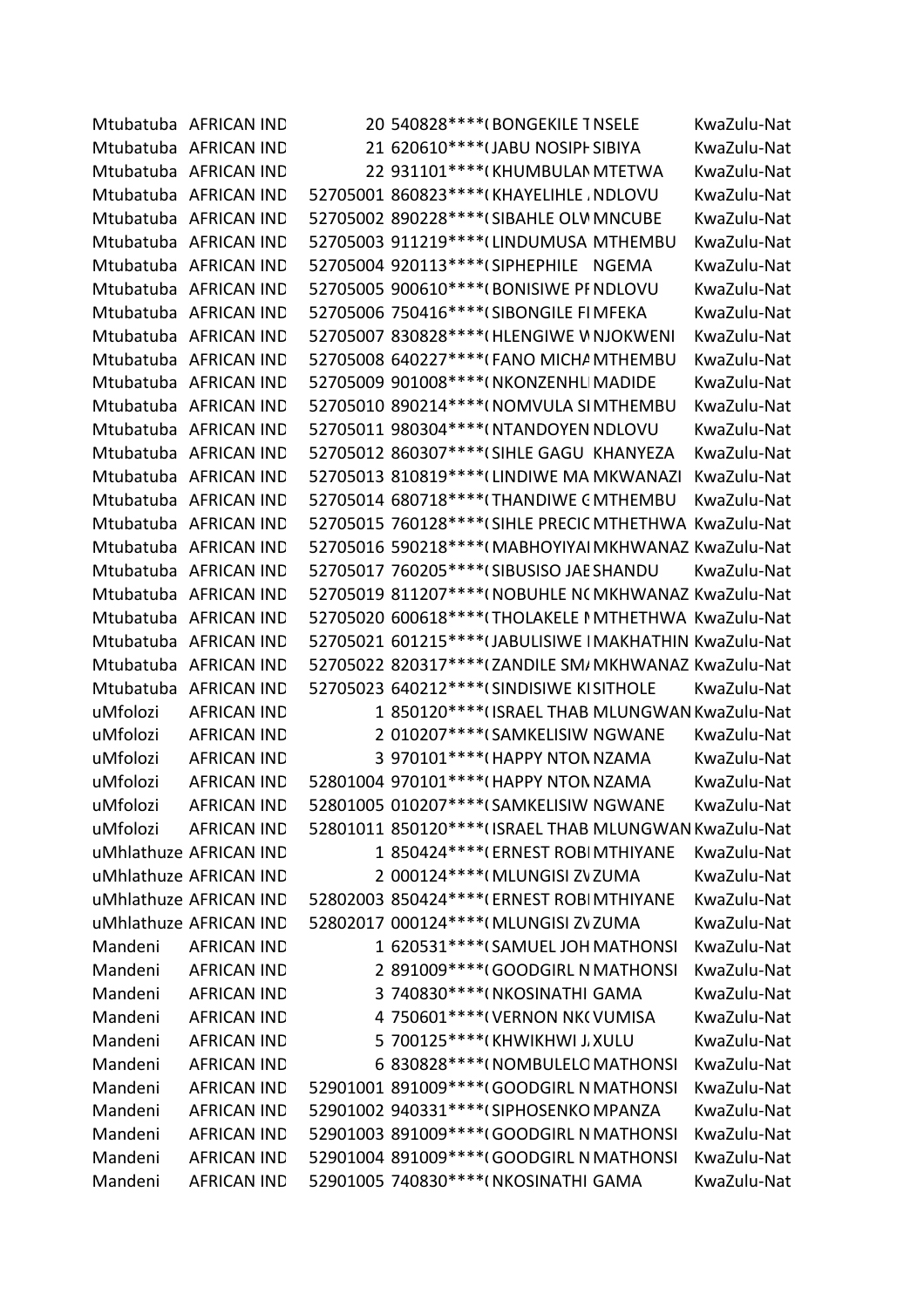Mandeni AFRICAN IND 52901006 740830\*\*\*\*(NKOSINATHI GAMA KwaZulu-Nat Mandeni AFRICAN IND 52901007 750601\*\*\*\*(VERNON NK(VUMISA KwaZulu-Nat Mandeni AFRICAN IND 52901008 830828\*\*\*\*(NOMBULELO MATHONSI KwaZulu-Nat Mandeni AFRICAN IND 52901009 830828\*\*\*\*(NOMBULELO MATHONSI KwaZulu-Nat Mandeni AFRICAN IND 52901010 750601\*\*\*\*(VERNON NK(VUMISA KwaZulu-Nat Mandeni AFRICAN IND 52901011 740830\*\*\*\*(NKOSINATHI GAMA KwaZulu-Nat Mandeni AFRICAN IND 52901012 620531\*\*\*\*(SAMUEL JOH MATHONSI KwaZulu-Nat Mandeni AFRICAN IND 52901013 750601\*\*\*\*(VERNON NK(VUMISA KwaZulu-Nat Mandeni AFRICAN IND 52901014 750601\*\*\*\*(VERNON NK(VUMISA KwaZulu-Nat Mandeni AFRICAN IND 52901015 700125\*\*\*\*(KHWIKHWI J.XULU KwaZulu-Nat Mandeni AFRICAN IND 52901016 700125\*\*\*\*(KHWIKHWI J.XULU KwaZulu-Nat Mandeni AFRICAN IND 52901017 620531\*\*\*\*(SAMUEL JOH MATHONSI KwaZulu-Nat Mandeni AFRICAN IND 52901018 700125\*\*\*\*(KHWIKHWI J.XULU KwaZulu-Nat KwaDukuza AFRICAN IND 1 720121\*\*\*\*(DUDUZILE H/MTHEMBU KwaZulu-Nat KwaDukuza AFRICAN IND 2 850806\*\*\*\*(HLONIPHILE NDLOVU KwaZulu-Nat KwaDukuza AFRICAN IND 3 741212\*\*\*\*(THABISILE D(SIBIYA KwaZulu-Nat KwaDukuza AFRICAN IND 4 830114\*\*\*\*(NOBUHLE KHZUNGU KwaZulu-Nat KwaDukuza AFRICAN IND 5 741203\*\*\*\*(NKOSINGIPH NGCOBO KwaZulu-Nat KwaDukuza AFRICAN IND 6 940312\*\*\*\*(MNQOBI BAI KHUMALO KwaZulu-Nat KwaDukuza AFRICAN IND  $7740710***$ <sup>\*\*\*\*</sup>(BALINDILE PF BIYELA KwaZulu-Nat KwaDukuza AFRICAN IND 8 900909\*\*\*\*(THANDAZILE NENE KwaZulu-Nat KwaDukuza AFRICAN IND 9 810425 \*\*\*\* (SIBAHLE MNGOMEZU KwaZulu-Nat KwaDukuza AFRICAN IND 10 740225 \*\*\*\* (CELIWE THOISHOBA KwaZulu-Nat KwaDukuza AFRICAN IND 52902001 720121\*\*\*\*(DUDUZILE H/MTHEMBU KwaZulu-Nat KwaDukuza AFRICAN IND 52902002 720121\*\*\*\*(DUDUZILE H/MTHEMBU KwaZulu-Nat KwaDukuza AFRICAN IND 52902003 720121\*\*\*\*(DUDUZILE H/MTHEMBU KwaZulu-Nat KwaDukuza AFRICAN IND 52902004 720121\*\*\*\*(DUDUZILE H/MTHEMBU KwaZulu-Nat KwaDukuza AFRICAN IND 52902005 900909\*\*\*\*(THANDAZILE NENE KwaZulu-Nat KwaDukuza AFRICAN IND 52902006 720121\*\*\*\*(DUDUZILE H/MTHEMBU KwaZulu-Nat KwaDukuza AFRICAN IND 52902007 720121\*\*\*\*(DUDUZILE H/MTHEMBU KwaZulu-Nat KwaDukuza AFRICAN IND 52902008 720121\*\*\*\*(DUDUZILE H/MTHEMBU KwaZulu-Nat KwaDukuza AFRICAN IND 52902009 741212\*\*\*\*(THABISILE D(SIBIYA KwaZulu-Nat KwaDukuza AFRICAN IND 52902010 900927\*\*\*\* (THANDWAYI MTHEMBU KwaZulu-Nat KwaDukuza AFRICAN IND 52902011 720121\*\*\*\*(DUDUZILE H/MTHEMBU KwaZulu-Nat KwaDukuza AFRICAN IND 52902012 720121\*\*\*\*(DUDUZILE H/MTHEMBU KwaZulu-Nat KwaDukuza AFRICAN IND 52902013 720121\*\*\*\*(DUDUZILE H/MTHEMBU KwaZulu-Nat KwaDukuza AFRICAN IND 52902014 830114\*\*\*\*(NOBUHLE KHZUNGU KwaZulu-Nat KwaDukuza AFRICAN IND 52902015 741203\*\*\*\*(NKOSINGIPH NGCOBO KwaZulu-Nat KwaDukuza AFRICAN IND 52902016 720121\*\*\*\*(DUDUZILE H/MTHEMBU KwaZulu-Nat KwaDukuza AFRICAN IND 52902017 720121\*\*\*\*(DUDUZILE H/MTHEMBU KwaZulu-Nat KwaDukuza AFRICAN IND 52902018 720121\*\*\*\*(DUDUZILE H/MTHEMBU KwaZulu-Nat KwaDukuza AFRICAN IND 52902019 720121\*\*\*\*(DUDUZILE H/MTHEMBU KwaZulu-Nat KwaDukuza AFRICAN IND 52902020 741212\*\*\*\*(THABISILE D(SIBIYA KwaZulu-Nat KwaDukuza AFRICAN IND 52902021 720121\*\*\*\*(DUDUZILE H/MTHEMBU KwaZulu-Nat KwaDukuza AFRICAN IND 52902022 720121\*\*\*\*(DUDUZILE H/MTHEMBU KwaZulu-Nat KwaDukuza AFRICAN IND 52902023 810425\*\*\*\*(SIBAHLE MNGOMEZU KwaZulu-Nat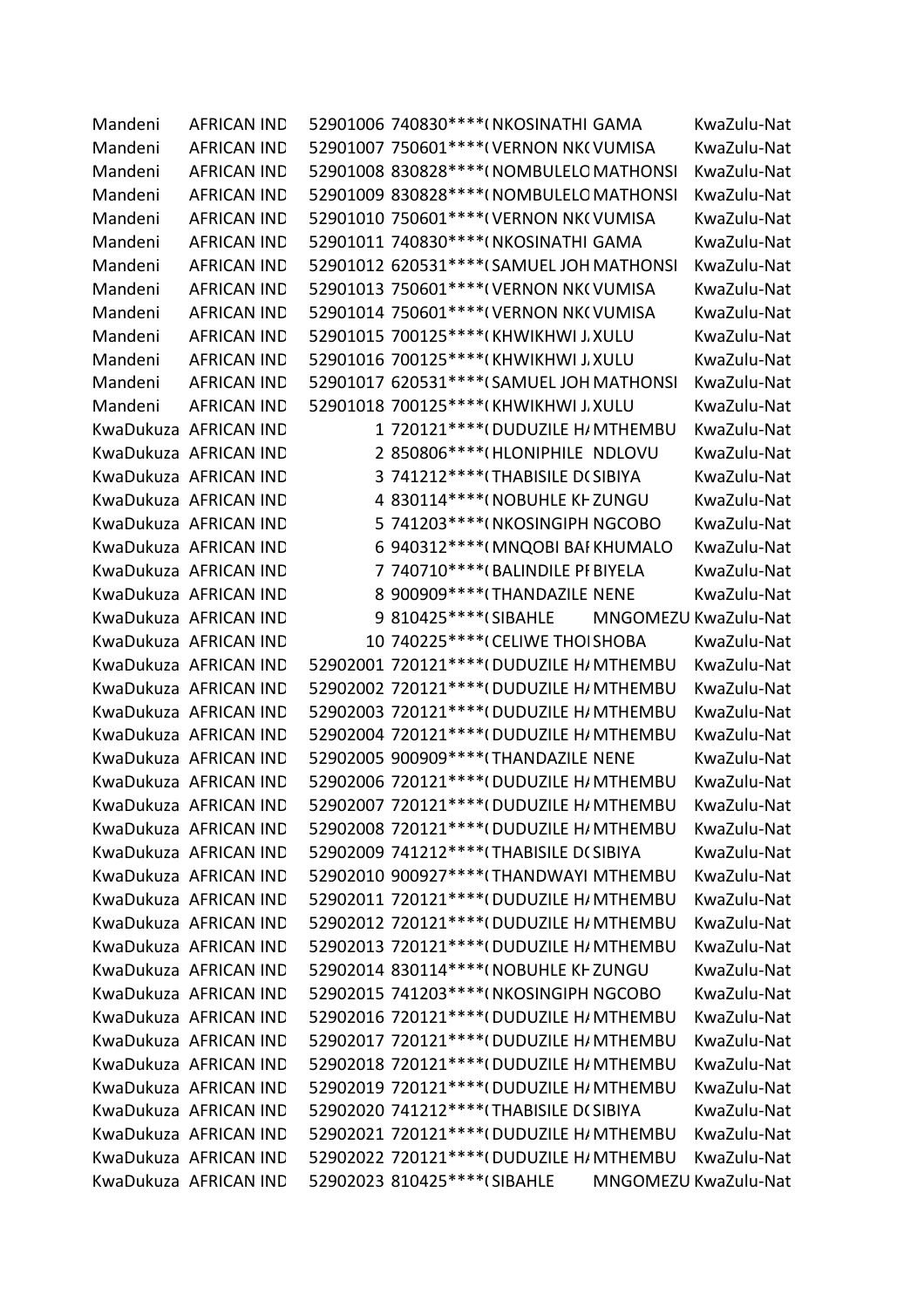KwaDukuza AFRICAN IND 52902024 740710\*\*\*\*(BALINDILE PF BIYELA KwaZulu-Nat KwaDukuza AFRICAN IND 52902025 720121\*\*\*\*(DUDUZILE H/MTHEMBU KwaZulu-Nat KwaDukuza AFRICAN IND 52902026 940312\*\*\*\*(MNQOBI BAI KHUMALO KwaZulu-Nat KwaDukuza AFRICAN IND 52902027 720121\*\*\*\*(DUDUZILE H/MTHEMBU KwaZulu-Nat KwaDukuza AFRICAN IND 52902028 850806\*\*\*\*(HLONIPHILE NDLOVU KwaZulu-Nat KwaDukuza AFRICAN IND 52902029 830114\*\*\*\*(NOBUHLE KHZUNGU KwaZulu-Nat KwaDukuza AFRICAN IND 52902030 720121\*\*\*\*(DUDUZILE H/MTHEMBU KwaZulu-Nat Ndwedwe AFRICAN IND 1 691028\*\*\*\*(ELSIE BATHO NTULI KwaZulu-Nat Ndwedwe AFRICAN IND 52903001 691028\*\*\*\*(ELSIE BATHO NTULI KwaZulu-Nat Ndwedwe AFRICAN IND 52903002 691028\*\*\*\*(ELSIE BATHO NTULI KwaZulu-Nat Ndwedwe AFRICAN IND 52903003 691028\*\*\*\*(ELSIE BATHO NTULI KwaZulu-Nat Ndwedwe AFRICAN IND 52903009 691028\*\*\*\*(ELSIE BATHO NTULI KwaZulu-Nat Ndwedwe AFRICAN IND 52903015 691028\*\*\*\*(ELSIE BATHO NTULI KwaZulu-Nat Ndwedwe AFRICAN IND 52903016 691028\*\*\*\*(ELSIE BATHO NTULI KwaZulu-Nat Ndwedwe AFRICAN IND 52903017 691028\*\*\*\*(ELSIE BATHO NTULI KwaZulu-Nat Ndwedwe AFRICAN IND 52903018 691028\*\*\*\*(ELSIE BATHO NTULI KwaZulu-Nat Maphumulo AFRICAN IND 1 721125\*\*\*\* (LUNGILE-MA SABELA KwaZulu-Nat Maphumulo AFRICAN IND 2 690516\*\*\*\*(EMMANUEL CHILI KwaZulu-Nat Maphumulo AFRICAN IND 52904001 721125\*\*\*\* (LUNGILE-MA SABELA KwaZulu-Nat Maphumulo AFRICAN IND 52904002 721125\*\*\*\* (LUNGILE-MA SABELA KwaZulu-Nat Maphumulo AFRICAN IND 52904003 721125\*\*\*\* (LUNGILE-MA SABELA KwaZulu-Nat Maphumulo AFRICAN IND 52904004 721125\*\*\*\* (LUNGILE-MA SABELA KwaZulu-Nat Maphumulo AFRICAN IND 52904005 721125\*\*\*\* (LUNGILE-MA SABELA KwaZulu-Nat Maphumulo AFRICAN IND 52904009 690516\*\*\*\*(EMMANUEL CHILI KwaZulu-Nat Maphumulo AFRICAN IND 52904012 721125\*\*\*\* (LUNGILE-MA SABELA KwaZulu-Nat Greater Kok: AFRICAN IND  $\begin{array}{r} 1.611108****(MONWABISI NKITA \hspace{1.5cm} Kwazulu-Nat \end{array}$ Greater Kok: AFRICAN IND 2 711202\*\*\*\*(BUSISWA PRIMTSHOKOTS KwaZulu-Nat Greater Kok: AFRICAN IND 3 830624\*\*\*\*(BONISWA MAPOYISA KwaZulu-Nat Greater Kok: AFRICAN IND 4 850330\*\*\*\*(THOZAMA O MADIKIZELA KwaZulu-Nat Greater Kok: AFRICAN IND 5 770404\*\*\*\*(VUSUMZI ELI MKETI KwaZulu-Nat Greater Kok: AFRICAN IND 6 920220\*\*\*\*(AMANDA PAKKIES KwaZulu-Nat Greater Kok: AFRICAN IND 7 810303\*\*\*\*(NTOMBIZAN COKOTO KwaZulu-Nat Greater Kok: AFRICAN IND 8 770907\*\*\*\*(MZIKABAWO MHLAKAZA KwaZulu-Nat Greater Kok: AFRICAN IND 9910716\*\*\*\*(THUMEKA MKHANYA KwaZulu-Nat Greater Kok: AFRICAN IND 10 960118\*\*\*\*(ZININZI ASIVI MBANJWA KwaZulu-Nat Greater Kok: AFRICAN IND 11 980606\*\*\*\*(APHELELE MTSHOKOTS KwaZulu-Nat Greater Kok: AFRICAN IND 54303001 850330\*\*\*\*(THOZAMA O MADIKIZELA KwaZulu-Nat Greater Kok: AFRICAN IND 54303002 920220\*\*\*\* (AMANDA PAKKIES KwaZulu-Nat Greater Kok: AFRICAN IND 54303003 960118\*\*\*\*(ZININZI ASIVI MBANJWA KwaZulu-Nat Greater Kok: AFRICAN IND 54303006 910716\*\*\*\*(THUMEKA MKHANYA KwaZulu-Nat Greater Kok: AFRICAN IND 54303009 770404\*\*\*\*(VUSUMZI ELI MKETI KwaZulu-Nat uBuhlebezw AFRICAN IND 1 820327\*\*\*\*(FIKA ZAMAN MHLONGO KwaZulu-Nat uBuhlebezw AFRICAN IND 54304001 820327\*\*\*\*(FIKA ZAMAN MHLONGO KwaZulu-Nat uBuhlebezw AFRICAN IND 54304002 820327\*\*\*\*(FIKA ZAMAN MHLONGO KwaZulu-Nat uBuhlebezw AFRICAN IND 54304003 820327\*\*\*\*(FIKA ZAMAN MHLONGO KwaZulu-Nat uBuhlebezw AFRICAN IND 54304004 820327\*\*\*\*(FIKA ZAMAN MHLONGO KwaZulu-Nat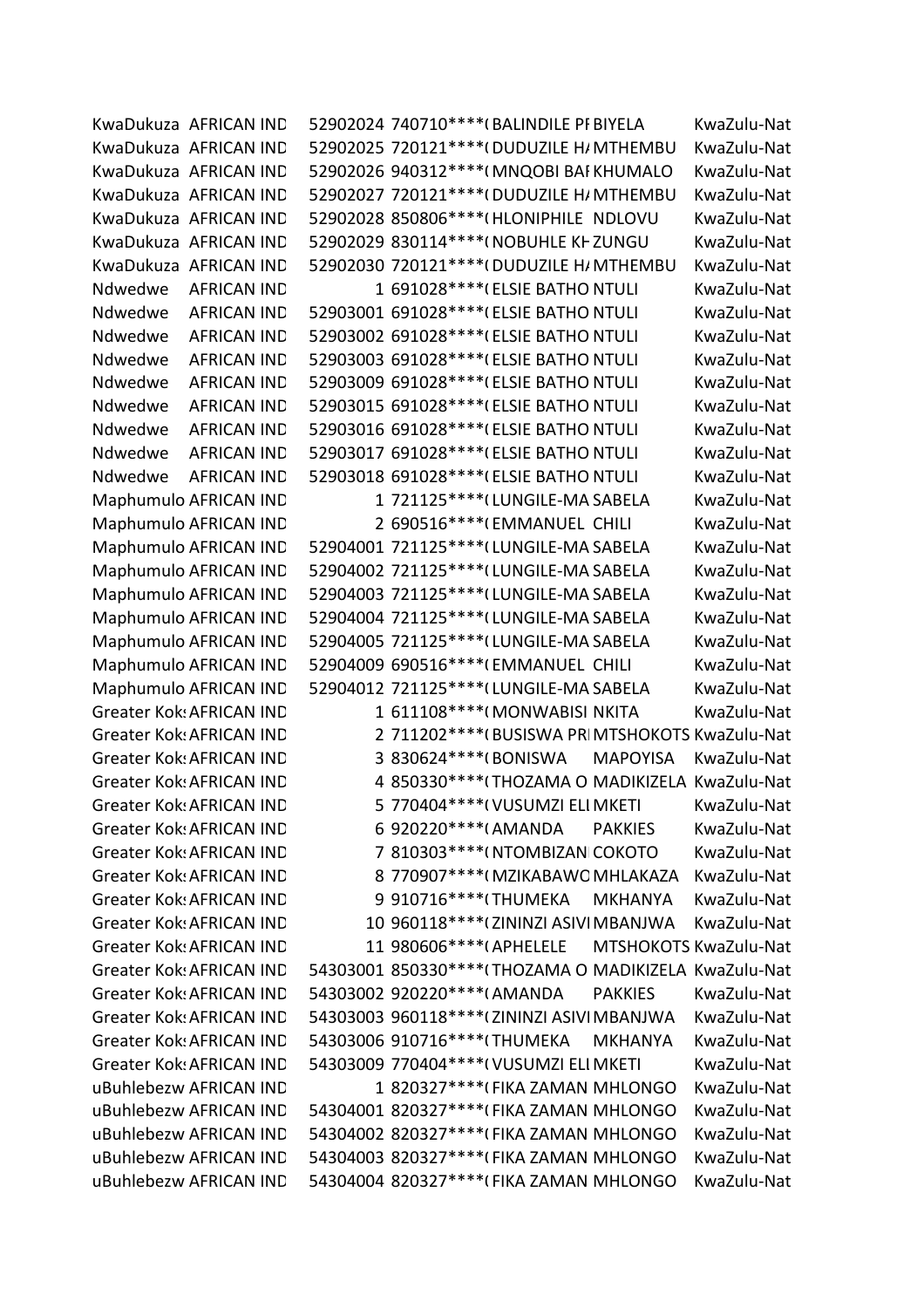uBuhlebezw AFRICAN IND 54304005 820327\*\*\*\*(FIKA ZAMAN MHLONGO KwaZulu-Nat uBuhlebezw AFRICAN IND 54304006 820327\*\*\*\*(FIKA ZAMAN MHLONGO KwaZulu-Nat uBuhlebezw AFRICAN IND 54304007 820327\*\*\*\*(FIKA ZAMAN MHLONGO KwaZulu-Nat uBuhlebezw AFRICAN IND 54304008 820327\*\*\*\*(FIKA ZAMAN MHLONGO KwaZulu-Nat uBuhlebezw AFRICAN IND 54304009 820327\*\*\*\*(FIKA ZAMAN MHLONGO KwaZulu-Nat uBuhlebezw AFRICAN IND 54304010 820327\*\*\*\*(FIKA ZAMAN MHLONGO KwaZulu-Nat uBuhlebezw AFRICAN IND 54304011 820327\*\*\*\*(FIKA ZAMAN MHLONGO KwaZulu-Nat uBuhlebezw AFRICAN IND 54304012 820327\*\*\*\*(FIKA ZAMAN MHLONGO KwaZulu-Nat uBuhlebezw AFRICAN IND 54304013 820327\*\*\*\*(FIKA ZAMAN MHLONGO KwaZulu-Nat uMzimkhulu AFRICAN IND  $1560831***$ <sup>\*\*\*\*</sup>(MANTSANE \SELEKE KwaZulu-Nat uMzimkhulu AFRICAN IND 2 720711\*\*\*\*(ALBERTINA MDOLOMBA KwaZulu-Nat uMzimkhulu AFRICAN IND 3 960625 \*\*\*\* (LINDELWA MBEWANA KwaZulu-Nat uMzimkhulu AFRICAN IND 4 871122\*\*\*\*(CLINTON SIY, MCHUNU KwaZulu-Nat uMzimkhulu AFRICAN IND 5 870425\*\*\*\*(ZAMASONGC MTATYANA KwaZulu-Nat uMzimkhulu AFRICAN IND  $6.800127***$ \*\*\*(XOLISWA MNGONYAM KwaZulu-Nat uMzimkhulu AFRICAN IND <br>
7 740327\*\*\*\*(NCEBA FAKATI KwaZulu-Nat uMzimkhulu AFRICAN IND 8 810919\*\*\*\* (ZONKE CRASI FIHLA KwaZulu-Nat uMzimkhulu AFRICAN IND 54305012 960625 \*\*\*\* (LINDELWA MBEWANA KwaZulu-Nat Emalahleni AFRICAN IND 1 880505\*\*\*\*(YONWABANI NDIZANA Mpumalanga Emalahleni AFRICAN IND 2 881127\*\*\*\*(ASANDA MDODANA Mpumalanga Emalahleni AFRICAN IND 3 860207\*\*\*\*(BULELWA M/NOZIBELE Mpumalanga Emalahleni AFRICAN IND 4 920116\*\*\*\*(PRINCE MANZINI Mpumalanga Emalahleni AFRICAN IND 5 810712\*\*\*\*(ESTHER MAK CHAUKE Mpumalanga Emalahleni AFRICAN IND 83102001 920116\*\*\*\*(PRINCE MANZINI Mpumalanga Emalahleni AFRICAN IND 83102002 880505\*\*\*\*(YONWABANI NDIZANA Mpumalanga Emalahleni AFRICAN IND 83102003 860207\*\*\*\*(BULELWA M/NOZIBELE Mpumalanga Emalahleni AFRICAN IND 83102004 880505\*\*\*\*(YONWABANI NDIZANA Mpumalanga Emalahleni AFRICAN IND 83102005 920116\*\*\*\*(PRINCE MANZINI Mpumalanga Emalahleni AFRICAN IND 83102006 810712\*\*\*\*(ESTHER MAK CHAUKE Mpumalanga Emalahleni AFRICAN IND 83102007 810712\*\*\*\*(ESTHER MAK CHAUKE Mpumalanga Emalahleni AFRICAN IND 83102008 880505\*\*\*\*(YONWABANI NDIZANA Mpumalanga Emalahleni AFRICAN IND 83102009 880505\*\*\*\*(YONWABANI NDIZANA Mpumalanga Emalahleni AFRICAN IND 83102010 860207\*\*\*\*(BULELWA M/NOZIBELE Mpumalanga Emalahleni AFRICAN IND 83102011 880505\*\*\*\*(YONWABANI NDIZANA Mpumalanga Emalahleni AFRICAN IND 83102012 860207\*\*\*\*(BULELWA M/NOZIBELE Mpumalanga Thembisile FAFRICAN IND 1 800520\*\*\*\* (JAN MASAKA MAKHUBELA Mpumalanga Thembisile FAFRICAN IND 2 890905\*\*\*\*\*(LORRAINE M MAKHUBELA Mpumalanga Thembisile FAFRICAN IND 3 861206\*\*\*\*(MABYALA DILESHABANE Mpumalanga Thembisile FAFRICAN IND 4 751027\*\*\*\*(WILLIAM BU MASILELA Mpumalanga Thembisile FAFRICAN IND 5 780127\*\*\*\* (JAN PULENG PHONELA Mpumalanga Thembisile FAFRICAN IND 6 490901\*\*\*\*(LESIBA PAULI RAMMILA Mpumalanga Dr JS Morok AFRICAN IND 1 761025\*\*\*\* (JEREMIAH SII MAHLANGU Mpumalanga Dr JS Morok AFRICAN IND 2 750622\*\*\*\* (ISAAC JABU I MONYAKENG Mpumalanga Dr JS Morok AFRICAN IND 3 891005\*\*\*\* (JACOB MANI KHOZA Mpumalanga Dr JS Morok AFRICAN IND 4 821103\*\*\*\* (MAKOPO SIN MOLEKWA Mpumalanga Dr JS Morok AFRICAN IND 5 780616\*\*\*\*(PHENE ISAAC MONAMA Mpumalanga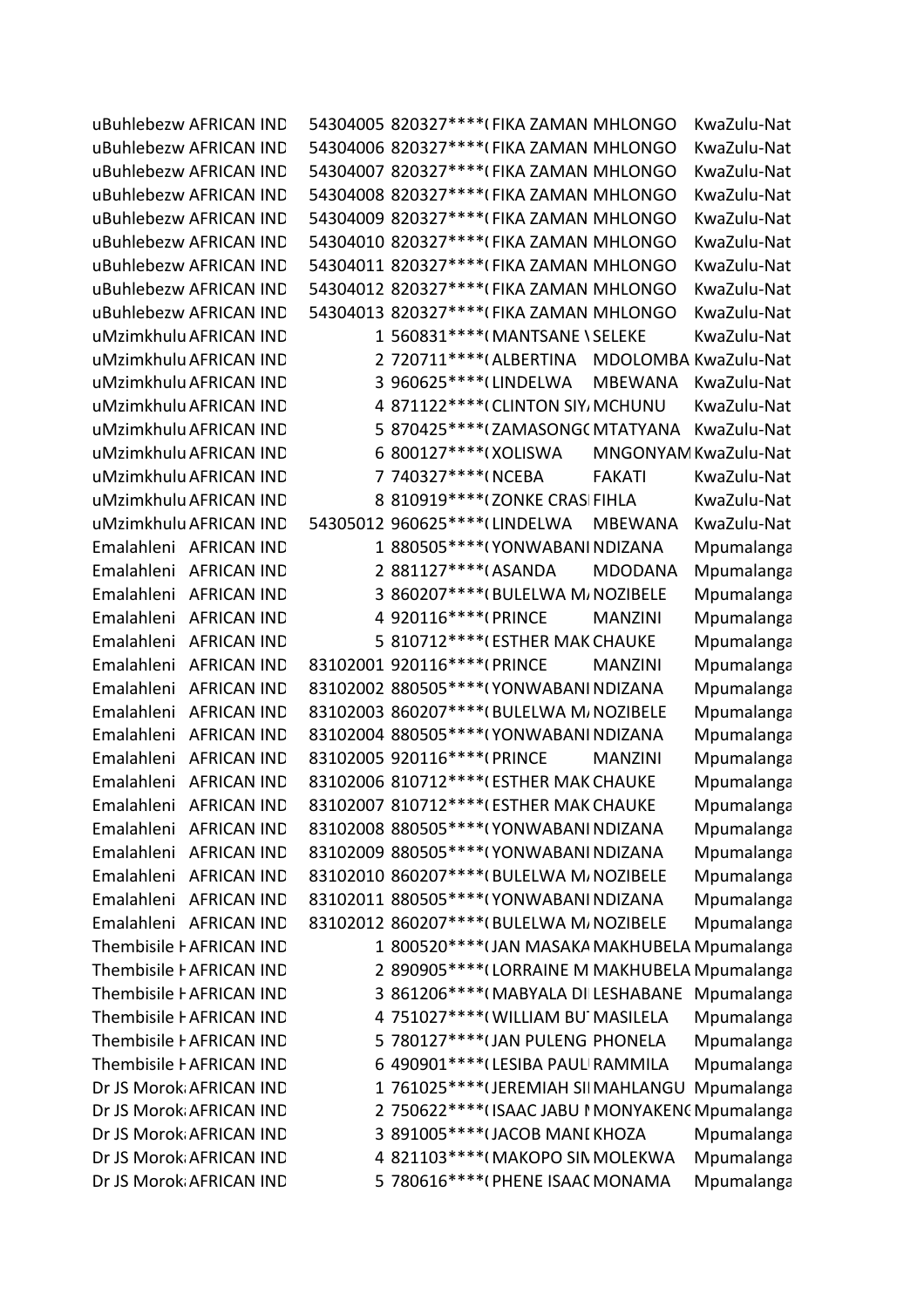Dr JS Morok AFRICAN IND 6 790504\*\*\*\* (ELLEN MMAI BALOI Mpumalanga Dr JS Morok AFRICAN IND 7 720913 \*\*\*\* (MOLEBOGEN RAMPATLA Mpumalanga Dr JS Morok AFRICAN IND 8 860923\*\*\*\*\*(CHARLOTTE I MAUBANE Mpumalanga Dr JS Morok AFRICAN IND 9 930114\*\*\*\* (MARIA MOSI BALOYI Mpumalanga Dr JS Morok AFRICAN IND 83106008 940623\*\*\*\*(PATIENCE THMTSWENI Mpumalanga Dr JS Morok AFRICAN IND 83106014 930930\*\*\*\* (LINDIWE JEA MNGOMEZU Mpumalanga Dr JS Morok AFRICAN IND 83106015 770529\*\*\*\*(WILLY KHOLI MKHONDO Mpumalanga Dr JS Morok AFRICAN IND 83106016 790326\*\*\*\* (GEELBOOI U(MABULA Mpumalanga Dr JS Morok AFRICAN IND 83106017 760603\*\*\*\*(COLLIN MOHLALA Mpumalanga Dr JS Morok AFRICAN IND 83106018 761025\*\*\*\* (JEREMIAH SII MAHLANGU Mpumalanga Dr JS Morok AFRICAN IND 83106019 821103\*\*\*\* (MAKOPO SIN MOLEKWA Mpumalanga Dr JS Morok AFRICAN IND 83106025 790504\*\*\*\* (ELLEN MMAI BALOI Mpumalanga Bojanala AFRICAN IND 1 660717\*\*\*\*( NONBULELO XATASI North West Bojanala AFRICAN IND 2 890906\*\*\*\*(KATLEGO SITO North West Bojanala AFRICAN IND 3 811112\*\*\*\* (LUCKY BENN MALOPE North West Bojanala AFRICAN IND 4 811122\*\*\*\* (SIYABULELA , MPEKE North West Bojanala AFRICAN IND 5 940127\*\*\*\*(LETLHOGON(MOREKISI North West Bojanala AFRICAN IND 6 770930\*\*\*\*(MATLHOMO MOPHUTING North West Ngaka Modi AFRICAN IND 1 721014\*\*\*\* (BENJAMIN D. TSHABALALA North West Ngaka Modi AFRICAN IND 2 970324\*\*\*\* (LYDIA MAHOLE North West Ngaka Modi AFRICAN IND 3 890101\*\*\*\* (DORCAS DISEMOHOLO North West Ngaka Modi AFRICAN IND 4 730930\*\*\*\*(KIDIBONE DC MOGOMOTS North West Ngaka Modi AFRICAN IND 5 940226\*\*\*\*( EMILY STOM MAKITI North West Moretele AFRICAN IND 1 780924\*\*\*\*(PATRICK MATMABENA North West Moretele AFRICAN IND 2 640519\*\*\*\*(STEVE RESIM CHAUKE North West Moretele AFRICAN IND 3 850128\*\*\*\*(MARIA MARINGA North West Moretele AFRICAN IND 4 930420\*\*\*\*(LEBOGANG PCHAUKE North West Moretele AFRICAN IND 5 891221\*\*\*\* (TSATSAWAN KHOZA North West Moretele AFRICAN IND 6 821202\*\*\*\*( MMABATHO SEKHU North West Moretele AFRICAN IND 63701001 780924\*\*\*\*(PATRICK MA MABENA North West Moretele AFRICAN IND 63701002 780924\*\*\*\*(PATRICK MA MABENA North West Moretele AFRICAN IND 63701003 780924\*\*\*\*(PATRICK MATMABENA North West Moretele AFRICAN IND 63701004 780924\*\*\*\*(PATRICK MA MABENA North West Moretele AFRICAN IND 63701005 780924\*\*\*\*(PATRICK MATMABENA North West Moretele AFRICAN IND 63701006 640519\*\*\*\*(STEVE RESIM CHAUKE North West Moretele AFRICAN IND 63701007 891221\*\*\*\*(TSATSAWAN KHOZA North West Moretele AFRICAN IND 63701008 891221\*\*\*\*(TSATSAWAN KHOZA North West Moretele AFRICAN IND 63701009 640519\*\*\*\*(STEVE RESIM CHAUKE North West Moretele AFRICAN IND 63701010 640519\*\*\*\*(STEVE RESIM CHAUKE North West Moretele AFRICAN IND 63701011 640519\*\*\*\*(STEVE RESIM CHAUKE North West Moretele AFRICAN IND 63701012 640519\*\*\*\*(STEVE RESIM CHAUKE North West Moretele AFRICAN IND 63701013 891221\*\*\*\*(TSATSAWAN KHOZA North West Moretele AFRICAN IND 63701014 891221\*\*\*\*(TSATSAWAN KHOZA North West Moretele AFRICAN IND 63701015 891221\*\*\*\*(TSATSAWAN KHOZA North West Madibeng AFRICAN IND 1 880825\*\*\*\*(PETER TSHEOLA North West Madibeng AFRICAN IND 2 790221\*\*\*\*(PATRICK CHAUKE North West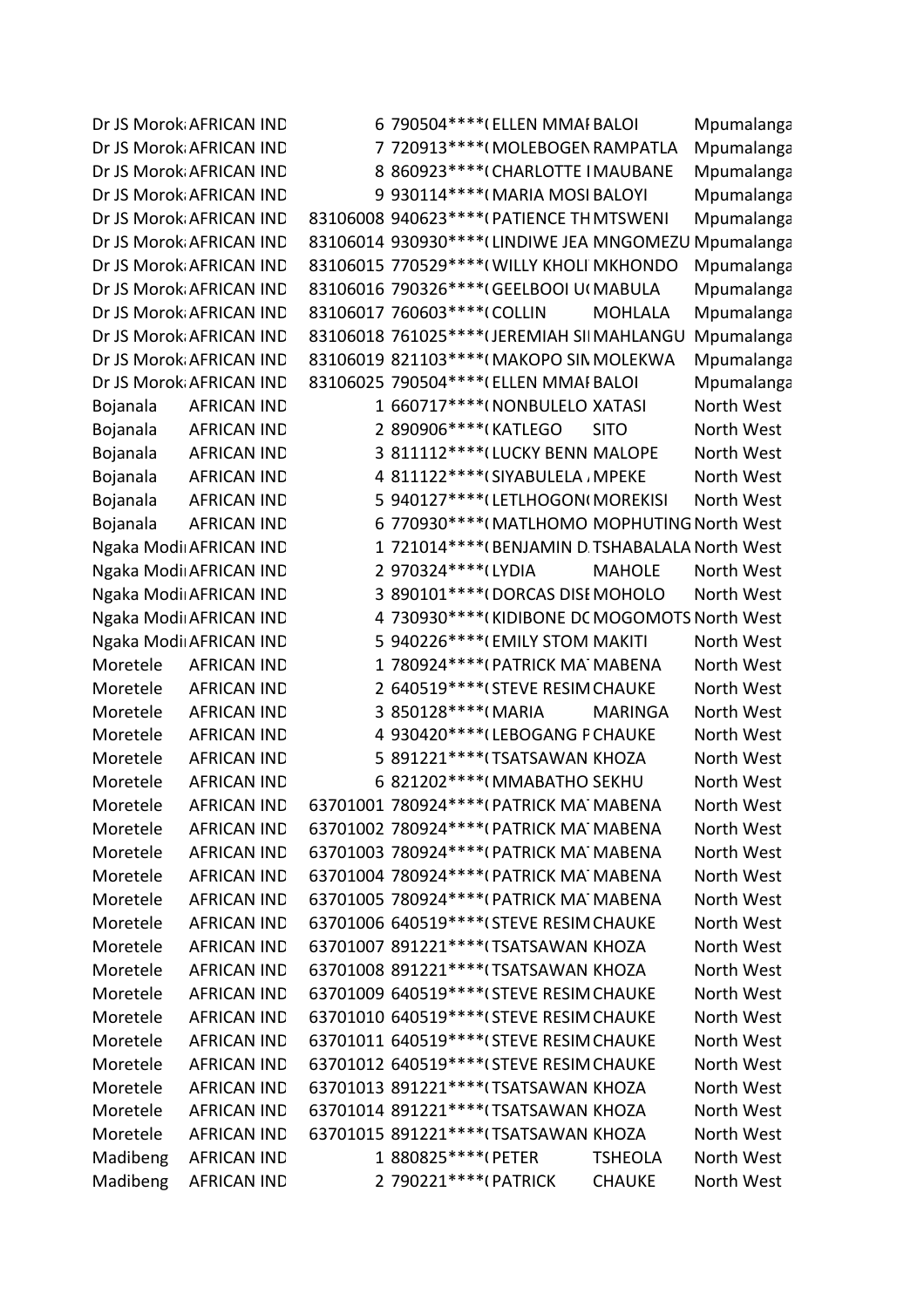Madibeng AFRICAN IND 3 901215\*\*\*\*(BONGANI NI(NCUBE North West Madibeng AFRICAN IND 4 870815\*\*\*\*(ELSIE MOLOI MONENE North West Madibeng AFRICAN IND 5 860123\*\*\*\*(LEBOGANG S DIRETSE North West Madibeng AFRICAN IND 6 751125\*\*\*\*(GABRIEL BUS MABOTE North West Madibeng AFRICAN IND 63702002 900616\*\*\*\*(SELLO TSHEP SEBELEBELE North West Madibeng AFRICAN IND 63702005 750307\*\*\*\*(JAN SCOTCH NKUNA North West Madibeng AFRICAN IND 63702006 751125\*\*\*\*(GABRIEL BUS MABOTE North West Madibeng AFRICAN IND 63702008 881126\*\*\*\*(NOVEMBER JMOLEBALE North West Madibeng AFRICAN IND 63702012 970528\*\*\*\*(AMOGELANC STEYN North West Madibeng AFRICAN IND 63702013 820911\*\*\*\*(RACHEL BOIT MASILO North West Madibeng AFRICAN IND 63702015 880825\*\*\*\*(PETER TSHEOLA North West Madibeng AFRICAN IND 63702018 901215\*\*\*\*(BONGANI NI(NCUBE North West Rustenburg AFRICAN IND 1 811112\*\*\*\* (LUCKY BENN MALOPE North West Rustenburg AFRICAN IND 2 811122\*\*\*\*(SIYABULELA , MPEKE North West Rustenburg AFRICAN IND 3 830803\*\*\*\*(EMILY NINKII KHOZA North West Rustenburg AFRICAN IND 4 690101\*\*\*\*( NOXOLO VIV MAGAGASI North West Rustenburg AFRICAN IND 5 770930\*\*\*\*(MATLHOMO MOPHUTING North West Rustenburg AFRICAN IND 6 810130\*\*\*\*(RATAOLO ISH MOLEFE North West Rustenburg AFRICAN IND 7 551206\*\*\*\* (JOCONIA BAI PHIRI North West Rustenburg AFRICAN IND 8 730221\*\*\*\*(NYAMEKA MATISO North West Rustenburg AFRICAN IND 9 740613\*\*\*\*\*(NOMAKULA NHATURE North West Rustenburg AFRICAN IND 10 660717\*\*\*\*( NONBULELO XATASI North West Rustenburg AFRICAN IND 63703007 551206\*\*\*\* (JOCONIA BAI PHIRI North West Rustenburg AFRICAN IND 63703011 811112\*\*\*\* (LUCKY BENN MALOPE North West Rustenburg AFRICAN IND 63703040 740613\*\*\*\*(NOMAKULA NHATURE North West Rustenburg AFRICAN IND 63703043 770930\*\*\*\*(MATLHOMO MOPHUTING North West Rustenburg AFRICAN IND 63703044 810130\*\*\*\*(RATAOLO ISH MOLEFE North West Rustenburg AFRICAN IND 63703045 730221\*\*\*\*(NYAMEKA MATISO North West Moses Kotar AFRICAN IND 1 750821\*\*\*\*(PATRICIA MACHETE North West Moses Kotar AFRICAN IND 2 710624\*\*\*\*(NAOME NTEISEBEGO North West Moses Kotar AFRICAN IND 3 560101\*\*\*\*( NTOMZANEL MABOE North West Moses Kotar AFRICAN IND 4 700820\*\*\*\* (ZODWA LIZZ' KGAME North West Moses Kotar AFRICAN IND **Example 2 5 580325\*\*\*\*** (BONISWA JU MATSHINI North West Moses Kotar AFRICAN IND 6 630322\*\*\*\*( KHUTSAFALC KHUNOU North West Moses Kotar AFRICAN IND  $\begin{array}{c} 7 & 591112****(PHADIE \qquad NQOTHULA \quad North West \end{array}$ Moses Kotar AFRICAN IND 8 580517\*\*\*\*( MMAMOGOI MAGODIELO North West Moses Kotar AFRICAN IND 9 881120\*\*\*\*(MORGAN MI MNCUBE North West Moses Kotar AFRICAN IND 63705003 560101\*\*\*\*(NTOMZANEL MABOE North West Moses Kotar AFRICAN IND 63705009 591112\*\*\*\*(PHADIE NQOTHULA North West Moses Kotar AFRICAN IND 63705014 651001\*\*\*\*(JOSEPHINA N MASILO North West Moses Kotar AFRICAN IND 63705016 710624\*\*\*\*(NAOME NTEISEBEGO North West Moses Kotar AFRICAN IND 63705022 630322\*\*\*\*(KHUTSAFALC KHUNOU North West Moses Kotar AFRICAN IND 63705024 580517\*\*\*\*( MMAMOGOI MAGODIELO North West Moses Kotar AFRICAN IND 63705026 750821\*\*\*\*(PATRICIA MACHETE North West Moses Kotar AFRICAN IND 63705028 700820\*\*\*\*(ZODWA LIZZ' KGAME North West Moses Kotar AFRICAN IND 63705030 580325\*\*\*\*(BONISWA JU MATSHINI North West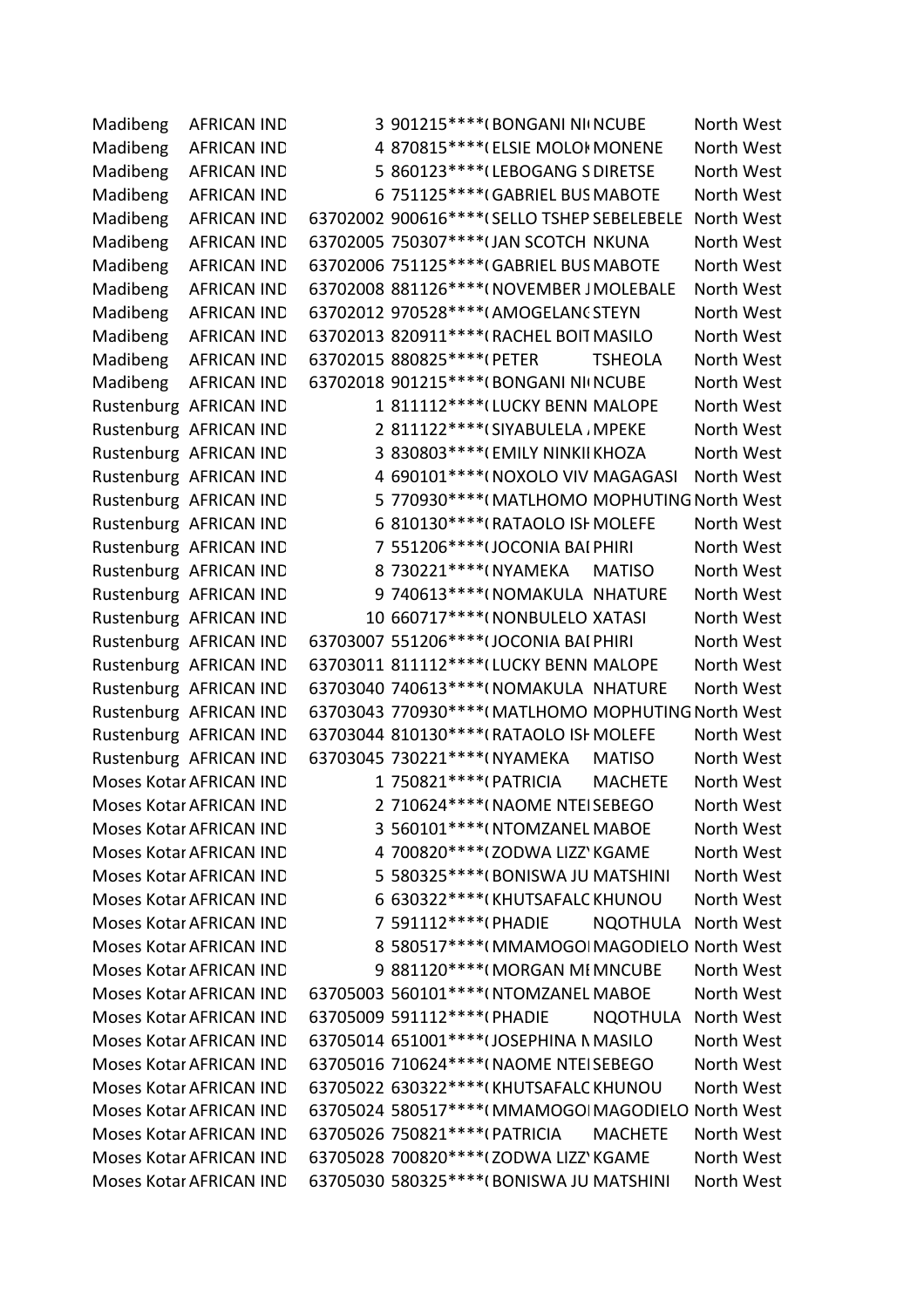|            | Moses Kotar AFRICAN IND         | 63705034 881120****(MORGAN MI MNCUBE<br>North West             |  |
|------------|---------------------------------|----------------------------------------------------------------|--|
| Mafikeng   | <b>AFRICAN IND</b>              | 1 670505 **** (CATHRINE<br><b>MATSHIDISO North West</b>        |  |
| Mafikeng   | <b>AFRICAN IND</b>              | 2 660307****(TSHOLOFELOTHEBE<br>North West                     |  |
| Mafikeng   | <b>AFRICAN IND</b>              | 3 700309****(MASEGO MA MELORE<br>North West                    |  |
| Mafikeng   | <b>AFRICAN IND</b>              | 4 851118 **** (NONCEBA JO MCEPHE<br>North West                 |  |
| Mafikeng   | <b>AFRICAN IND</b>              | 63803001 670505 **** (CATHRINE<br><b>MATSHIDISO North West</b> |  |
| Mafikeng   | <b>AFRICAN IND</b>              | 63803002 660307*****(TSHOLOFELOTHEBE<br>North West             |  |
| Mafikeng   | <b>AFRICAN IND</b>              | 63803003 700309 **** (MASEGO MA MELORE<br>North West           |  |
| Mafikeng   | <b>AFRICAN IND</b>              | 63803004 851118 **** (NONCEBA JO MCEPHE<br>North West          |  |
| Ditsobotla | <b>AFRICAN IND</b>              | 1 750206****(MARIA MASI GULUBE<br>North West                   |  |
| Ditsobotla | <b>AFRICAN IND</b>              | 2 550112****(KEDISALETSE SERIBE<br>North West                  |  |
| Ditsobotla | <b>AFRICAN IND</b>              | 3 630921 **** (LINDIWE RO! NHLAPO<br>North West                |  |
| Ditsobotla | <b>AFRICAN IND</b>              | 4 740821 **** (KEIKANYAM/ LEPEDI<br>North West                 |  |
| Ditsobotla | <b>AFRICAN IND</b>              | 5 950218****(GAKENOSI EI RANKOANA<br>North West                |  |
| Ditsobotla | <b>AFRICAN IND</b>              | 6 671226 **** (DIILE LIZZY<br><b>TSATSI</b><br>North West      |  |
| Ditsobotla | <b>AFRICAN IND</b>              | 7 900401 **** (SOPHY<br><b>TLOTLENG</b><br>North West          |  |
| Naledi     | <b>AFRICAN IND</b>              | 1 930107**** (DAYNA GIZEL FERRIS<br>North West                 |  |
| Mamusa     | <b>AFRICAN IND</b>              | 1 890326****(MAMOKETE MOTSHABI<br>North West                   |  |
| Mamusa     | <b>AFRICAN IND</b>              | 2 790615****(THABO ISHM SEHLOHO<br>North West                  |  |
| Mamusa     | <b>AFRICAN IND</b>              | 3 930409 **** (INNOCENT O SEATILE<br>North West                |  |
| Mamusa     | <b>AFRICAN IND</b>              | 63903001 830606 **** (PHEKO MIAS MALEPA<br>North West          |  |
| Mamusa     | <b>AFRICAN IND</b>              | 63903005 830606 **** (PHEKO MIAS MALEPA<br>North West          |  |
| Mamusa     | <b>AFRICAN IND</b>              | 63903006 720913 **** (SAEBOKO KLISAEBOKO<br>North West         |  |
| Mamusa     | <b>AFRICAN IND</b>              | 63903007 820703 **** (ABEL MMON SEOTHAENG North West           |  |
|            | <b>Greater Taul AFRICAN IND</b> | 1 830420****(KEGOMODIT DE KOKER<br>North West                  |  |
|            | <b>Greater Taul AFRICAN IND</b> | 2 790725****(NTOMBIYEB(MACUTHWA North West                     |  |
|            | <b>Greater Taul AFRICAN IND</b> | 3 780902 **** (MODISANA \ REETSENG<br>North West               |  |
|            | <b>Greater Taul AFRICAN IND</b> | 4 830120****(TEBOGO REG DICHOMI<br>North West                  |  |
|            | <b>Greater Taul AFRICAN IND</b> | 5 790402****(KATLHOLO P. DICHOMI<br>North West                 |  |
|            | <b>Greater Taul AFRICAN IND</b> | 6 830317****(JULIA<br>North West<br>PHEMELO                    |  |
|            | <b>Greater Taul AFRICAN IND</b> | 7 750325 **** (NOMVULA WKUDUNTWAI North West                   |  |
|            | <b>Greater Taul AFRICAN IND</b> | 63904001 790402 **** (KATLHOLO P. DICHOMI<br>North West        |  |
|            | <b>Greater Taul AFRICAN IND</b> | 63904002 830420 **** (KEGOMODIT DE KOKER<br>North West         |  |
|            | <b>Greater Taul AFRICAN IND</b> | 63904003 830317 **** (JULIA<br>North West<br><b>PHEMELO</b>    |  |
|            | <b>Greater Taul AFRICAN IND</b> | 63904007 750325 **** (NOMVULA WKUDUNTWAI North West            |  |
|            | <b>Greater Taul AFRICAN IND</b> | 63904008 790725 **** (NTOMBIYEB) MACUTHWA North West           |  |
|            | <b>Greater Taul AFRICAN IND</b> | 63904014 780902 **** (MODISANA \ REETSENG<br>North West        |  |
|            | <b>Greater Taul AFRICAN IND</b> | 63904020 830120**** (TEBOGO REG DICHOMI<br>North West          |  |
| Lekwa      | <b>AFRICAN IND</b>              | 1 720807****(MONICA DIN MPOLOKENC North West                   |  |
| Lekwa      | <b>AFRICAN IND</b>              | 2 700902****(NKOPANE SII MONYANE<br>North West                 |  |
| Lekwa      | <b>AFRICAN IND</b>              | 3 940906****(KEGOMODIT DINTSI<br>North West                    |  |
| Lekwa      | <b>AFRICAN IND</b>              | 63906001 700902 **** (NKOPANE SII MONYANE<br>North West        |  |
| Lekwa      | <b>AFRICAN IND</b>              | 63906002 940906*****(KEGOMODIT DINTSI<br>North West            |  |
|            | Maquassi Hi AFRICAN IND         | 1 840605 **** (JONAS METL MAKITI<br>North West                 |  |
|            | Maquassi Hi AFRICAN IND         | 2 950903 **** (OLEBOGENG SEJESO<br>North West                  |  |
|            | City of Cape AFRICAN IND        | 1 910415 **** (DITLHARE<br><b>NGUBELANG Western Cap</b>        |  |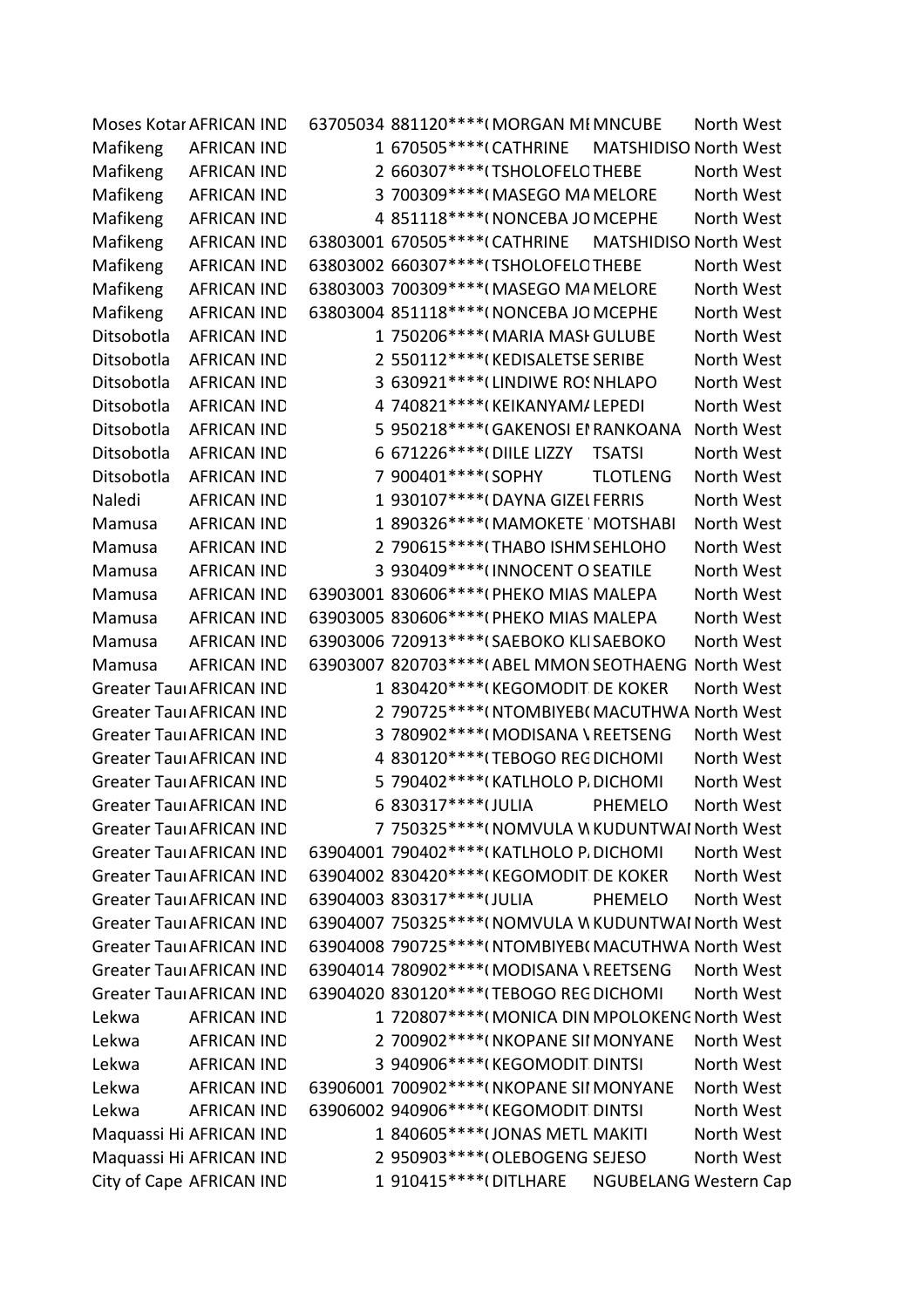City of Cape AFRICAN IND 19100006 831225\*\*\*\*(NELISWA NOCWANYA Western Cap

City of Cape AFRICAN IND 2 820821\*\*\*\*(BULELANI NGUBELANG Western Cap City of Cape AFRICAN IND 3 940103\*\*\*\*(BOITUMELO LEROBA Western Cap City of Cape AFRICAN IND 4 970823\*\*\*\*(THATO STEMERE Western Cap City of Cape AFRICAN IND 5 980113\*\*\*\*(KUTLOANO MASAKALA Western Cap City of Cape AFRICAN IND 6 651229\*\*\*\*(BABALWA FAMAGADLA Western Cap City of Cape AFRICAN IND 7 770802\*\*\*\* (THAMIE VUY TSOANANYA Western Cap City of Cape AFRICAN IND 8 830303\*\*\*\*(NOLUSINDISOGONTSHI Western Cap City of Cape AFRICAN IND 9 910910\*\*\*\*(YANDANI GONTSHI Western Cap City of Cape AFRICAN IND 10 940715\*\*\*\*(TSHWANELO RABELE Western Cap City of Cape AFRICAN IND 11 731203\*\*\*\*(NOKWANDA MPEYI Western Cap City of Cape AFRICAN IND 12 800307\*\*\*\*(ZOLILE WILLI GANA Western Cap City of Cape AFRICAN IND 13 660608\*\*\*\*(NGWEBANI FINCEKA Western Cap City of Cape AFRICAN IND 14 920527\*\*\*\*(MONDE KULA Western Cap City of Cape AFRICAN IND 15 931023\*\*\*\*(AKHONA MEYI Western Cap City of Cape AFRICAN IND 16 631201\*\*\*\*(XOLILE ISAAC MHLAHLO Western Cap City of Cape AFRICAN IND 17 641004\*\*\*\*(THANDEKA E MAYISELA Western Cap City of Cape AFRICAN IND 18 611028\*\*\*\*(AGNES NOM BUTSAKA Western Cap City of Cape AFRICAN IND 19 941201\*\*\*\*(ANELA MRUBATA Western Cap City of Cape AFRICAN IND 20 931220\*\*\*\*(ANELE MAGADLA Western Cap City of Cape AFRICAN IND 21 941013\*\*\*\* (LOYISO SYDV RAMNCWAN Western Cap City of Cape AFRICAN IND 22 821101\*\*\*\*(SIKHUMBUZ(MBANYANA Western Cap City of Cape AFRICAN IND 23 810224\*\*\*\*(ZODWA BELI NONYUSA Western Cap City of Cape AFRICAN IND 24 841106\*\*\*\*(YANDISA MAKOTO Western Cap City of Cape AFRICAN IND 25 920707\*\*\*\*(MKHULULI MAPEYI Western Cap City of Cape AFRICAN IND 26 691024\*\*\*\*(AYANDA ALF JELA Western Cap City of Cape AFRICAN IND 26 940319\*\*\*\* (SANELISIWE MVUMVU Western Cap City of Cape AFRICAN IND 28 880717\*\*\*\*(KHOLISWA NOCWANYA Western Cap City of Cape AFRICAN IND 29 790929\*\*\*\*(NOKWAYIYO MJAJUBANA Western Cap City of Cape AFRICAN IND 30 890926\*\*\*\*(PALESA SETLABA Western Cap City of Cape AFRICAN IND 31 630909\*\*\*\*(PRIMROSE N DLILANGA Western Cap City of Cape AFRICAN IND 32 811227\*\*\*\*(VUYOKAZI DLILANGA Western Cap City of Cape AFRICAN IND 33 851211\*\*\*\* (LUNDI JASON AUGUST Western Cap City of Cape AFRICAN IND 34 940918\*\*\*\*(BUNTU NORMAN Western Cap City of Cape AFRICAN IND 35 771108\*\*\*\*(MONGEZI GONTSHI Western Cap City of Cape AFRICAN IND 36 870911\*\*\*\*(ZIYANDA NTWANAMB Western Cap City of Cape AFRICAN IND 37 920523\*\*\*\*(ATH`ENKOSI GONTSHI-ME Western Cap City of Cape AFRICAN IND 38 900722\*\*\*\* (SINETEMBA QONIYANA Western Cap City of Cape AFRICAN IND 39 991031\*\*\*\*(REALEBOHA MAKAMOLE Western Cap City of Cape AFRICAN IND 40 760405\*\*\*\*(ADOLPHUS DDLADLA Western Cap City of Cape AFRICAN IND 41 841012\*\*\*\* (SIYABONGA KELEM Western Cap City of Cape AFRICAN IND 19100001 941013\*\*\*\* (LOYISO SYDV RAMNCWAN Western Cap City of Cape AFRICAN IND 19100002 800616\*\*\*\*(NTSIKELELO IDINISO Western Cap City of Cape AFRICAN IND 19100003 830404\*\*\*\*(NOMVO ALB MAHANJANA Western Cap City of Cape AFRICAN IND 19100004 890324\*\*\*\*(PUMLANI JACK Western Cap City of Cape AFRICAN IND 19100005 860117\*\*\*\* (SINDISWA GINYENGANE Western Cap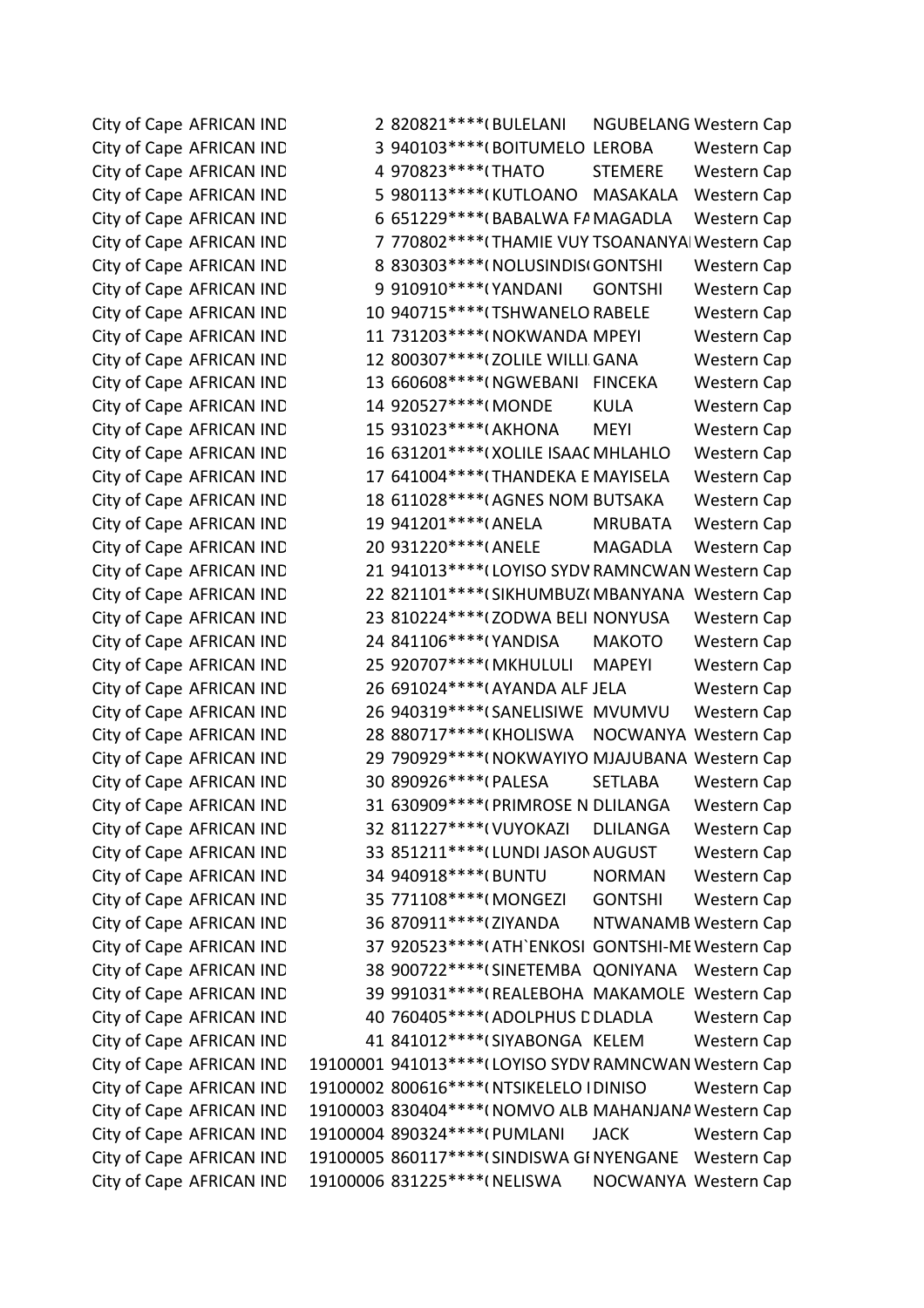City of Cape AFRICAN IND 19100007 821101\*\*\*\* (SIKHUMBUZI MBANYANA Western Cap City of Cape AFRICAN IND 19100008 691024\*\*\*\*(AYANDA ALF JELA Western Cap City of Cape AFRICAN IND 19100009 891018\*\*\*\*(MFUNDI NGALO Western Cap City of Cape AFRICAN IND 19100010 850524\*\*\*\*(MONGEZI M/NTANDANE Western Cap City of Cape AFRICAN IND 19100011 940727\*\*\*\* (TEMBAKAZI (MBENDENI Western Cap City of Cape AFRICAN IND 19100012 790705\*\*\*\*(ANDISWA NAPAKADE Western Cap City of Cape AFRICAN IND 19100013 790929\*\*\*\*(NOKWAYIYO MJAJUBANA Western Cap City of Cape AFRICAN IND 19100014 841021\*\*\*\*(NOLUSINDIS(BALINTULO Western Cap City of Cape AFRICAN IND 19100015 860303\*\*\*\*(ZIZO QWESHA Western Cap City of Cape AFRICAN IND 19100016 641004\*\*\*\*(THANDEKA E MAYISELA Western Cap City of Cape AFRICAN IND 19100017 851008\*\*\*\*(NTOMBOVU' NTWANAMB Western Cap City of Cape AFRICAN IND 19100018 700404\*\*\*\*(JOSEPH MOJ. LITHA Western Cap City of Cape AFRICAN IND 19100019 611028\*\*\*\*(AGNES NOM BUTSAKA Western Cap City of Cape AFRICAN IND 19100020 841106\*\*\*\*(YANDISA MAKOTO Western Cap City of Cape AFRICAN IND 19100021 800110\*\*\*\*(MAKGAUTA (LETHOBA Western Cap City of Cape AFRICAN IND 19100022 991031\*\*\*\*(REALEBOHA MAKAMOLE Western Cap City of Cape AFRICAN IND 19100024 931220\*\*\*\* (ANELE MAGADLA Western Cap City of Cape AFRICAN IND 19100025 900722\*\*\*\* (SINETEMBA QONIYANA Western Cap City of Cape AFRICAN IND 19100026 921005\*\*\*\* (LUNGELO LUFUNDO Western Cap City of Cape AFRICAN IND 19100027 820326\*\*\*\*(TANDIWE PLAATJIE Western Cap City of Cape AFRICAN IND 19100028 900522\*\*\*\* (LINDEKA MBOVU Western Cap City of Cape AFRICAN IND 19100029 870808\*\*\*\*(ZINGAPHI CY DINISO Western Cap City of Cape AFRICAN IND 19100030 900523\*\*\*\*(NCEBAKAZI BAMBELO Western Cap City of Cape AFRICAN IND 19100031 820821\*\*\*\*(BULELANI NGUBELANG Western Cap City of Cape AFRICAN IND 19100032 900522\*\*\*\* (LINDEKA MBOVU Western Cap City of Cape AFRICAN IND 19100033 950427\*\*\*\*(NOMAZA MBOVU Western Cap City of Cape AFRICAN IND 19100034 920523\*\*\*\*(ATH`ENKOSI GONTSHI-ME Western Cap City of Cape AFRICAN IND 19100035 651229\*\*\*\* (BABALWA FAMAGADLA Western Cap City of Cape AFRICAN IND 19100036 800616\*\*\*\*( NTSIKELELO I DINISO Western Cap City of Cape AFRICAN IND 19100037 810908\*\*\*\*(ANELE DINISO Western Cap City of Cape AFRICAN IND 19100038 950803\*\*\*\*(LINDIWE PLAATJIE Western Cap City of Cape AFRICAN IND 19100039 631201\*\*\*\*(XOLILE ISAAC MHLAHLO Western Cap City of Cape AFRICAN IND 19100040 771108\*\*\*\*(MONGEZI GONTSHI Western Cap City of Cape AFRICAN IND 19100041 840301\*\*\*\*(NONTANDO MANKAYI Western Cap City of Cape AFRICAN IND 19100042 760310\*\*\*\*(MZUKISI DYONTA Western Cap City of Cape AFRICAN IND 19100043 820612\*\*\*\*(DORIS MANT LETLOTLO Western Cap City of Cape AFRICAN IND 19100044 750115\*\*\*\*(NOLUFEFE GIMAYONGO Western Cap City of Cape AFRICAN IND 19100045 870925\*\*\*\*(MZIWENCEB SAMPUHLU Western Cap City of Cape AFRICAN IND 19100046 911015\*\*\*\*(ESETHU MNQATHE Western Cap City of Cape AFRICAN IND 19100047 820326\*\*\*\*(TANDIWE PLAATJIE Western Cap City of Cape AFRICAN IND 19100048 991031\*\*\*\*(REALEBOHA MAKAMOLE Western Cap City of Cape AFRICAN IND 19100049 980113\*\*\*\*(KUTLOANO MASAKALA Western Cap City of Cape AFRICAN IND 19100050 940319\*\*\*\* (SANELISIWE MVUMVU Western Cap City of Cape AFRICAN IND 19100051 600320\*\*\*\*(CHRISTINA MAFENUKA Western Cap City of Cape AFRICAN IND 19100052 920527\*\*\*\*(MONDE KULA Western Cap City of Cape AFRICAN IND 19100053 910415\*\*\*\*(DITLHARE NGUBELANG Western Cap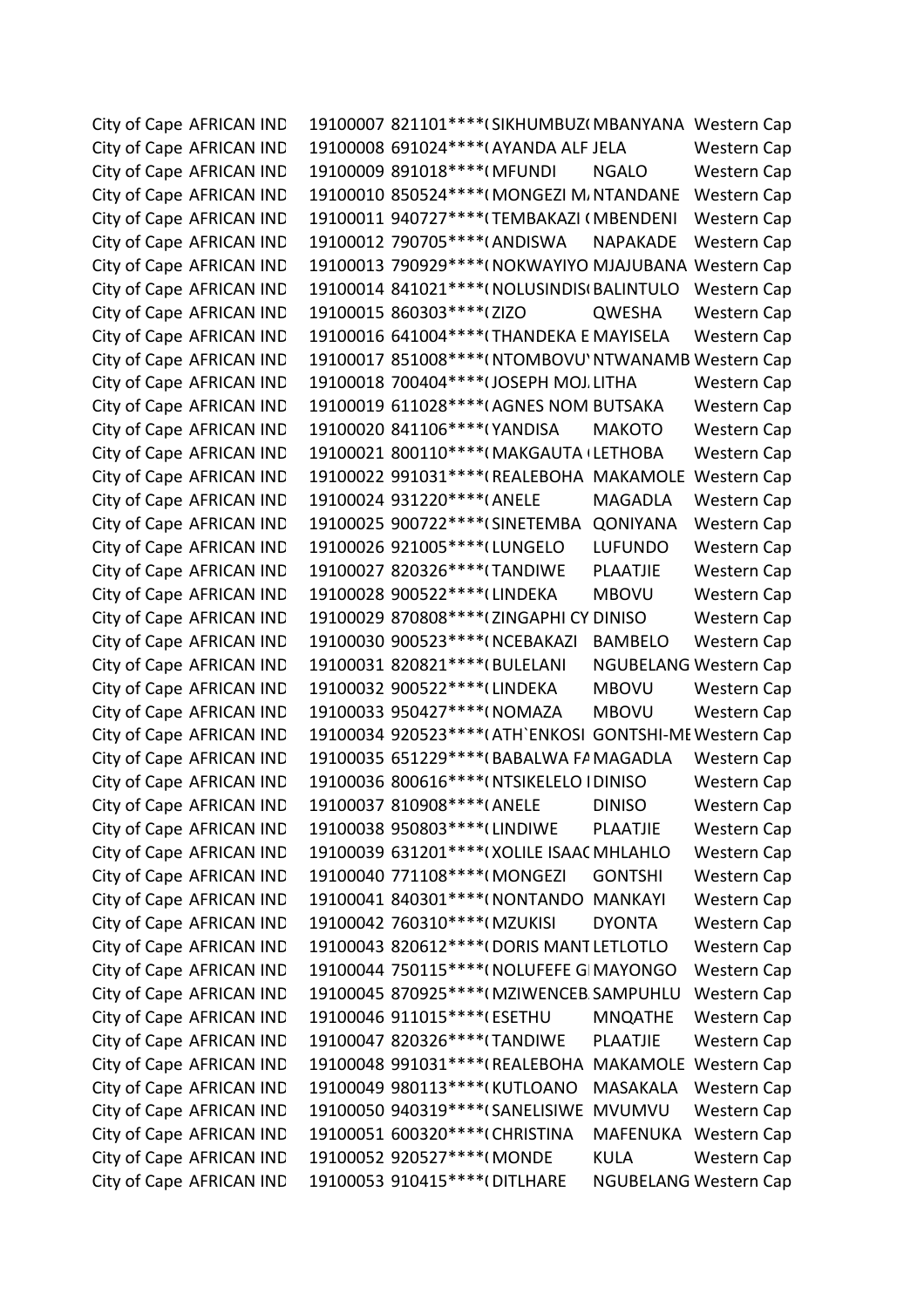City of Cape AFRICAN IND 19100054 731203\*\*\*\*(NOKWANDA MPEYI Western Cap City of Cape AFRICAN IND 19100055 910910\*\*\*\*(YANDANI GONTSHI Western Cap City of Cape AFRICAN IND 19100056 980113\*\*\*\*(KUTLOANO MASAKALA Western Cap City of Cape AFRICAN IND 19100057 920401\*\*\*\*(NOMTHAND, SOHABA Western Cap City of Cape AFRICAN IND 19100058 830303\*\*\*\*(NOLUSINDIS(GONTSHI Western Cap City of Cape AFRICAN IND 19100059 931023\*\*\*\*(AKHONA MEYI Western Cap City of Cape AFRICAN IND 19100060 681111\*\*\*\*(CATHERINE TSETLABA Western Cap City of Cape AFRICAN IND 19100061 810224\*\*\*\* (ZODWA BELI NONYUSA Western Cap City of Cape AFRICAN IND 19100062 910415\*\*\*\*(DITLHARE NGUBELANG Western Cap City of Cape AFRICAN IND 19100063 800307\*\*\*\*(ZOLILE WILLI GANA Western Cap City of Cape AFRICAN IND 19100064 851211\*\*\*\* (LUNDI JASON AUGUST Western Cap City of Cape AFRICAN IND 19100065 770802\*\*\*\* (THAMIE VUY TSOANANYA Western Cap City of Cape AFRICAN IND 19100066 660608\*\*\*\*(NGWEBANI FINCEKA Western Cap City of Cape AFRICAN IND 19100067 920707\*\*\*\*(MKHULULI MAPEYI Western Cap City of Cape AFRICAN IND 19100068 820821\*\*\*\*(BULELANI NGUBELANG Western Cap City of Cape AFRICAN IND 19100069 910415\*\*\*\*(DITLHARE NGUBELANG Western Cap City of Cape AFRICAN IND 19100070 630909\*\*\*\*(PRIMROSE N DLILANGA Western Cap City of Cape AFRICAN IND 19100071 890926\*\*\*\*(PALESA SETLABA Western Cap City of Cape AFRICAN IND 19100072 740925\*\*\*\*(TLHARISO M. SETLABA Western Cap City of Cape AFRICAN IND 19100073 920707\*\*\*\*(MKHULULI MAPEYI Western Cap City of Cape AFRICAN IND 19100074 811227\*\*\*\*(VUYOKAZI DLILANGA Western Cap City of Cape AFRICAN IND 19100075 980113\*\*\*\*(KUTLOANO MASAKALA Western Cap City of Cape AFRICAN IND 19100076 790929\*\*\*\*(NOKWAYIYO MJAJUBANA Western Cap City of Cape AFRICAN IND 19100077 890926\*\*\*\*(PALESA SETLABA Western Cap City of Cape AFRICAN IND 19100078 820821\*\*\*\*(BULELANI NGUBELANG Western Cap City of Cape AFRICAN IND 19100079 830303\*\*\*\*(NOLUSINDIS(GONTSHI Western Cap City of Cape AFRICAN IND 19100080 740123\*\*\*\*(MXOLISI SIDI NYALAMBISA Western Cap City of Cape AFRICAN IND 19100081 760405\*\*\*\*(ADOLPHUS DDLADLA Western Cap City of Cape AFRICAN IND 19100082 770802\*\*\*\* (THAMIE VUY TSOANANYA Western Cap City of Cape AFRICAN IND 19100083 980113\*\*\*\*(KUTLOANO MASAKALA Western Cap City of Cape AFRICAN IND 19100084 800307\*\*\*\* (ZOLILE WILLI GANA Western Cap City of Cape AFRICAN IND 19100085 660608\*\*\*\*(NGWEBANI FINCEKA Western Cap City of Cape AFRICAN IND 19100087 841012\*\*\*\* (SIYABONGA KELEM Western Cap City of Cape AFRICAN IND 19100088 920401\*\*\*\*(NOMTHAND. SOHABA Western Cap City of Cape AFRICAN IND 19100089 820821\*\*\*\*(BULELANI NGUBELANG Western Cap City of Cape AFRICAN IND 19100090 931023\*\*\*\*(AKHONA MEYI Western Cap City of Cape AFRICAN IND 19100091 880717\*\*\*\*(KHOLISWA NOCWANYA Western Cap City of Cape AFRICAN IND 19100092 800307\*\*\*\* (ZOLILE WILLI GANA Western Cap City of Cape AFRICAN IND 19100093 630909\*\*\*\*(PRIMROSE N DLILANGA Western Cap City of Cape AFRICAN IND 19100094 731203\*\*\*\*(NOKWANDA MPEYI Western Cap City of Cape AFRICAN IND 19100095 920707\*\*\*\*(MKHULULI MAPEYI Western Cap City of Cape AFRICAN IND 19100096 940319\*\*\*\* (SANELISIWE MVUMVU Western Cap City of Cape AFRICAN IND 19100097 940918\*\*\*\*(BUNTU NORMAN Western Cap City of Cape AFRICAN IND 19100098 840213\*\*\*\* (JABU NYANDENI Western Cap City of Cape AFRICAN IND 19100099 910415\*\*\*\*(DITLHARE NGUBELANG Western Cap City of Cape AFRICAN IND 19100100 920527\*\*\*\*(MONDE KULA Western Cap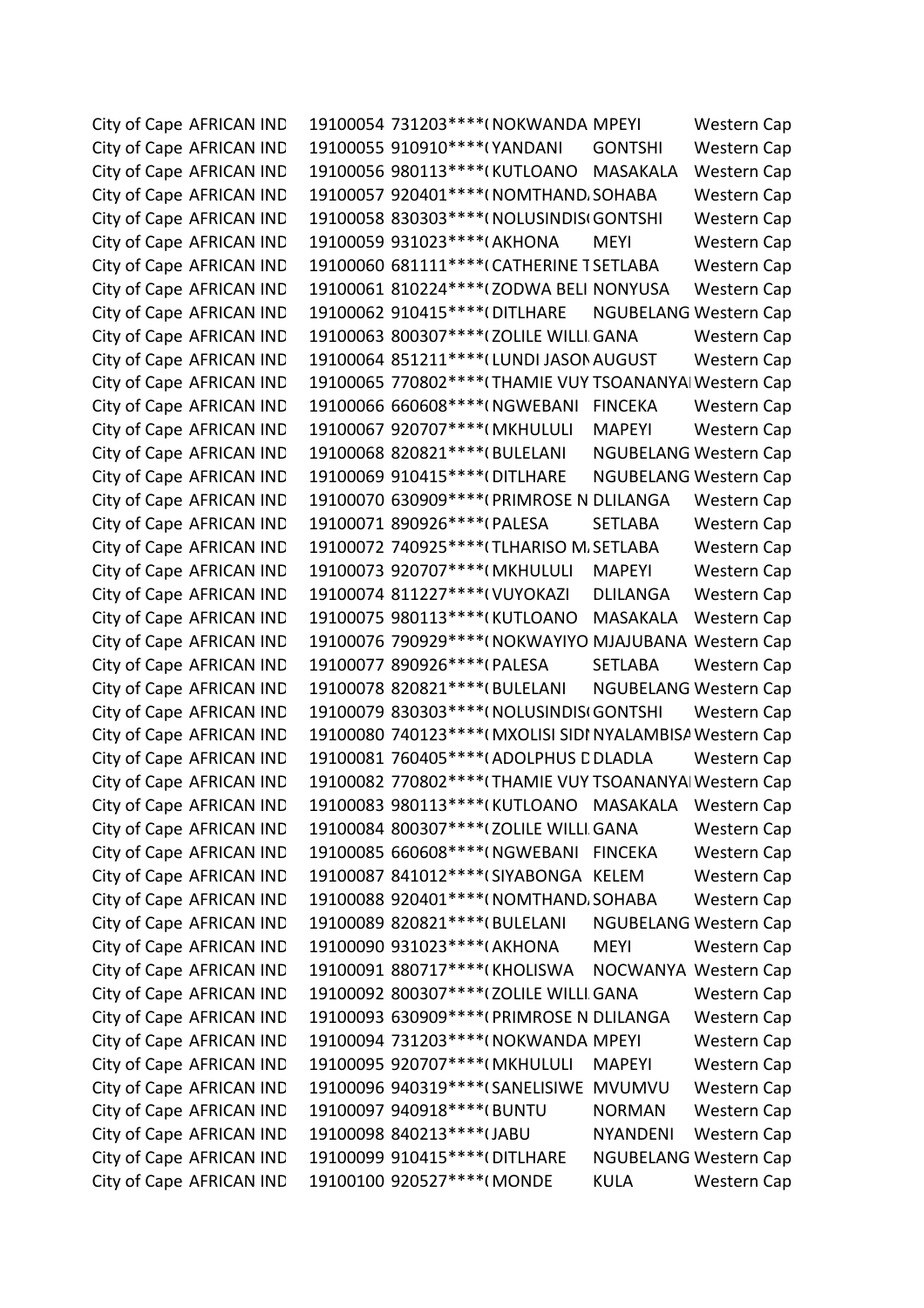City of Cape AFRICAN IND 19100101 720407\*\*\*\*(MAMORENA BOLOFO Western Cap City of Cape AFRICAN IND 19100102 960228\*\*\*\*(PETRONELL BOLOFO Western Cap City of Cape AFRICAN IND 19100103 830303\*\*\*\*(NOLUSINDIS(GONTSHI Western Cap City of Cape AFRICAN IND 19100104 910910\*\*\*\*(YANDANI GONTSHI Western Cap City of Cape AFRICAN IND 19100105 910415\*\*\*\*(DITLHARE NGUBELANG Western Cap City of Cape AFRICAN IND 19100106 941201\*\*\*\*(ANELA MRUBATA Western Cap City of Cape AFRICAN IND 19100107 970823\*\*\*\*(THATO STEMERE Western Cap City of Cape AFRICAN IND 19100108 611028\*\*\*\*(AGNES NOM BUTSAKA Western Cap City of Cape AFRICAN IND 19100109 940715\*\*\*\*(TSHWANELO RABELE Western Cap City of Cape AFRICAN IND 19100110 940103\*\*\*\*(BOITUMELO LEROBA Western Cap City of Cape AFRICAN IND 19100111 970823\*\*\*\*(THATO STEMERE Western Cap City of Cape AFRICAN IND 19100112 940715\*\*\*\*(TSHWANELO RABELE Western Cap City of Cape AFRICAN IND 19100113 940103\*\*\*\*(BOITUMELO LEROBA Western Cap City of Cape AFRICAN IND 19100114 920527\*\*\*\*(MONDE KULA Western Cap City of Cape AFRICAN IND 19100115 910415\*\*\*\*(DITLHARE NGUBELANG Western Cap City of Cape AFRICAN IND 19100116 800110\*\*\*\*(MAKGAUTA (LETHOBA Western Cap George AFRICAN IND 1 561214\*\*\*\*(KHUMBULEL MKHONDO Western Cap George AFRICAN IND 2 810910\*\*\*\*(WESLEY BLOU Western Cap George AFRICAN IND 3 700705\*\*\*\*(THYS SWARTBOOI Western Cap George AFRICAN IND 10404007 561214\*\*\*\*(KHUMBULEL MKHONDO Western Cap George AFRICAN IND 10404008 700705\*\*\*\*(THYS SWARTBOOI Western Cap George AFRICAN IND 10404024 810910\*\*\*\*(WESLEY BLOU Western Cap George AFRICAN IND 10404025 810910\*\*\*\*(WESLEY BLOU Western Cap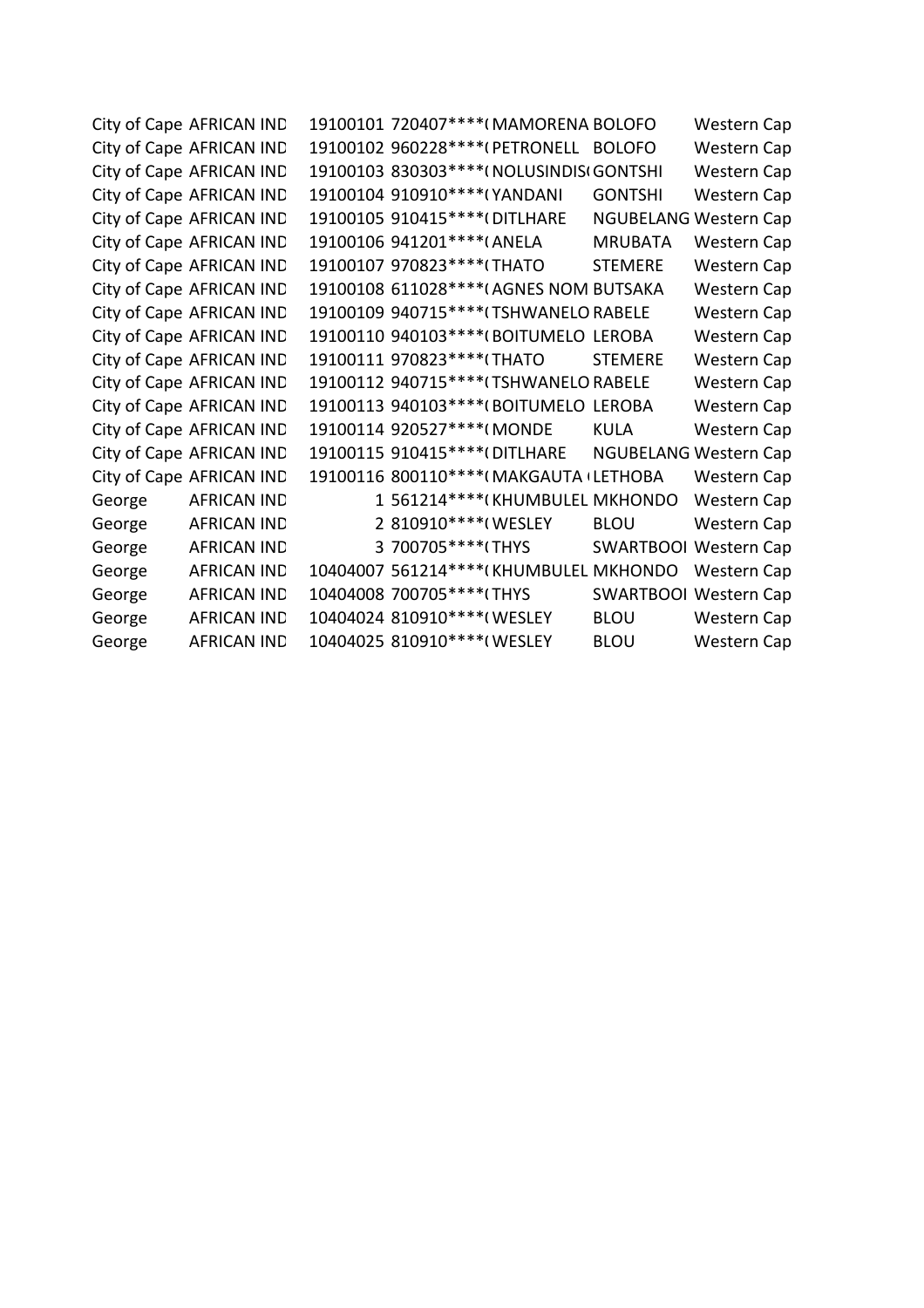Age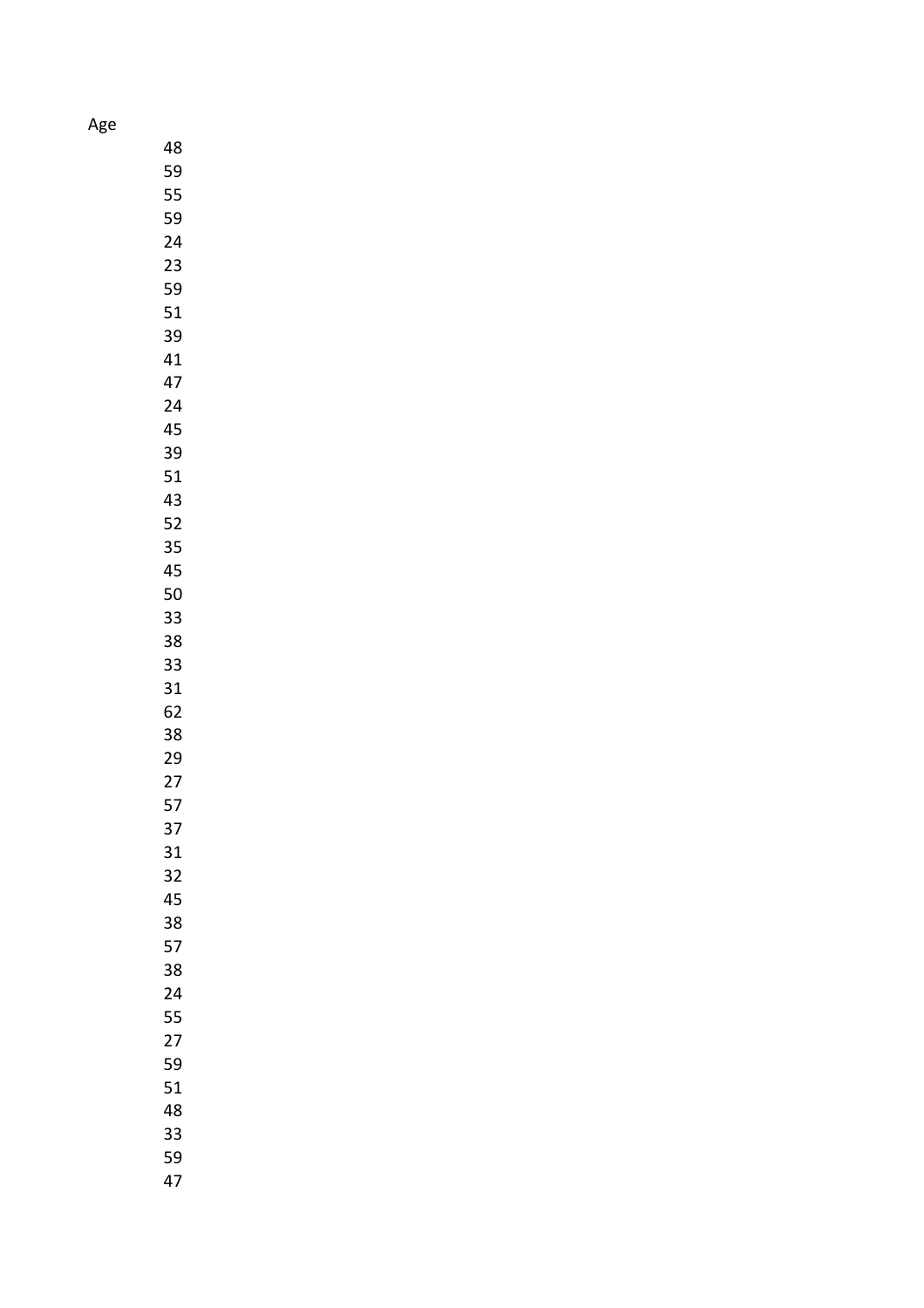| 33 |
|----|
| 56 |
| 49 |
| 49 |
| 50 |
| 32 |
| 58 |
| 65 |
| 53 |
| 66 |
| 61 |
| 38 |
| 42 |
| 60 |
| 53 |
| 66 |
| 85 |
| 36 |
| 59 |
| 36 |
| 40 |
| 43 |
| 29 |
| 39 |
| 65 |
| 39 |
| 35 |
| 39 |
| 38 |
| 53 |
| 57 |
| 58 |
| 42 |
| 57 |
| 53 |
| 32 |
| 30 |
| 30 |
| 35 |
| 47 |
| 64 |
| 37 |
| 43 |
| 52 |
| 52 |
| 57 |
|    |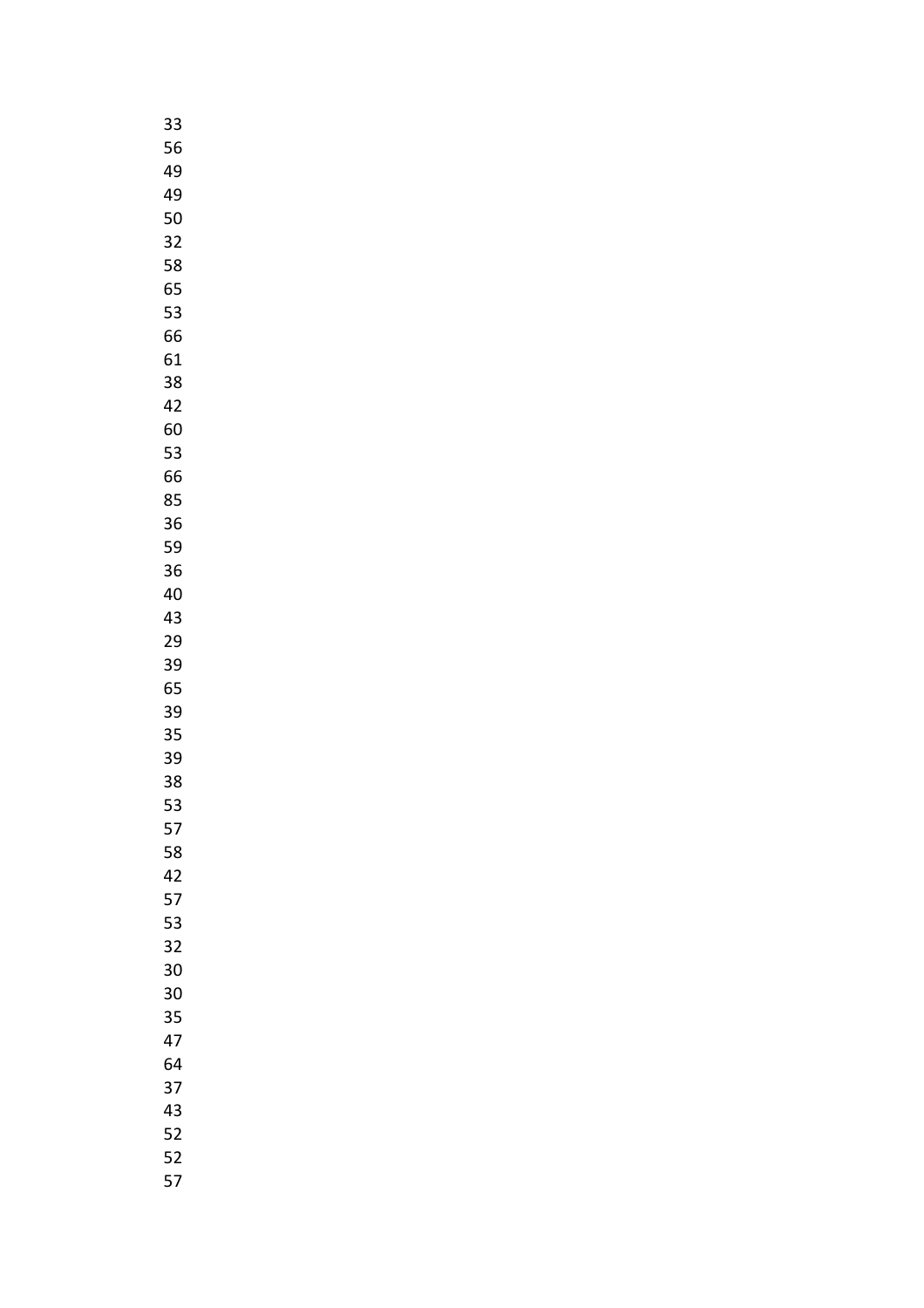| 34 |
|----|
| 52 |
| 68 |
| 57 |
| 40 |
| 38 |
| 58 |
| 30 |
|    |
| 49 |
| 56 |
| 70 |
| 37 |
| 58 |
| 44 |
| 45 |
| 49 |
| 23 |
| 35 |
| 58 |
| 60 |
| 70 |
| 32 |
| 49 |
| 37 |
| 61 |
| 47 |
| 57 |
| 57 |
| 39 |
| 39 |
|    |
| 33 |
| 43 |
| 46 |
| 52 |
| 23 |
| 43 |
| 24 |
| 65 |
| 23 |
| 33 |
| 38 |
| 52 |
| 37 |
| 46 |
| 54 |
| 39 |
|    |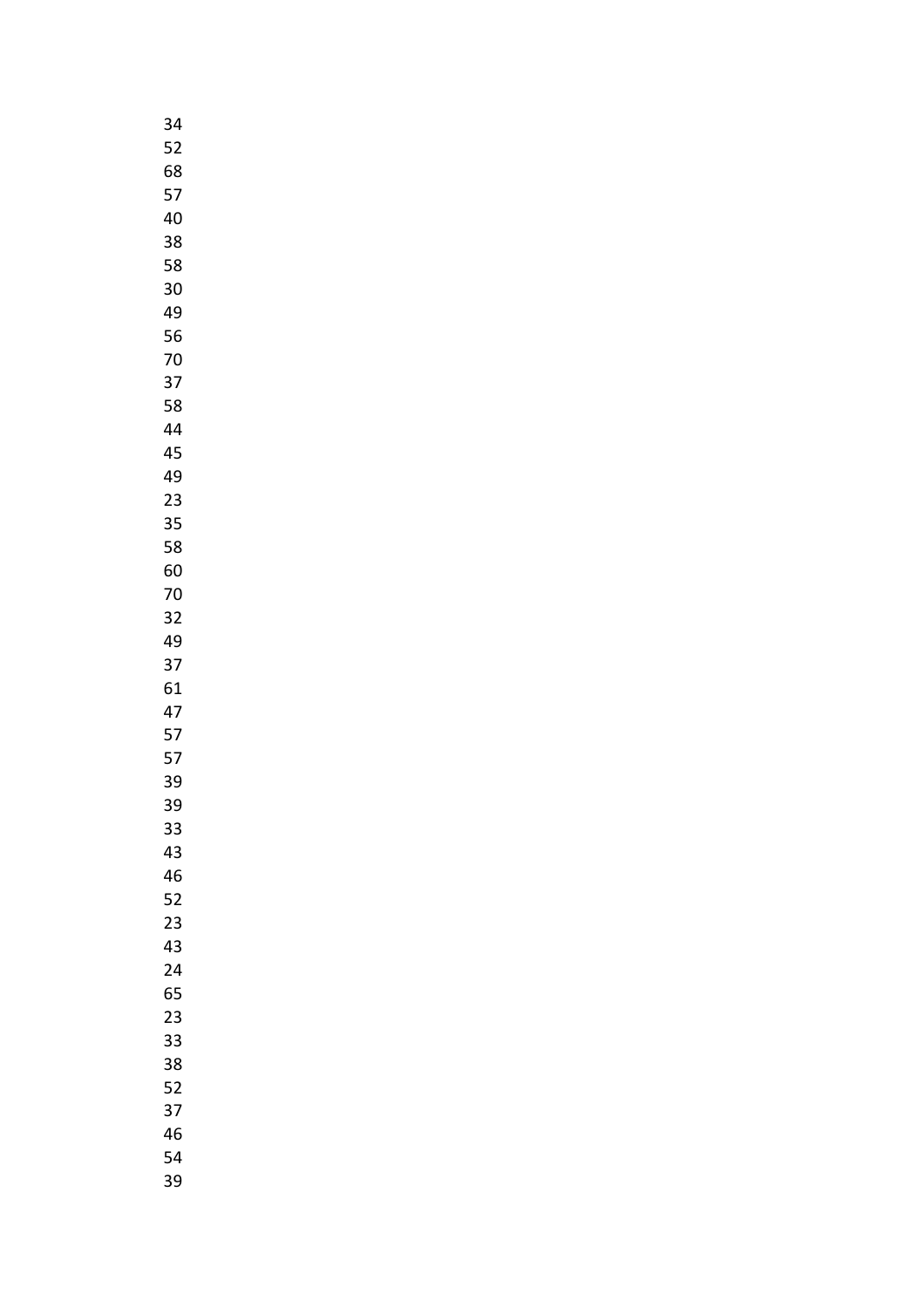| 38 |
|----|
| 40 |
| 42 |
| 50 |
| 37 |
| 39 |
| 34 |
|    |
| 27 |
| 26 |
| 47 |
| 39 |
| 26 |
| 37 |
| 35 |
| 32 |
| 37 |
| 39 |
| 44 |
| 40 |
| 35 |
| 26 |
| 28 |
| 37 |
|    |
| 40 |
| 37 |
| 26 |
| 36 |
| 35 |
| 35 |
| 40 |
| 36 |
| 32 |
| 39 |
| 44 |
| 26 |
| 35 |
| 46 |
| 39 |
| 37 |
| 35 |
| 35 |
| 44 |
| 34 |
| 28 |
|    |
| 40 |
| 35 |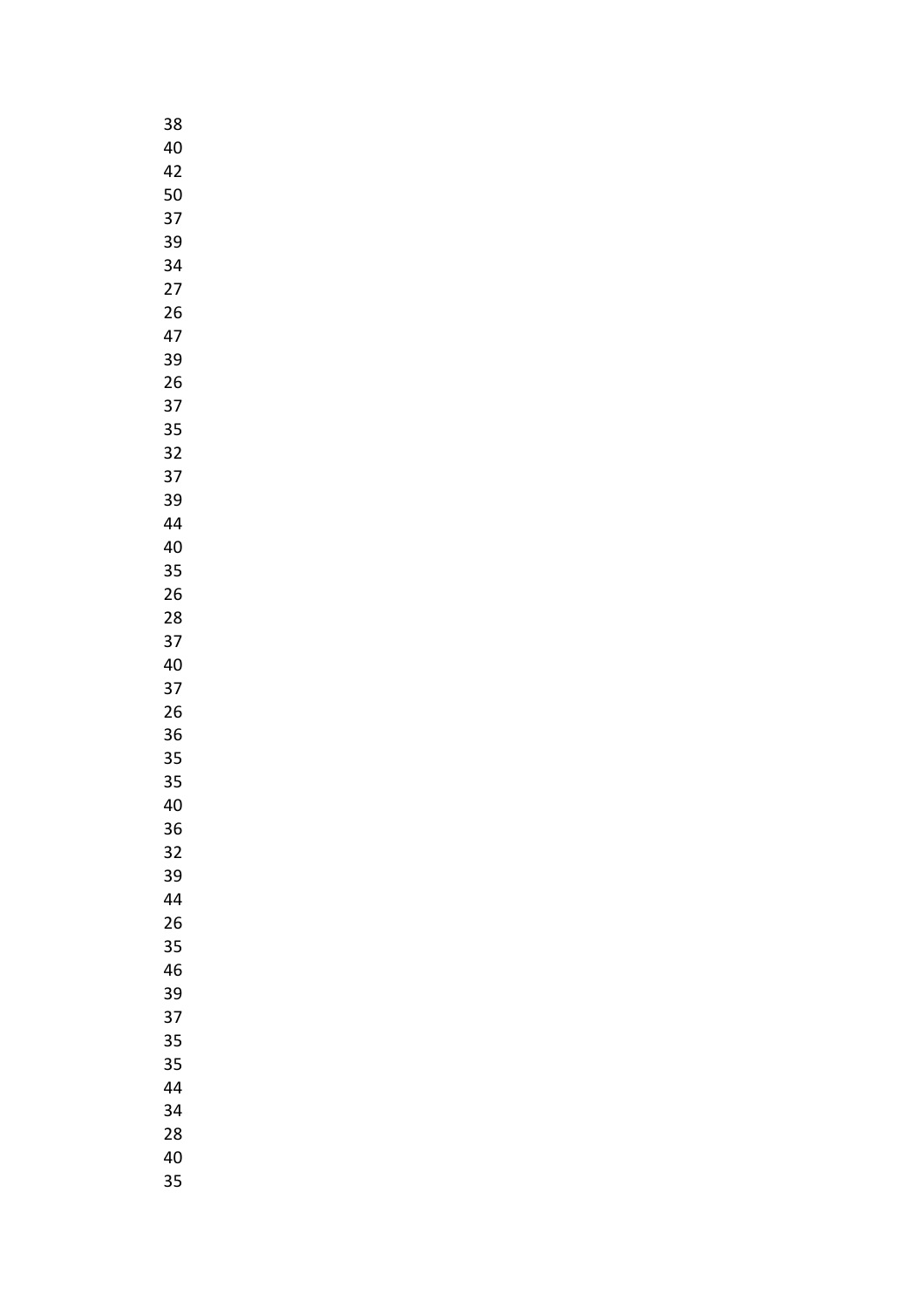| 32 |
|----|
| 26 |
| 35 |
| 54 |
| 48 |
| 52 |
| 44 |
| 40 |
| 33 |
| 55 |
| 57 |
|    |
| 48 |
| 29 |
| 33 |
| 54 |
| 48 |
| 52 |
| 33 |
| 33 |
| 57 |
| 44 |
| 48 |
| 54 |
| 44 |
| 54 |
| 33 |
| 48 |
| 33 |
| 29 |
| 54 |
| 55 |
| 40 |
| 33 |
| 29 |
| 54 |
|    |
| 55 |
| 40 |
| 29 |
| 32 |
| 45 |
| 32 |
| 41 |
| 25 |
| 25 |
| 32 |
| 41 |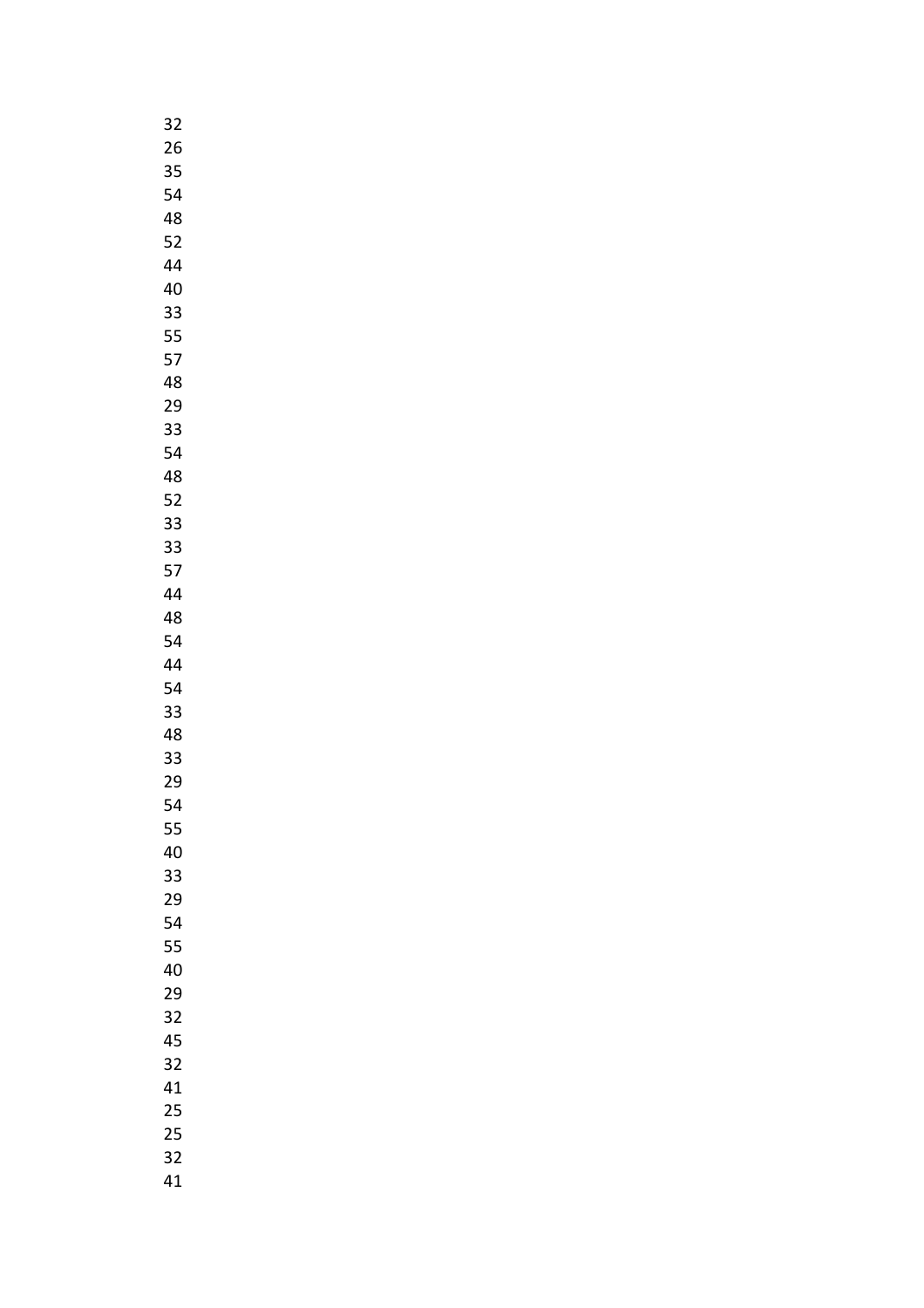| 45 |
|----|
| 32 |
| 41 |
| 45 |
| 32 |
| 25 |
| 29 |
|    |
| 29 |
| 25 |
| 32 |
| 41 |
| 45 |
| 32 |
| 41 |
| 45 |
| 32 |
| 25 |
| 29 |
| 29 |
| 29 |
| 32 |
| 45 |
| 41 |
| 25 |
| 46 |
| 46 |
| 46 |
|    |
| 46 |
| 46 |
| 46 |
| 46 |
| 44 |
| 44 |
| 44 |
| 46 |
| 46 |
| 46 |
| 46 |
| 46 |
| 46 |
| 46 |
| 46 |
| 46 |
| 46 |
| 46 |
| 44 |
|    |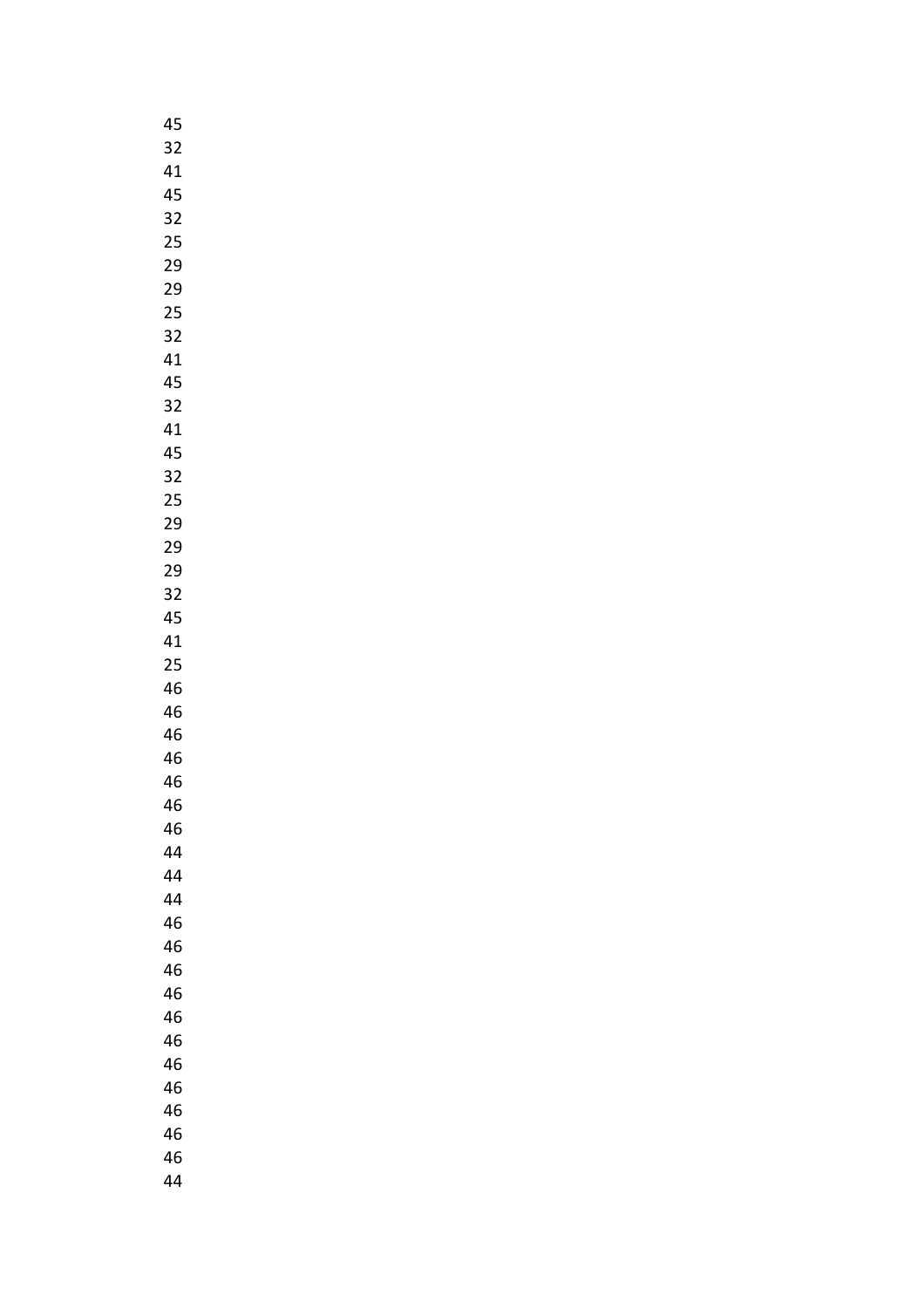| 44 |
|----|
| 44 |
| 57 |
| 53 |
| 39 |
|    |
| 39 |
| 46 |
| 51 |
| 44 |
| 37 |
| 39 |
| 44 |
| 50 |
| 49 |
| 29 |
| 35 |
|    |
| 39 |
| 42 |
| 51 |
| 48 |
| 42 |
| 50 |
| 52 |
| 49 |
| 58 |
| 42 |
| 44 |
|    |
| 47 |
| 31 |
| 46 |
| 27 |
| 56 |
| 33 |
| 28 |
| 49 |
| 31 |
| 64 |
| 36 |
| 49 |
|    |
| 40 |
| 27 |
| 35 |
| 49 |
| 38 |
| 41 |
| 49 |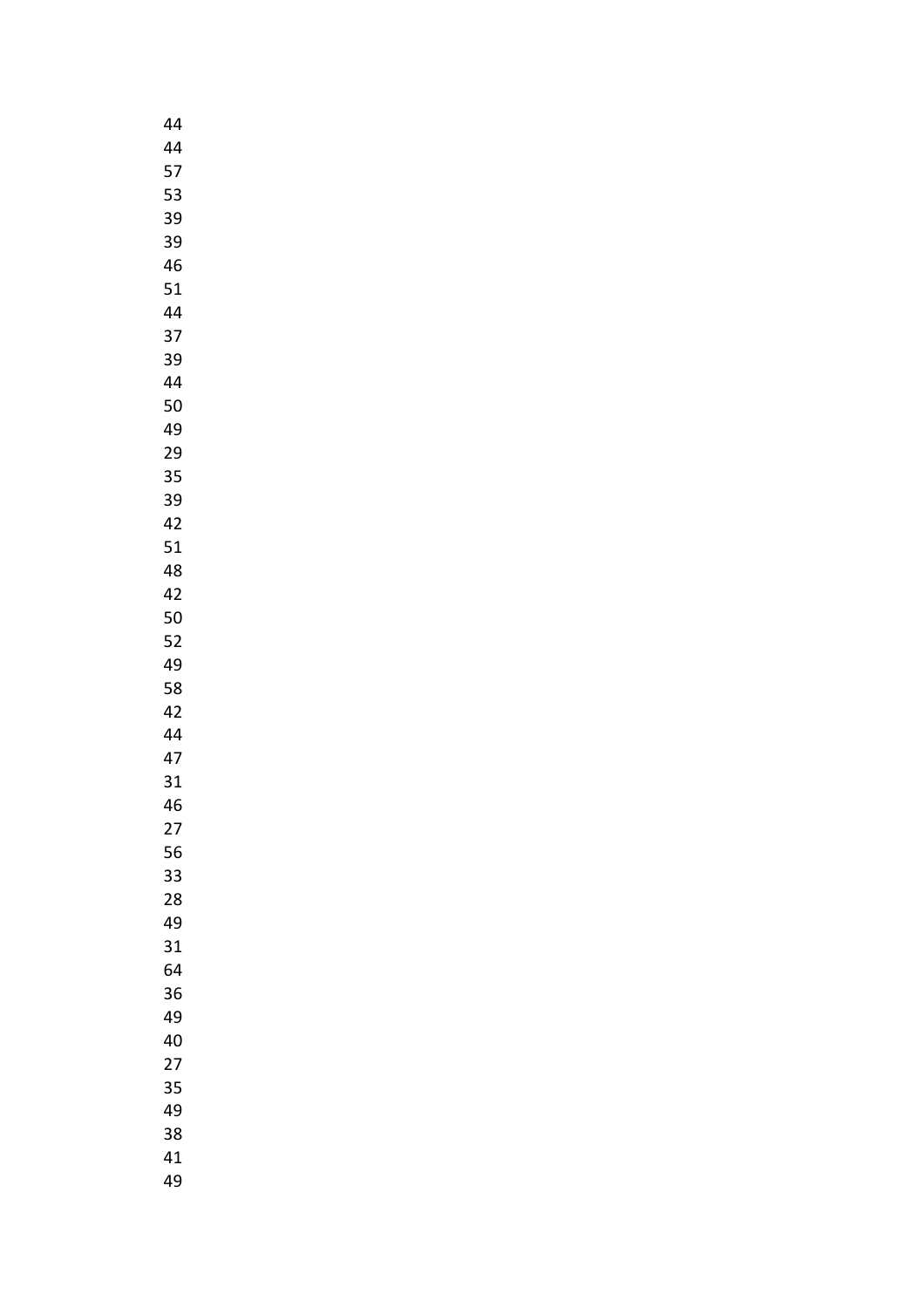| 47 |
|----|
| 44 |
| 37 |
| 37 |
| 41 |
| 47 |
|    |
| 28 |
| 34 |
| 31 |
| 40 |
| 34 |
| 73 |
| 47 |
| 41 |
| 27 |
| 29 |
| 41 |
| 52 |
| 49 |
| 44 |
|    |
| 51 |
| 49 |
| 50 |
| 47 |
| 43 |
| 57 |
| 48 |
| 50 |
| 29 |
| 41 |
| 51 |
| 45 |
| 42 |
| 48 |
| 43 |
| 44 |
| 46 |
|    |
| 42 |
| 52 |
| 56 |
| 41 |
| 38 |
| 49 |
| 27 |
| 49 |
| 31 |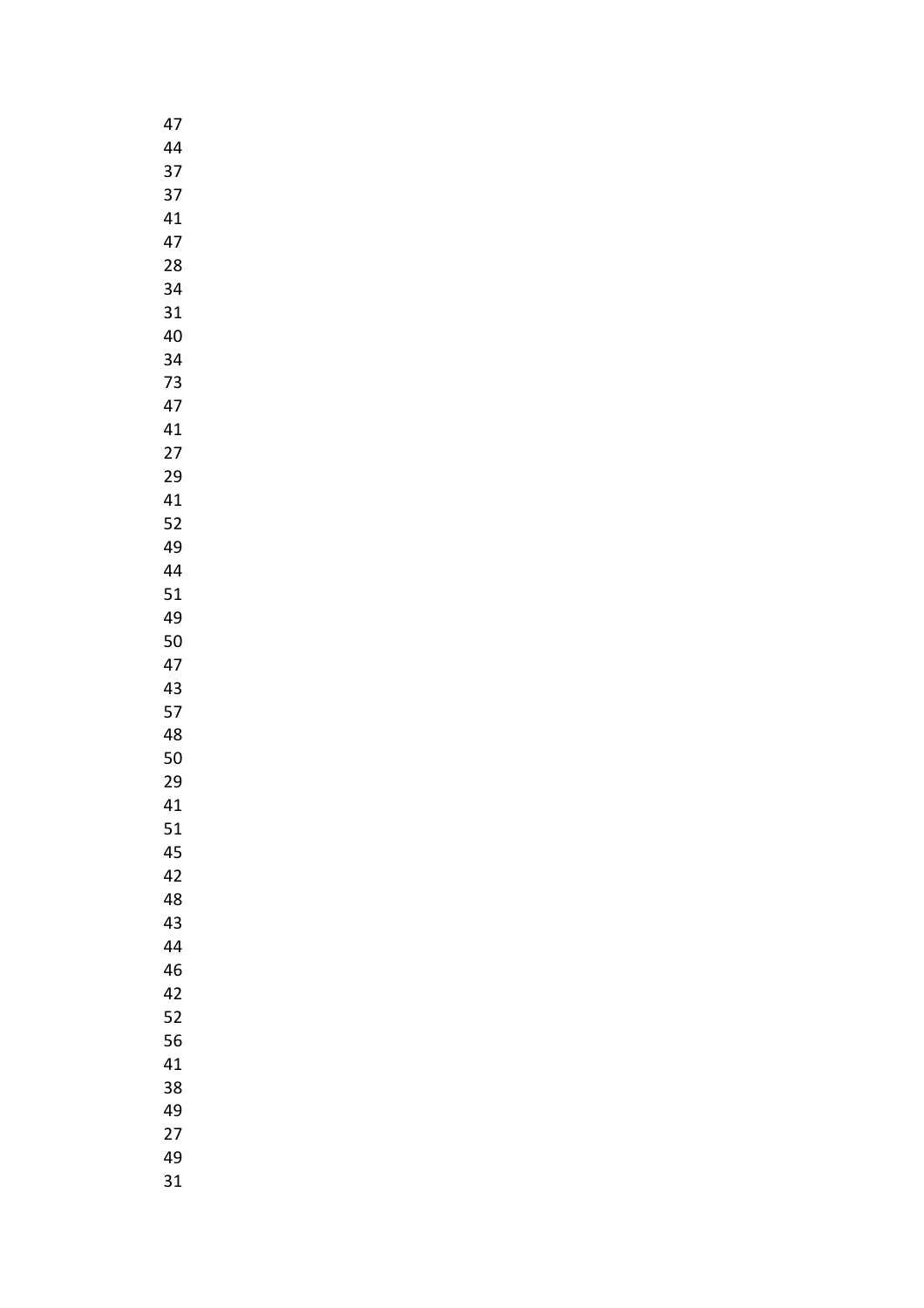| 33 |
|----|
| 64 |
| 27 |
| 37 |
| 40 |
| 49 |
| 47 |
| 38 |
| 31 |
|    |
| 49 |
| 49 |
| 35 |
| 49 |
| 64 |
| 30 |
| 49 |
| 41 |
| 43 |
| 48 |
| 33 |
| 37 |
| 49 |
| 44 |
| 25 |
| 38 |
| 49 |
| 47 |
| 28 |
| 25 |
| 29 |
| 46 |
| 51 |
|    |
| 49 |
| 40 |
| 37 |
| 52 |
| 38 |
| 46 |
| 50 |
| 31 |
| 44 |
| 36 |
| 42 |
| 40 |
| 64 |
| 28 |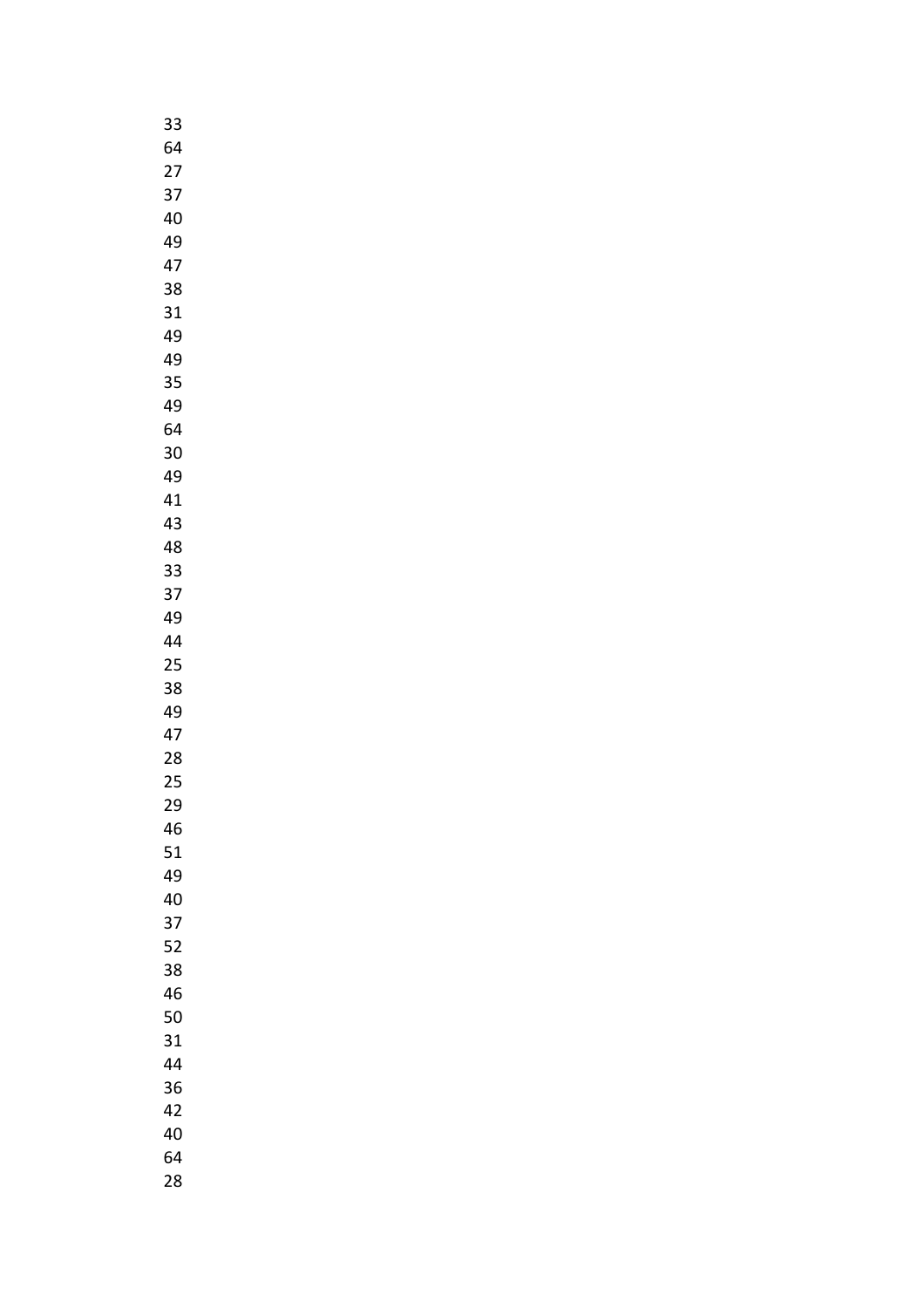| 35 |  |
|----|--|
| 29 |  |
| 28 |  |
| 58 |  |
| 62 |  |
|    |  |
| 54 |  |
| 29 |  |
| 41 |  |
| 47 |  |
| 41 |  |
| 73 |  |
| 39 |  |
| 35 |  |
| 34 |  |
| 54 |  |
| 42 |  |
|    |  |
| 58 |  |
| 52 |  |
| 31 |  |
| 38 |  |
| 56 |  |
| 33 |  |
| 38 |  |
| 58 |  |
| 41 |  |
| 45 |  |
| 45 |  |
| 41 |  |
|    |  |
| 52 |  |
| 40 |  |
| 51 |  |
| 39 |  |
| 45 |  |
| 24 |  |
| 36 |  |
| 32 |  |
| 50 |  |
| 22 |  |
| 42 |  |
| 42 |  |
| 31 |  |
|    |  |
| 34 |  |
| 61 |  |
| 41 |  |
| 39 |  |
| 31 |  |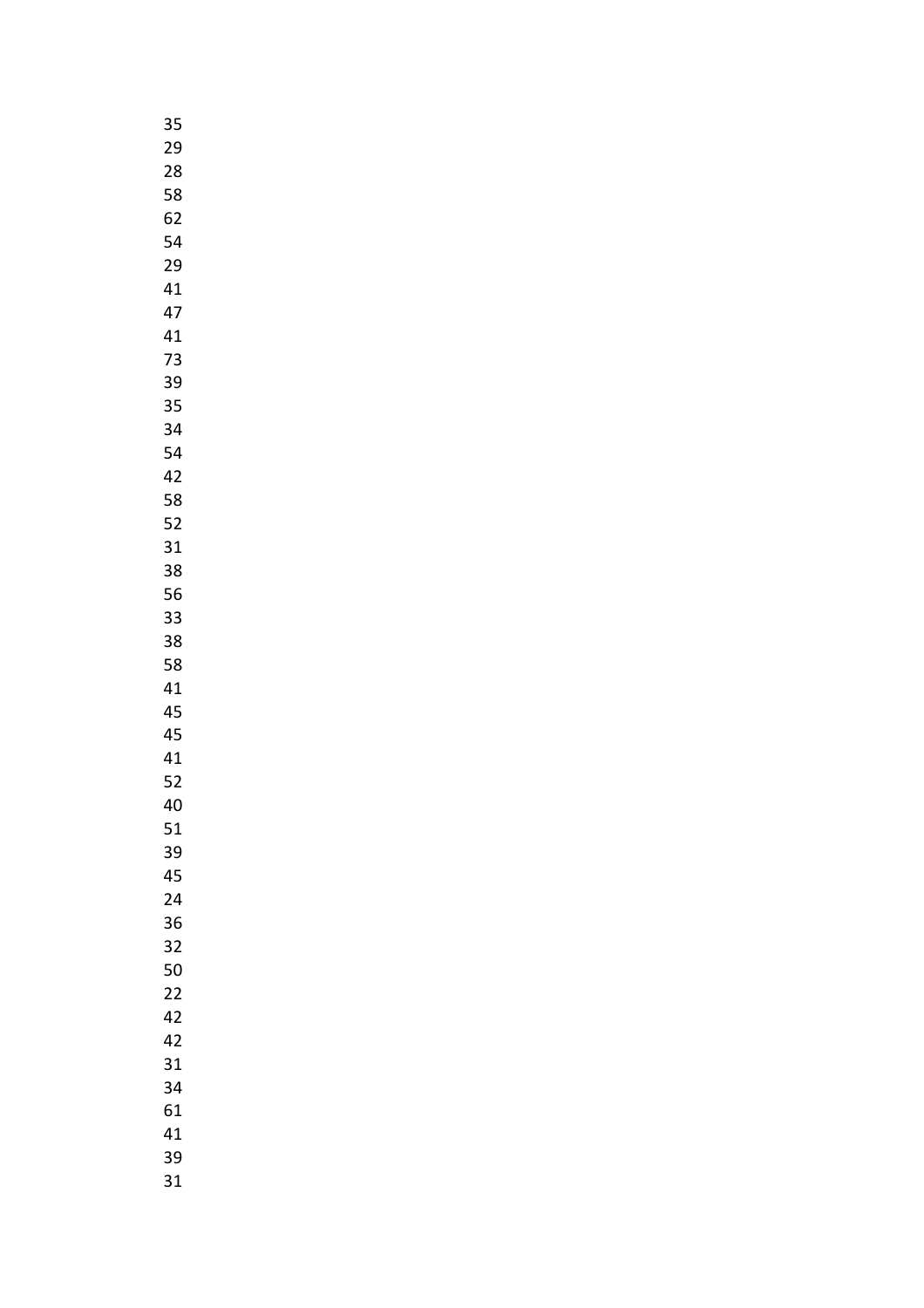| 50 |
|----|
| 22 |
| 41 |
| 39 |
| 42 |
| 44 |
| 25 |
| 58 |
| 39 |
|    |
| 44 |
| 25 |
| 58 |
| 39 |
| 53 |
| 29 |
| 35 |
| 25 |
| 53 |
| 22 |
| 36 |
| 29 |
| 29 |
| 36 |
| 22 |
| 25 |
| 22 |
| 53 |
| 36 |
| 36 |
|    |
| 53 |
| 35 |
| 29 |
| 29 |
| 35 |
| 36 |
| 35 |
| 25 |
| 29 |
| 29 |
| 53 |
| 57 |
| 46 |
| 39 |
| 58 |
| 51 |
| 44 |
|    |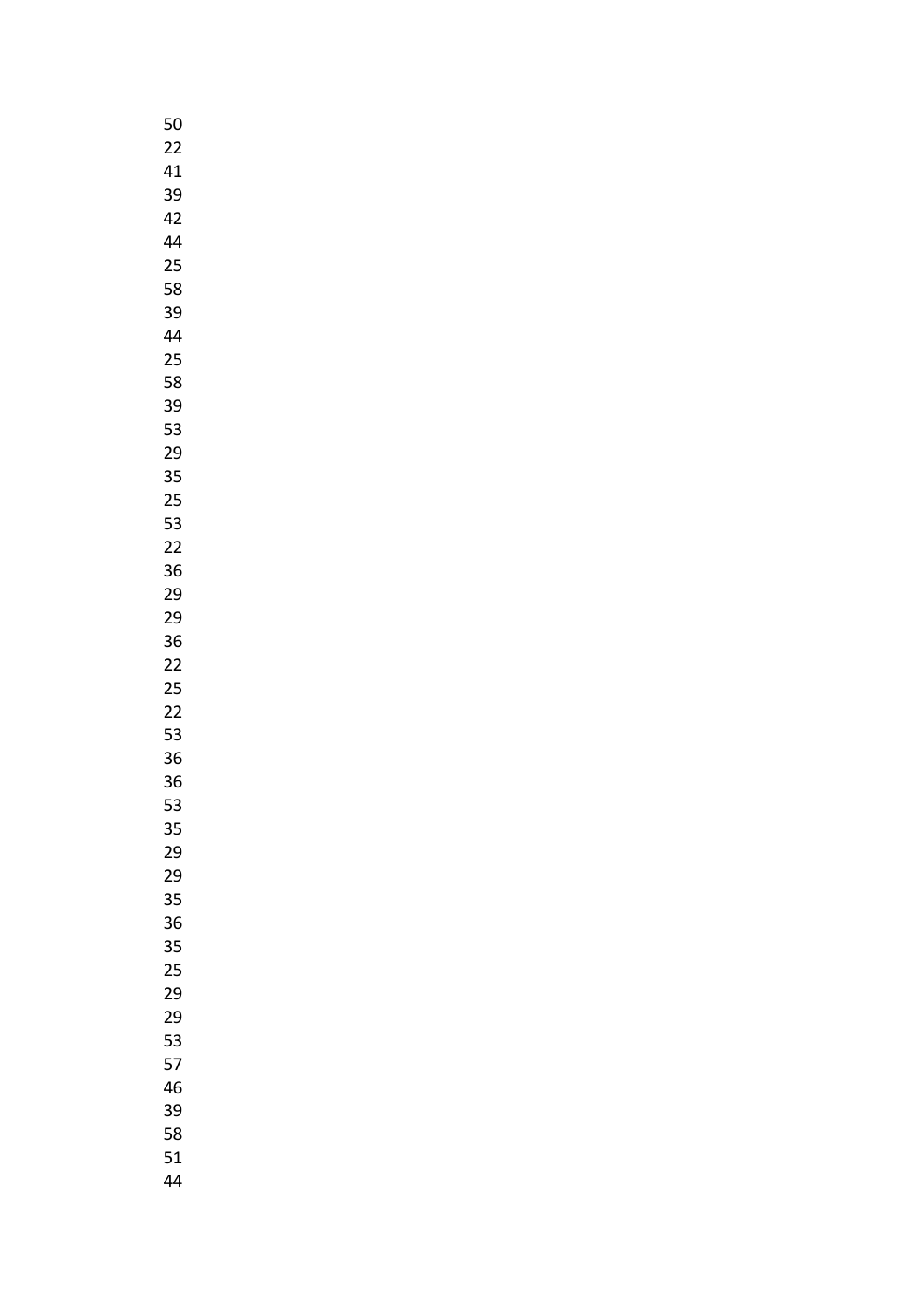| 52 |  |
|----|--|
| 37 |  |
| 64 |  |
| 36 |  |
| 41 |  |
|    |  |
| 38 |  |
| 39 |  |
| 27 |  |
| 41 |  |
| 26 |  |
| 41 |  |
| 41 |  |
| 38 |  |
| 57 |  |
| 46 |  |
| 23 |  |
| 51 |  |
| 36 |  |
| 64 |  |
| 37 |  |
|    |  |
| 52 |  |
| 39 |  |
| 58 |  |
| 36 |  |
| 61 |  |
| 57 |  |
| 50 |  |
| 56 |  |
| 42 |  |
| 41 |  |
| 48 |  |
| 60 |  |
| 49 |  |
| 33 |  |
| 31 |  |
|    |  |
| 42 |  |
| 31 |  |
| 26 |  |
| 53 |  |
| 53 |  |
| 45 |  |
| 44 |  |
| 39 |  |
| 38 |  |
| 50 |  |
| 61 |  |
|    |  |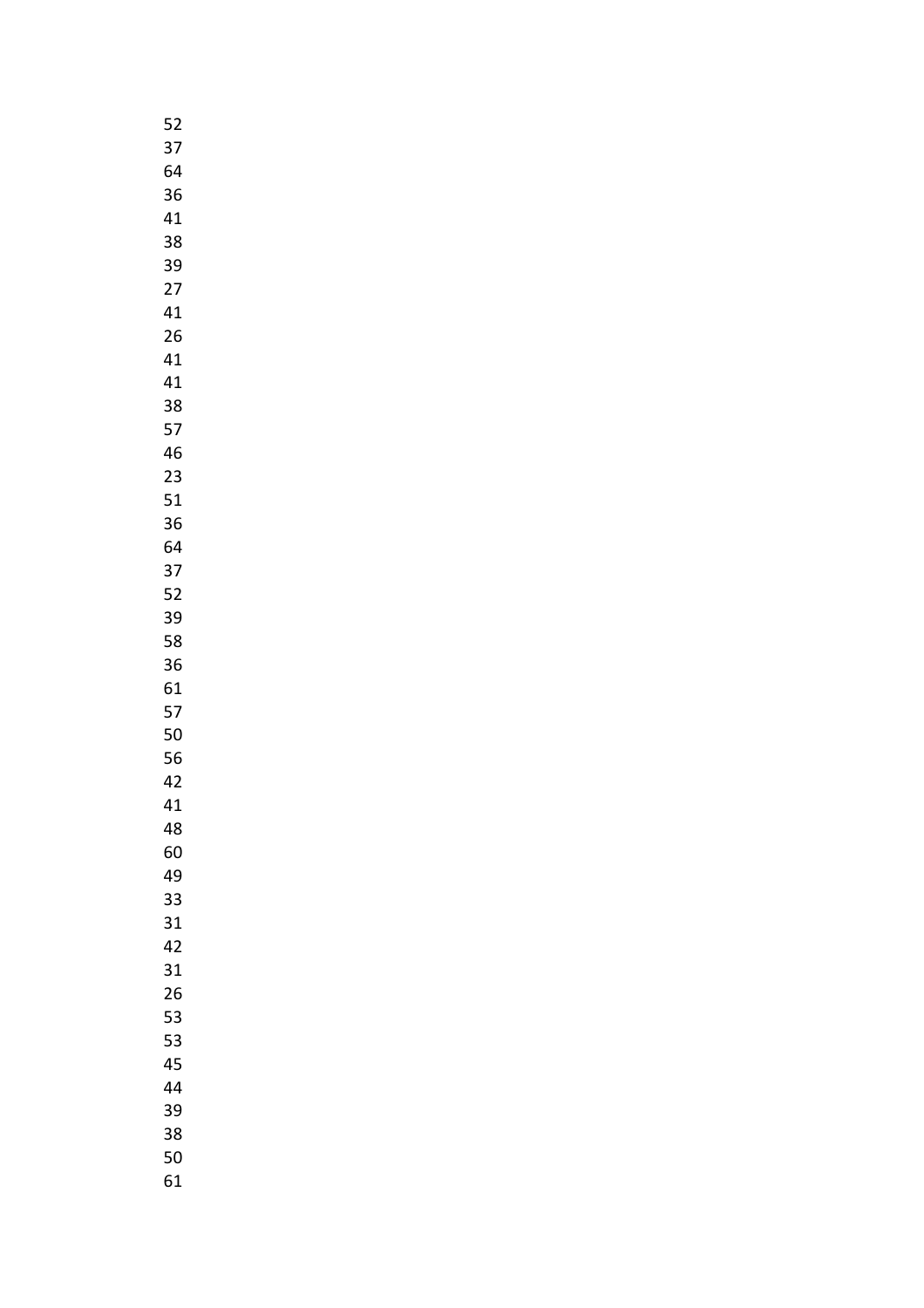| 47 |
|----|
| 60 |
| 61 |
| 32 |
| 44 |
| 44 |
| 39 |
|    |
| 61 |
| 42 |
| 61 |
| 31 |
| 38 |
| 48 |
| 30 |
| 49 |
| 38 |
| 50 |
| 61 |
| 47 |
| 48 |
| 47 |
| 28 |
| 31 |
|    |
| 54 |
| 50 |
| 34 |
| 59 |
| 40 |
| 50 |
| 20 |
| 43 |
| 43 |
| 57 |
| 40 |
| 53 |
| 56 |
| 50 |
| 45 |
| 60 |
| 49 |
| 42 |
| 41 |
| 26 |
| 41 |
|    |
| 56 |
| 36 |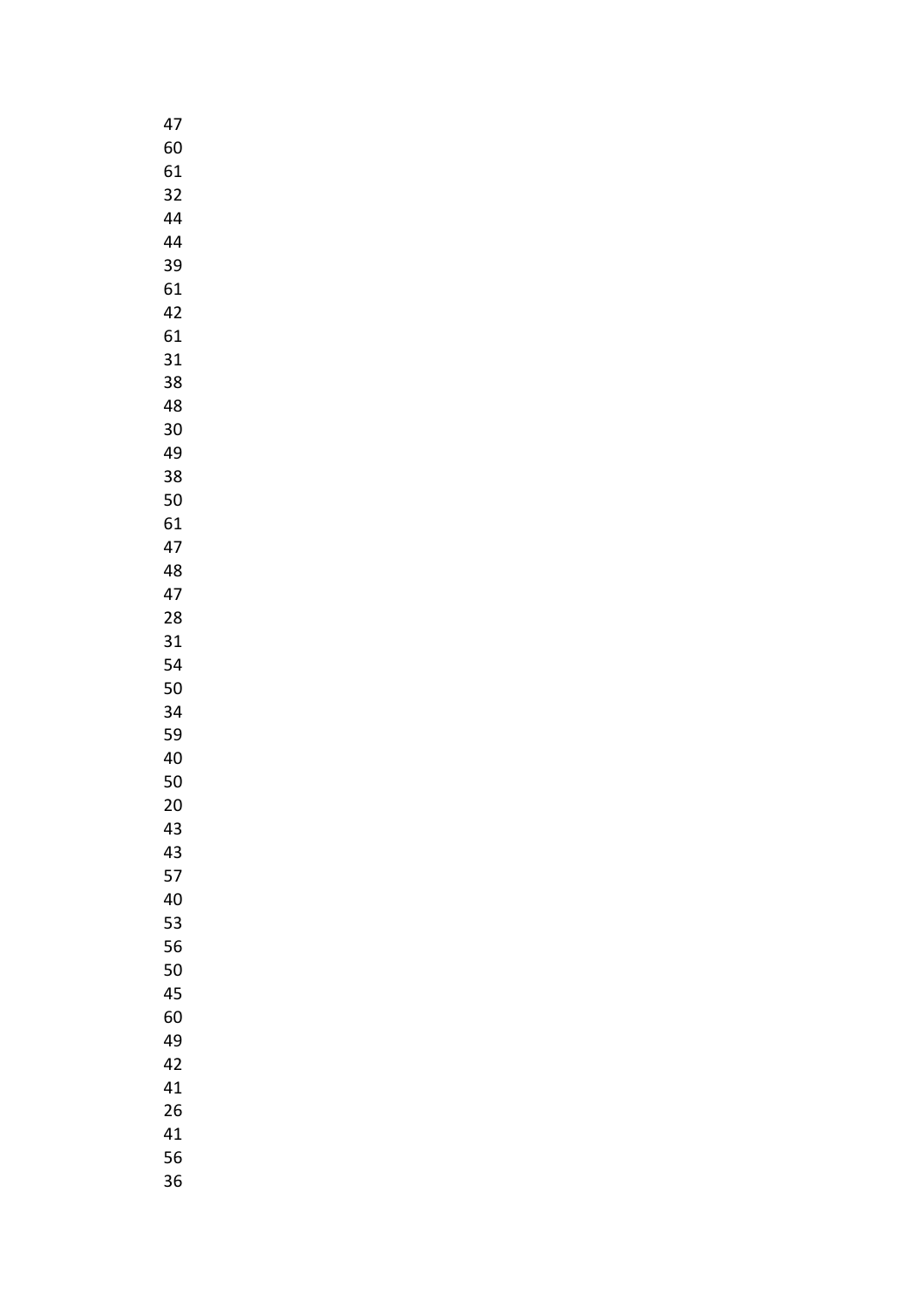| 56 |
|----|
| 47 |
| 26 |
| 32 |
| 33 |
| 50 |
| 49 |
| 25 |
|    |
| 22 |
| 53 |
| 32 |
| 50 |
| 48 |
| 46 |
| 47 |
| 27 |
| 45 |
| 29 |
| 29 |
| 23 |
| 23 |
| 35 |
| 38 |
| 37 |
|    |
| 24 |
| 54 |
| 50 |
| 27 |
| 42 |
| 56 |
| 44 |
| 62 |
| 51 |
| 27 |
| 23 |
| 31 |
| 27 |
| 46 |
| 29 |
| 47 |
| 39 |
| 22 |
| 36 |
|    |
| 30 |
| 50 |
| 60 |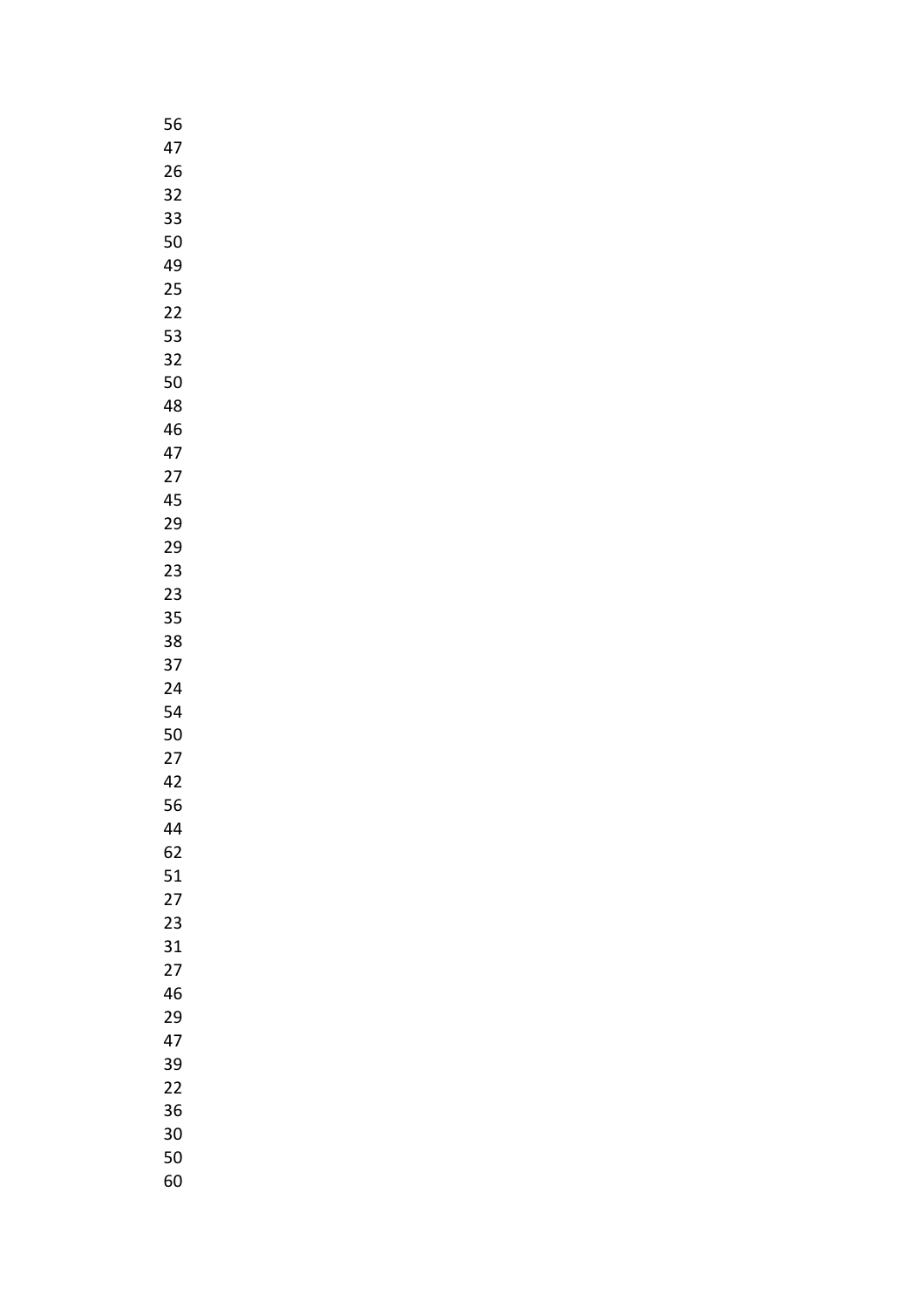| 30              |  |
|-----------------|--|
| 52              |  |
| 30              |  |
| 57              |  |
| 62              |  |
| $\overline{27}$ |  |
| 54              |  |
|                 |  |
| 30              |  |
| 52              |  |
| 46              |  |
| 57              |  |
| 48              |  |
| 36              |  |
| 30              |  |
| 50              |  |
| 38              |  |
| 29              |  |
| 24              |  |
| 22              |  |
| 56              |  |
|                 |  |
| 44              |  |
| 47              |  |
| 50              |  |
| 42              |  |
| 60              |  |
| 27              |  |
| 51              |  |
| 47              |  |
| 30              |  |
| 47              |  |
| 48              |  |
| 37              |  |
| 45              |  |
| 29              |  |
| 50              |  |
| 59              |  |
|                 |  |
| 36              |  |
| 31              |  |
| 40              |  |
| 46              |  |
| 35              |  |
| 49              |  |
| 32              |  |
| 38              |  |
| 63              |  |
| 45              |  |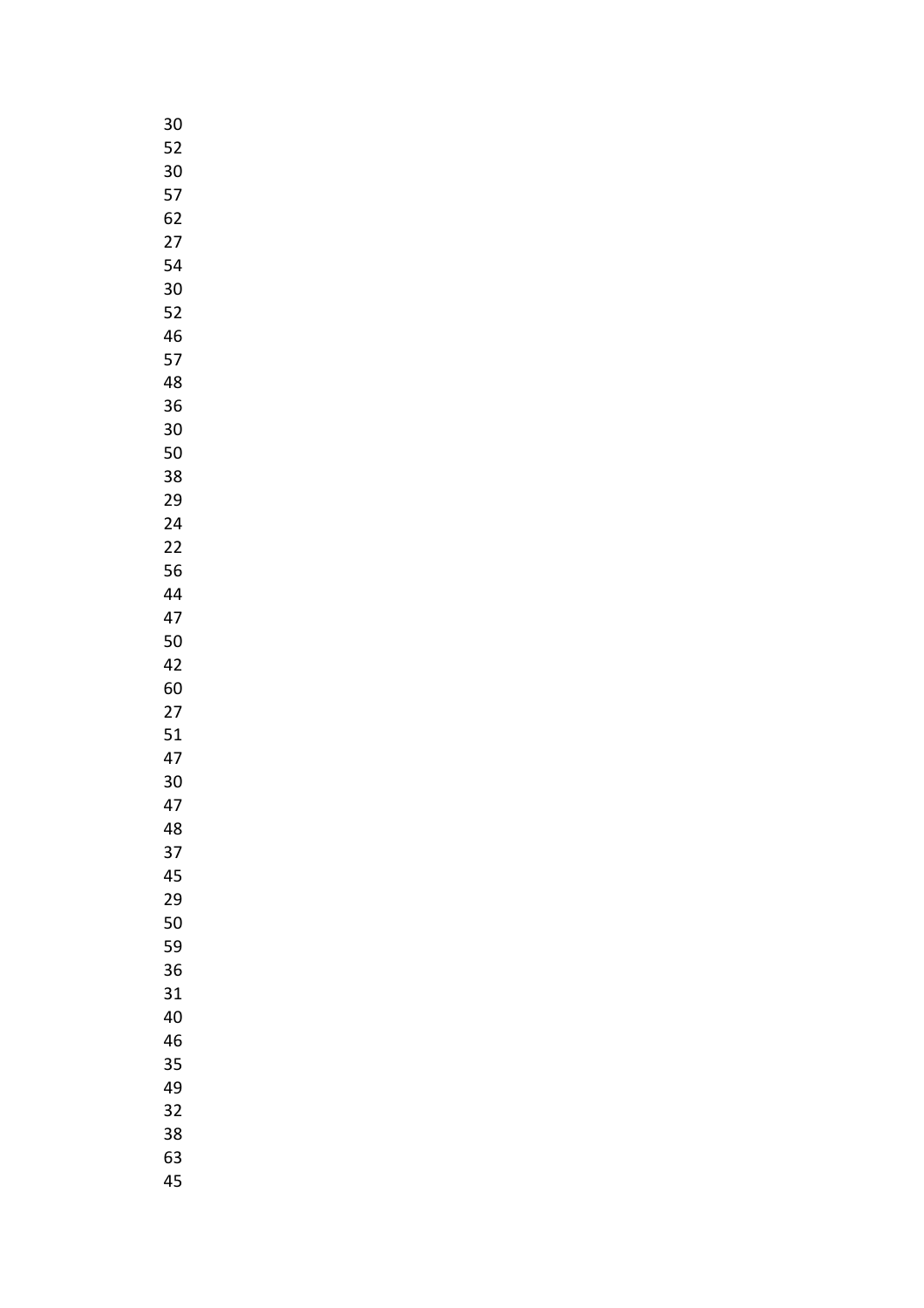| 36 |  |
|----|--|
| 44 |  |
| 29 |  |
| 30 |  |
| 25 |  |
|    |  |
| 54 |  |
| 49 |  |
| 35 |  |
| 41 |  |
| 46 |  |
| 41 |  |
| 27 |  |
| 27 |  |
| 28 |  |
| 30 |  |
| 49 |  |
| 34 |  |
| 51 |  |
|    |  |
| 42 |  |
| 37 |  |
| 42 |  |
| 34 |  |
| 49 |  |
| 58 |  |
| 50 |  |
| 51 |  |
| 51 |  |
| 51 |  |
| 33 |  |
| 33 |  |
| 33 |  |
|    |  |
| 41 |  |
| 41 |  |
| 41 |  |
| 41 |  |
| 54 |  |
| 54 |  |
| 54 |  |
| 40 |  |
| 40 |  |
| 40 |  |
| 34 |  |
| 34 |  |
| 34 |  |
| 34 |  |
| 58 |  |
|    |  |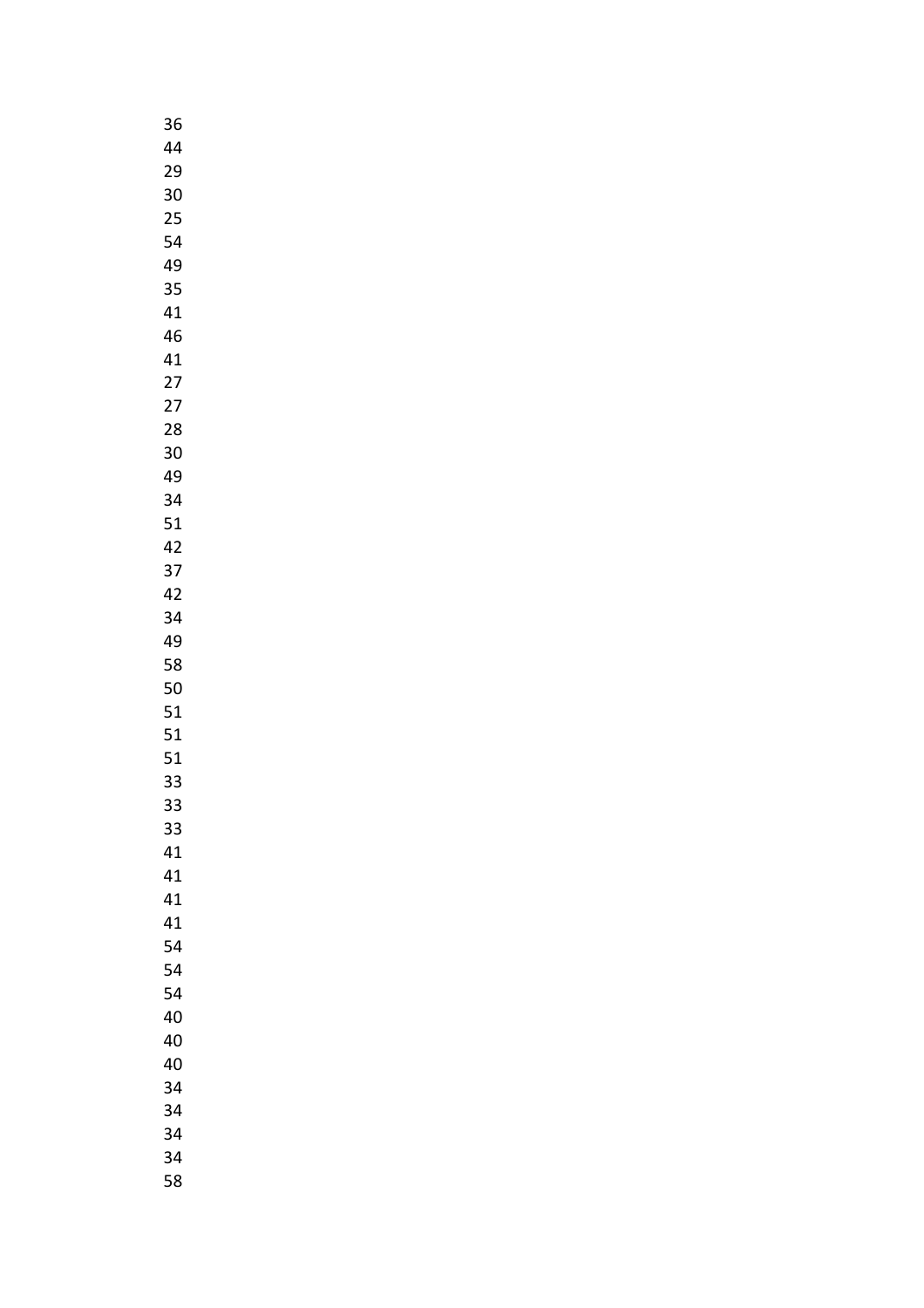| 58 |
|----|
| 58 |
| 42 |
| 42 |
| 42 |
| 45 |
| 45 |
| 45 |
| 45 |
| 37 |
|    |
| 50 |
| 41 |
| 35 |
| 35 |
| 28 |
| 49 |
| 41 |
| 41 |
| 36 |
| 31 |
| 31 |
| 27 |
| 26 |
| 26 |
| 27 |
| 54 |
| 54 |
|    |
| 41 |
| 34 |
| 37 |
| 29 |
| 35 |
| 30 |
| 51 |
| 34 |
| 47 |
| 45 |
| 40 |
| 35 |
| 28 |
| 30 |
| 35 |
| 28 |
| 30 |
| 28 |
|    |
| 24 |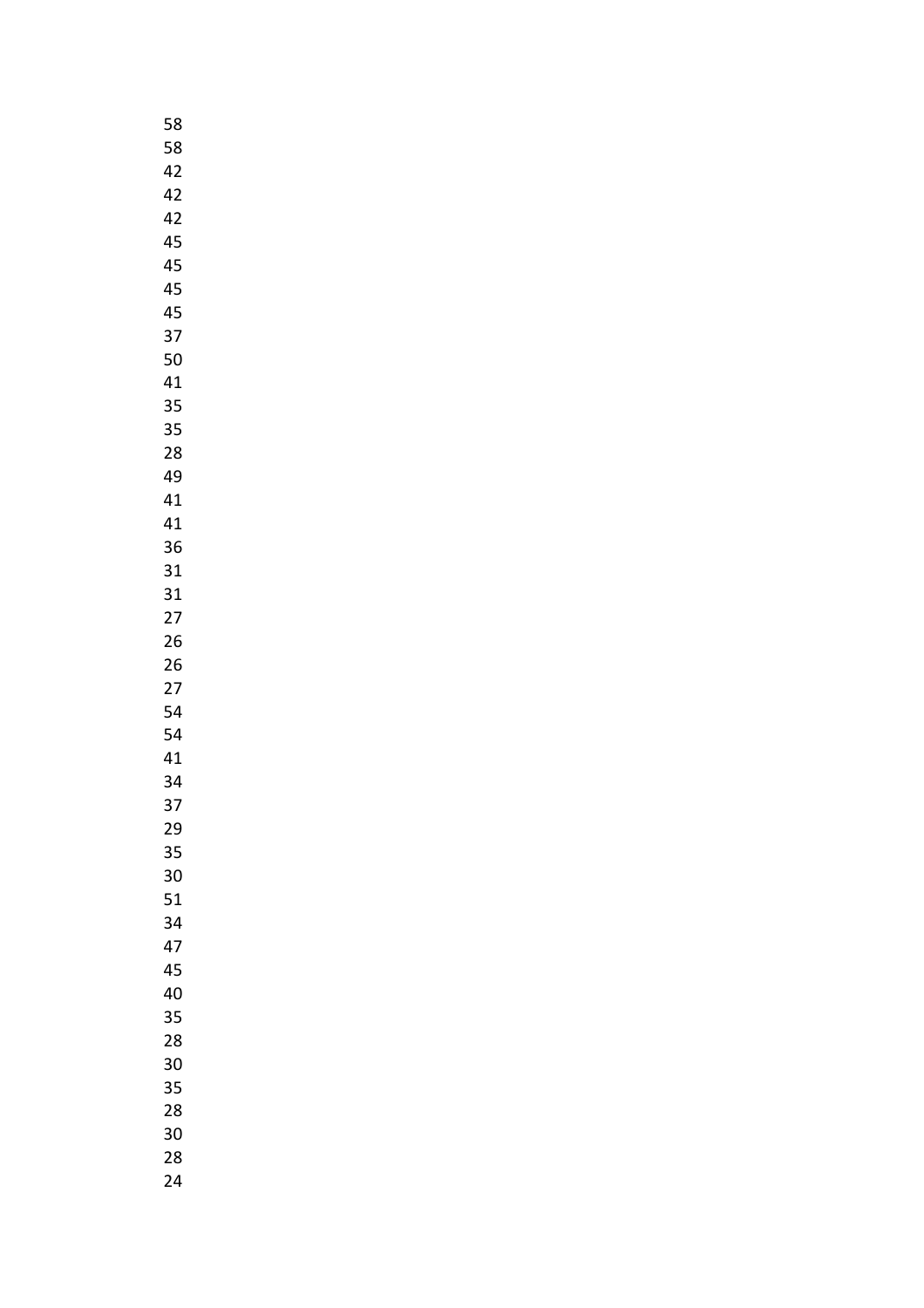| 47 |
|----|
| 33 |
| 35 |
| 39 |
| 28 |
| 42 |
| 59 |
| 42 |
|    |
| 32 |
| 54 |
| 28 |
| 31 |
| 63 |
| 44 |
| 36 |
| 38 |
| 43 |
| 36 |
| 59 |
| 31 |
| 28 |
| 36 |
| 31 |
| 36 |
|    |
| 36 |
| 28 |
| 59 |
| 59 |
| 59 |
| 59 |
| 59 |
| 59 |
| 59 |
| 59 |
| 28 |
| 59 |
| 31 |
| 59 |
| 59 |
| 59 |
| 59 |
|    |
| 31 |
| 31 |
| 28 |
| 42 |
| 31 |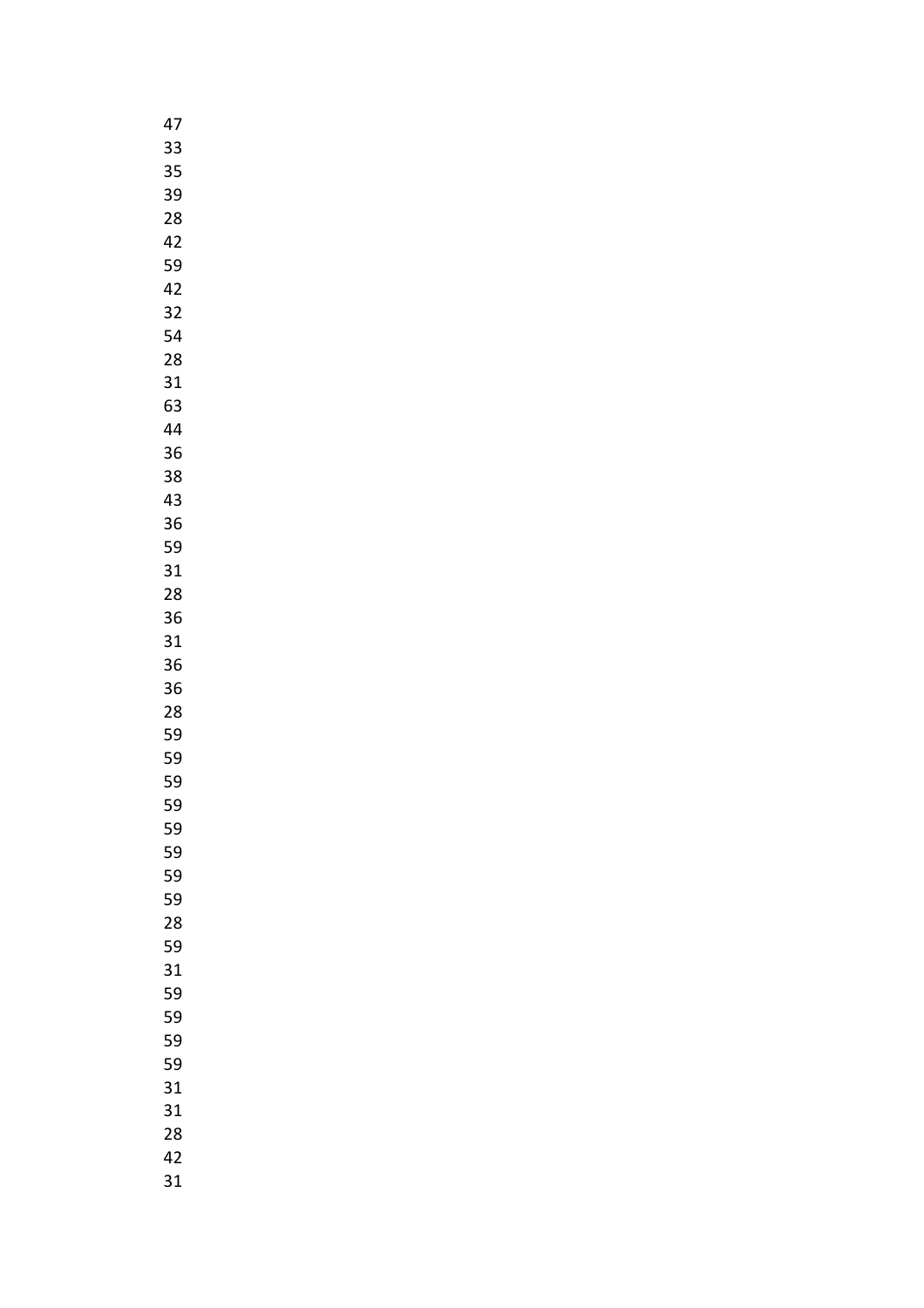| 31 |  |
|----|--|
| 36 |  |
| 59 |  |
| 59 |  |
| 59 |  |
| 59 |  |
| 43 |  |
| 45 |  |
| 55 |  |
| 48 |  |
|    |  |
| 46 |  |
| 45 |  |
| 55 |  |
| 55 |  |
| 45 |  |
| 45 |  |
| 45 |  |
| 48 |  |
| 48 |  |
| 48 |  |
| 46 |  |
| 46 |  |
| 43 |  |
| 43 |  |
| 43 |  |
| 31 |  |
| 31 |  |
| 40 |  |
| 46 |  |
| 32 |  |
| 35 |  |
| 30 |  |
| 38 |  |
| 32 |  |
| 29 |  |
|    |  |
| 57 |  |
| 42 |  |
| 35 |  |
| 39 |  |
| 36 |  |
| 53 |  |
| 22 |  |
| 26 |  |
| 40 |  |
| 23 |  |
| 42 |  |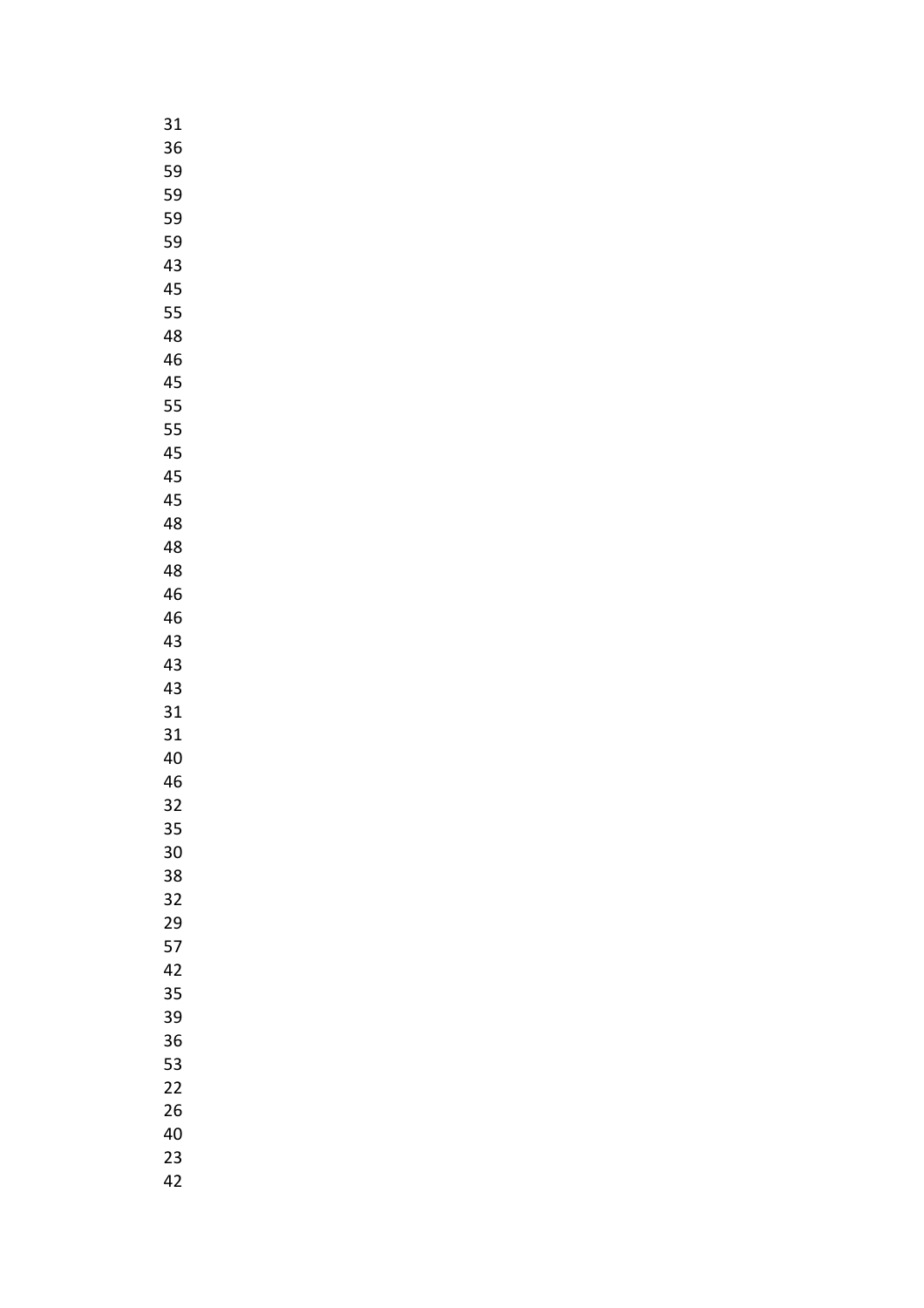| 67 |  |
|----|--|
| 59 |  |
| 28 |  |
| 35 |  |
| 32 |  |
|    |  |
| 30 |  |
| 29 |  |
| 31 |  |
| 46 |  |
| 38 |  |
| 57 |  |
| 31 |  |
| 32 |  |
| 23 |  |
| 35 |  |
|    |  |
| 40 |  |
| 53 |  |
| 45 |  |
| 62 |  |
| 45 |  |
| 40 |  |
| 61 |  |
| 61 |  |
| 39 |  |
| 57 |  |
| 36 |  |
| 20 |  |
|    |  |
| 24 |  |
| 24 |  |
| 20 |  |
| 36 |  |
| 36 |  |
| 21 |  |
| 36 |  |
| 21 |  |
| 59 |  |
| 32 |  |
| 47 |  |
|    |  |
| 46 |  |
| 51 |  |
| 38 |  |
| 32 |  |
| 27 |  |
| 32 |  |
| 32 |  |
| 47 |  |
|    |  |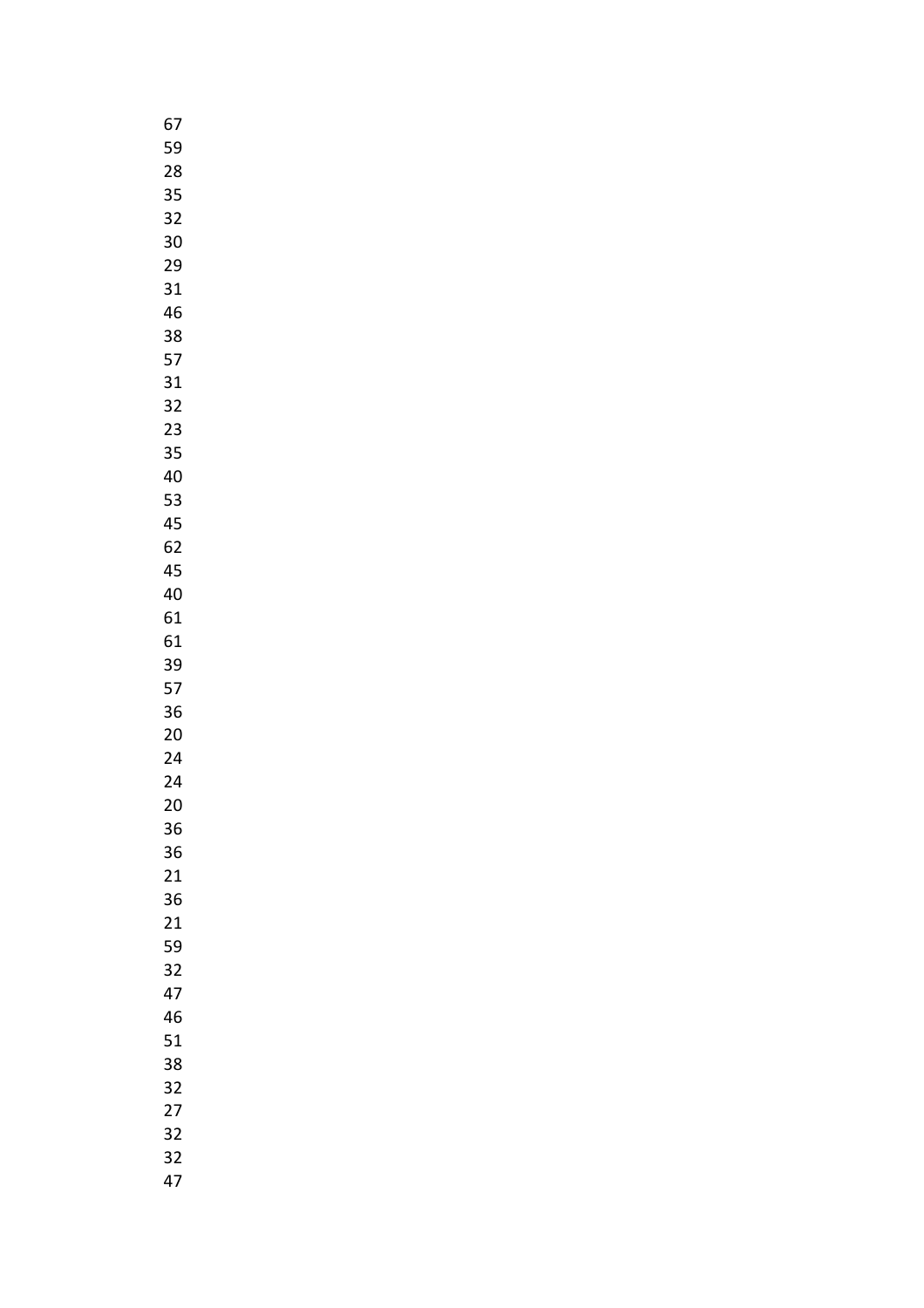| 47 |
|----|
| 46 |
| 38 |
| 38 |
| 46 |
| 47 |
| 59 |
| 46 |
| 46 |
| 51 |
|    |
| 51 |
| 59 |
| 51 |
| 49 |
| 36 |
| 47 |
| 38 |
| 47 |
| 27 |
| 47 |
| 31 |
| 40 |
| 47 |
| 49 |
| 49 |
| 49 |
| 49 |
| 31 |
| 49 |
| 49 |
| 49 |
| 47 |
| 31 |
| 49 |
|    |
| 49 |
| 49 |
| 38 |
| 47 |
| 49 |
| 49 |
| 49 |
| 49 |
| 47 |
| 49 |
| 49 |
| 40 |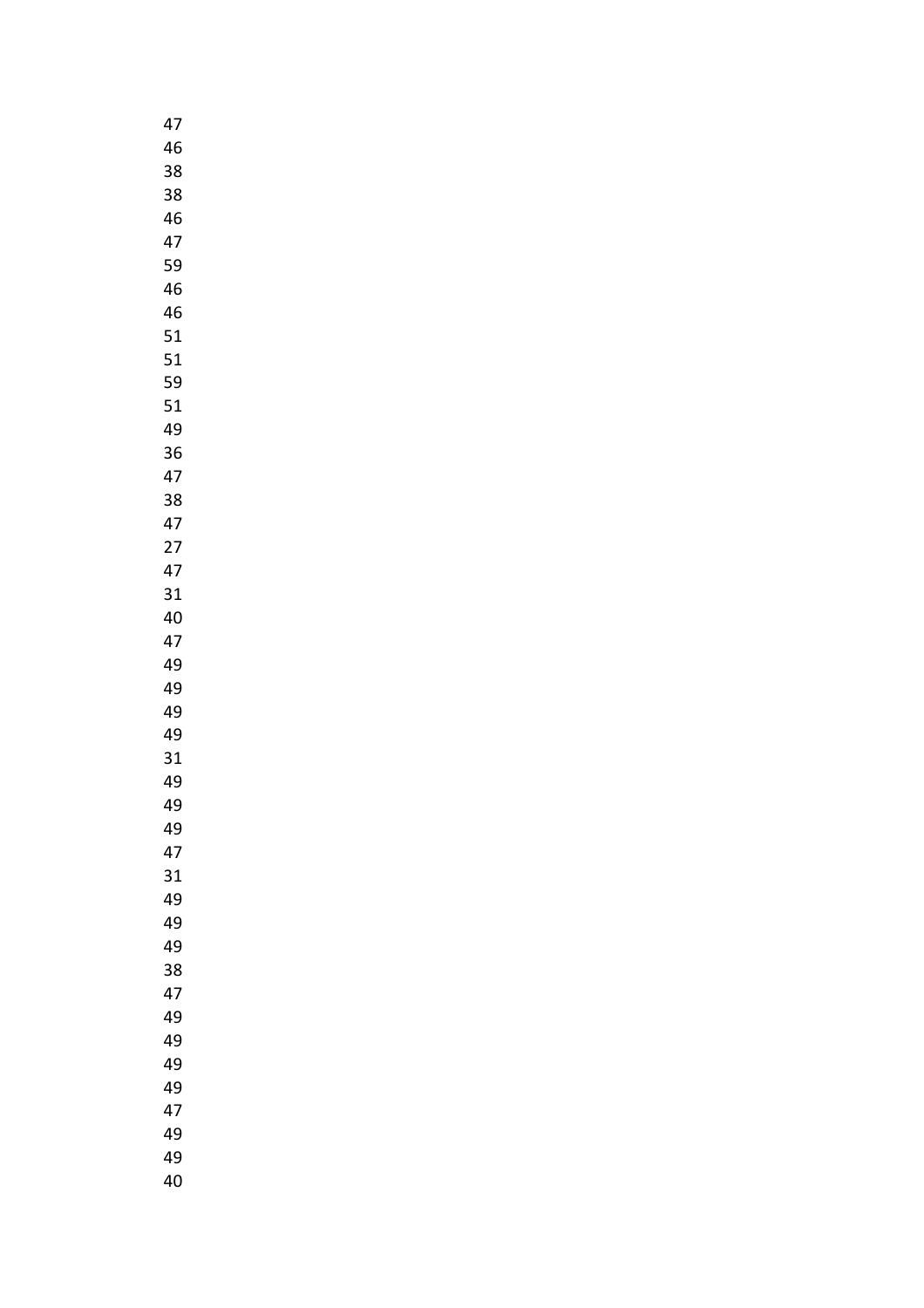| 47 |
|----|
| 49 |
| 27 |
| 49 |
| 36 |
| 38 |
| 49 |
| 52 |
|    |
| 52 |
| 52 |
| 52 |
| 52 |
| 52 |
| 52 |
| 52 |
| 52 |
| 49 |
| 52 |
| 49 |
| 49 |
| 49 |
| 49 |
| 49 |
| 52 |
| 49 |
| 60 |
| 50 |
|    |
| 38 |
| 36 |
| 44 |
| 29 |
| 40 |
| 44 |
| 30 |
| 25 |
| 23 |
| 36 |
| 29 |
| 25 |
| 30 |
| 44 |
| 39 |
| 39 |
| 39 |
| 39 |
| 39 |
|    |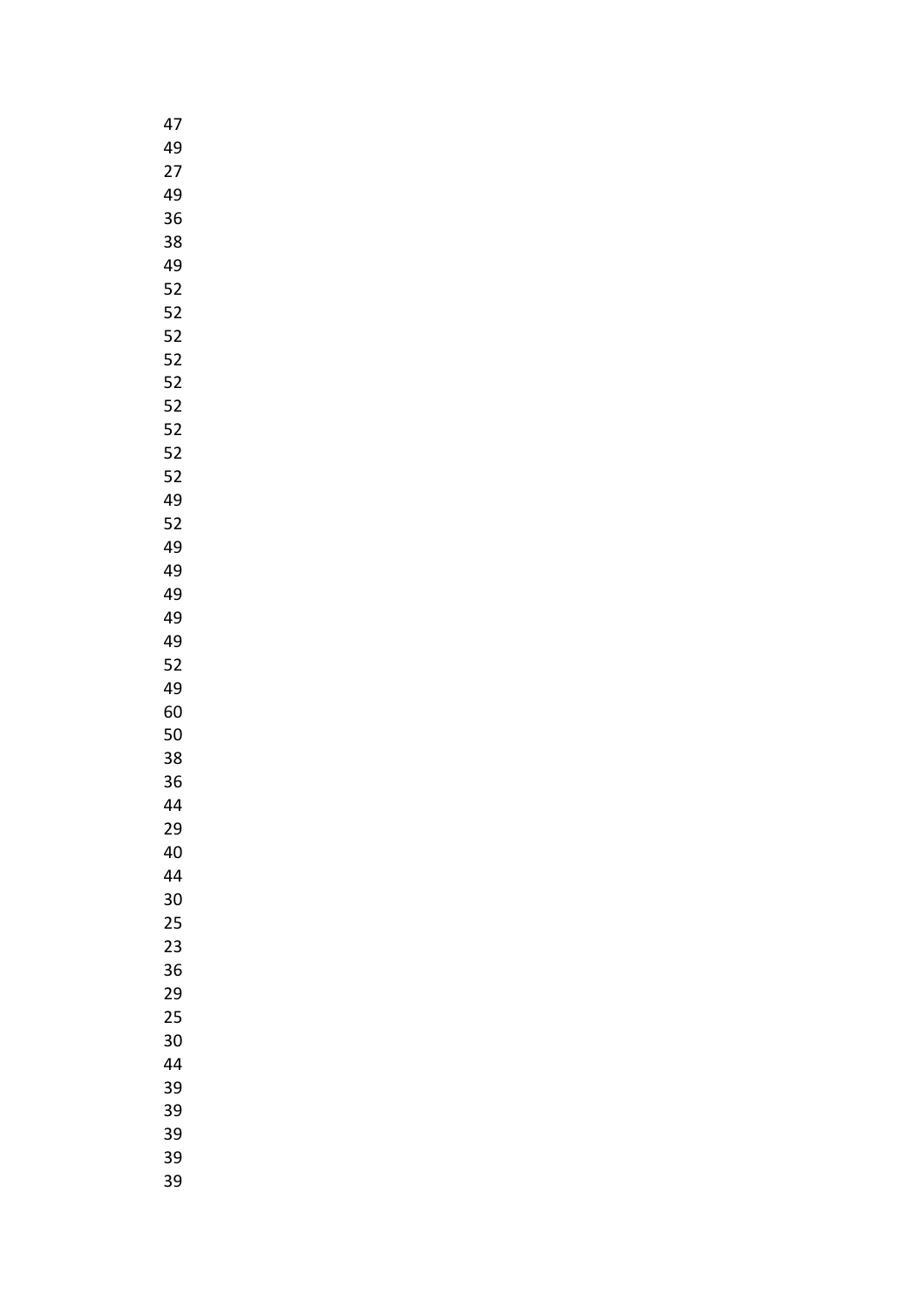| 39 |
|----|
| 39 |
| 39 |
| 39 |
| 39 |
| 39 |
| 39 |
| 39 |
|    |
| 39 |
| 65 |
| 49 |
| 25 |
| 34 |
| 34 |
| 41 |
| 47 |
| 40 |
| 25 |
| 33 |
| 33 |
| 35 |
| 29 |
| 40 |
| 29 |
|    |
| 33 |
| 35 |
| 33 |
| 29 |
| 40 |
| 40 |
| 33 |
| 33 |
| 35 |
| 33 |
| 35 |
| 41 |
| 32 |
| 35 |
| 46 |
| 43 |
| 72 |
| 45 |
| 46 |
| 32 |
| 39 |
| 43 |
|    |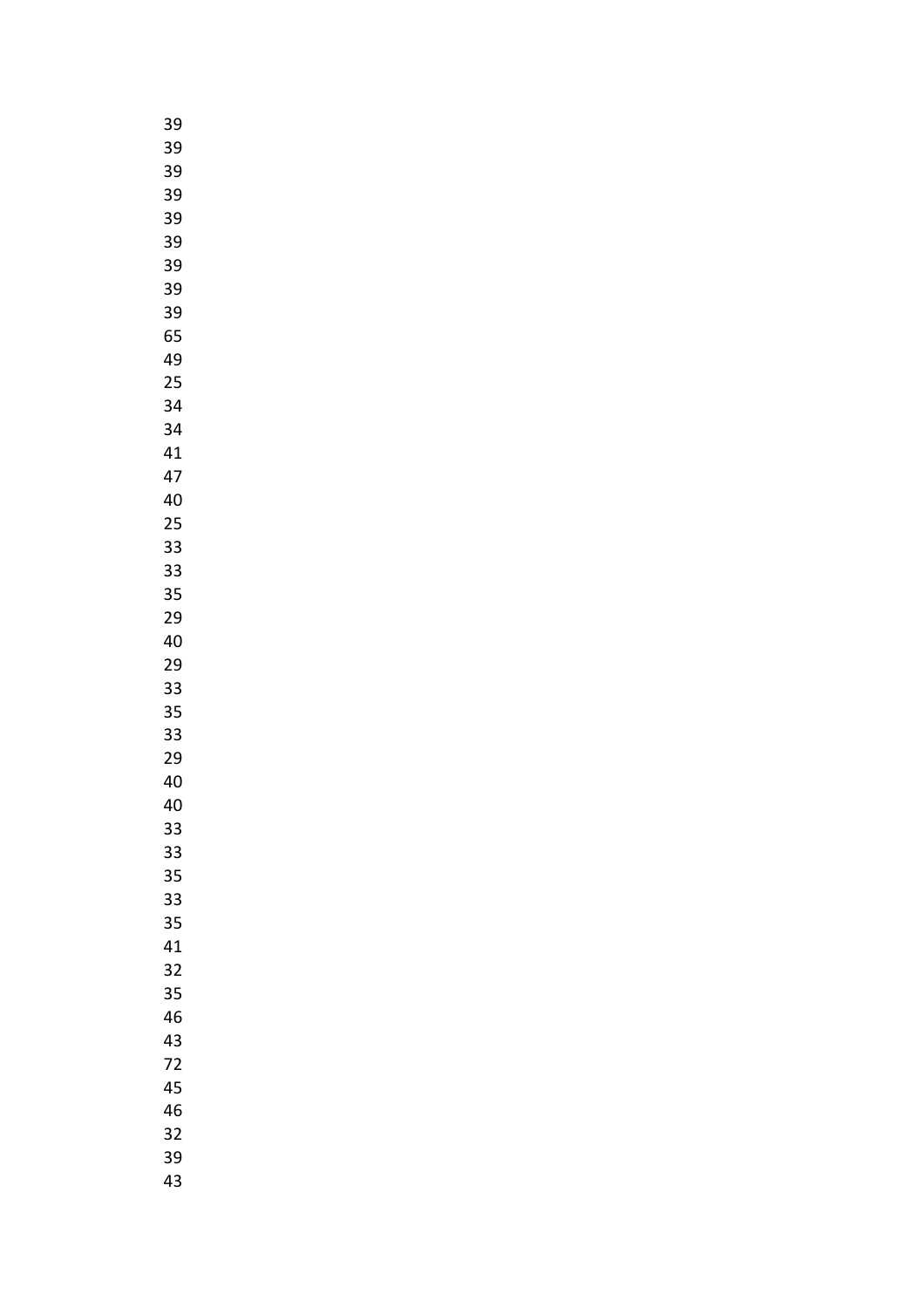| 42 |  |
|----|--|
| 49 |  |
| 35 |  |
| 28 |  |
| 27 |  |
|    |  |
| 28 |  |
| 44 |  |
| 42 |  |
| 45 |  |
| 45 |  |
| 39 |  |
| 42 |  |
| 55 |  |
| 32 |  |
| 40 |  |
| 40 |  |
|    |  |
| 27 |  |
| 44 |  |
| 49 |  |
| 24 |  |
| 32 |  |
| 48 |  |
| 27 |  |
| 43 |  |
| 57 |  |
| 36 |  |
| 28 |  |
| 32 |  |
|    |  |
| 39 |  |
| 43 |  |
| 43 |  |
| 43 |  |
| 43 |  |
| 43 |  |
| 57 |  |
| 32 |  |
| 32 |  |
| 57 |  |
| 57 |  |
|    |  |
| 57 |  |
| 57 |  |
| 32 |  |
| 32 |  |
| 32 |  |
| 33 |  |
| 42 |  |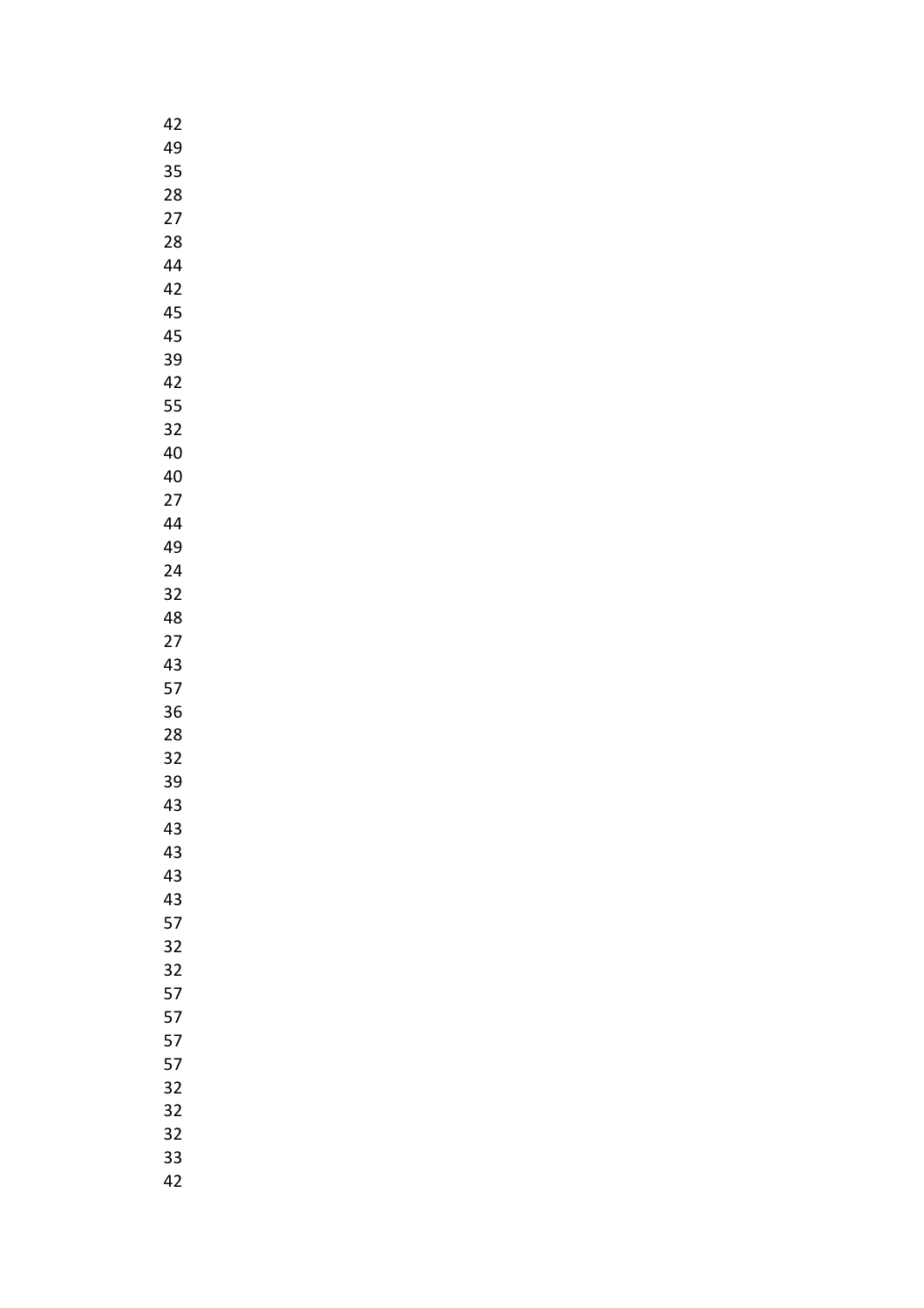| 31 |  |
|----|--|
| 34 |  |
| 35 |  |
| 46 |  |
| 31 |  |
| 46 |  |
| 46 |  |
| 33 |  |
|    |  |
| 24 |  |
| 39 |  |
| 33 |  |
| 31 |  |
| 40 |  |
| 40 |  |
| 38 |  |
| 52 |  |
| 44 |  |
| 40 |  |
| 66 |  |
| 48 |  |
| 47 |  |
| 55 |  |
| 66 |  |
| 40 |  |
| 47 |  |
| 44 |  |
| 40 |  |
| 48 |  |
| 46 |  |
| 50 |  |
|    |  |
| 65 |  |
| 51 |  |
| 63 |  |
| 58 |  |
| 62 |  |
| 63 |  |
| 33 |  |
| 65 |  |
| 62 |  |
| 56 |  |
| 50 |  |
| 58 |  |
| 63 |  |
| 46 |  |
| 51 |  |
| 63 |  |
|    |  |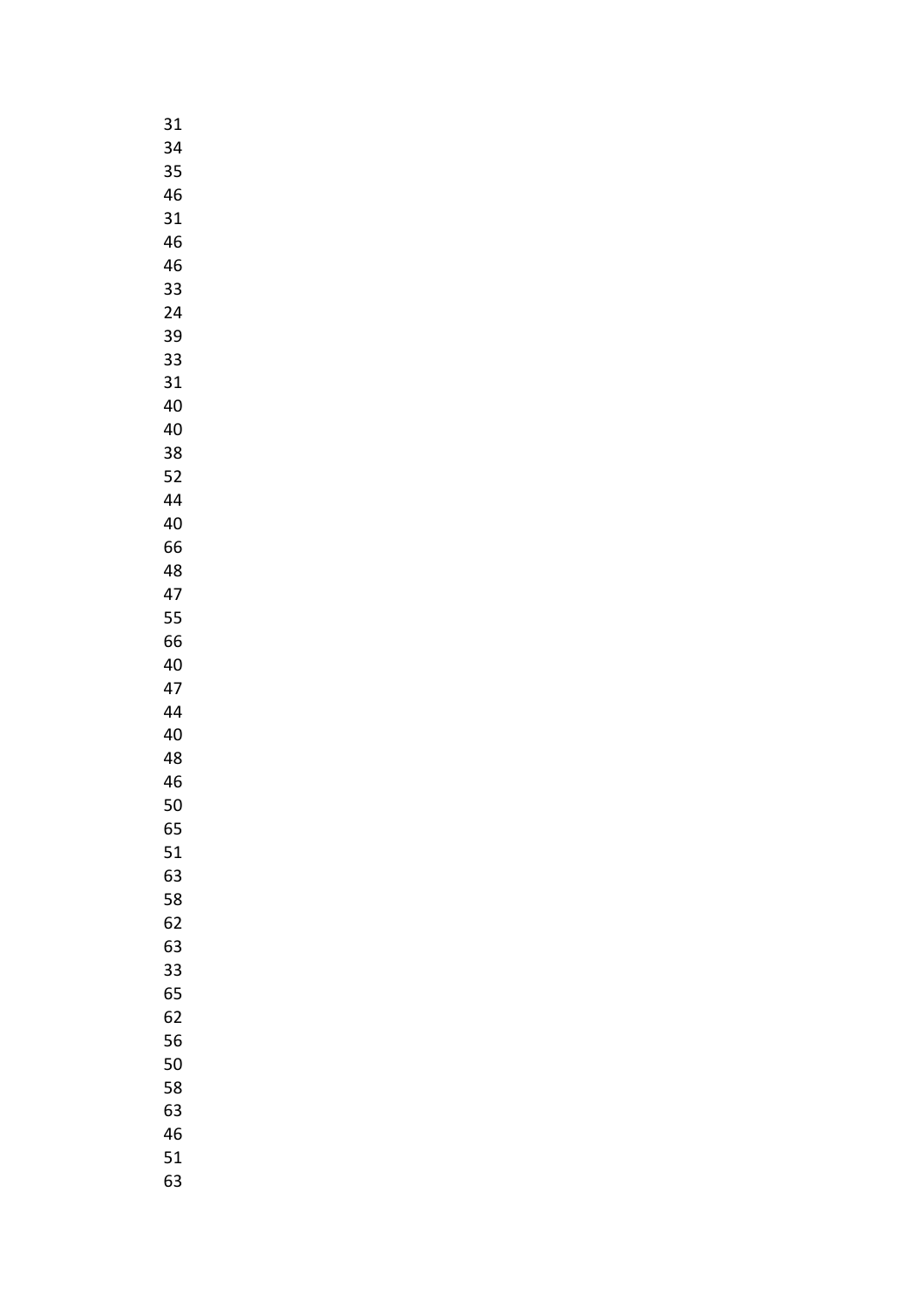| 33              |
|-----------------|
| 54              |
| 55              |
| 51              |
| 36              |
| 54              |
| 55              |
|                 |
| 51              |
| 36              |
| 46              |
| 66              |
| 58              |
| 47              |
| 26              |
| 54              |
| 31              |
| 28              |
| 32              |
| 42              |
| 28              |
| 38              |
| 38              |
| 49              |
| 39              |
| 38              |
| 42              |
| 43              |
| 38              |
| 42              |
| 38              |
|                 |
| 46              |
| 42              |
| 38              |
| 38              |
| 46              |
| 42              |
| 43              |
| 38              |
| 49              |
| 51              |
| 27              |
| 51              |
| $\overline{27}$ |
| 37              |
| 26              |
| 30              |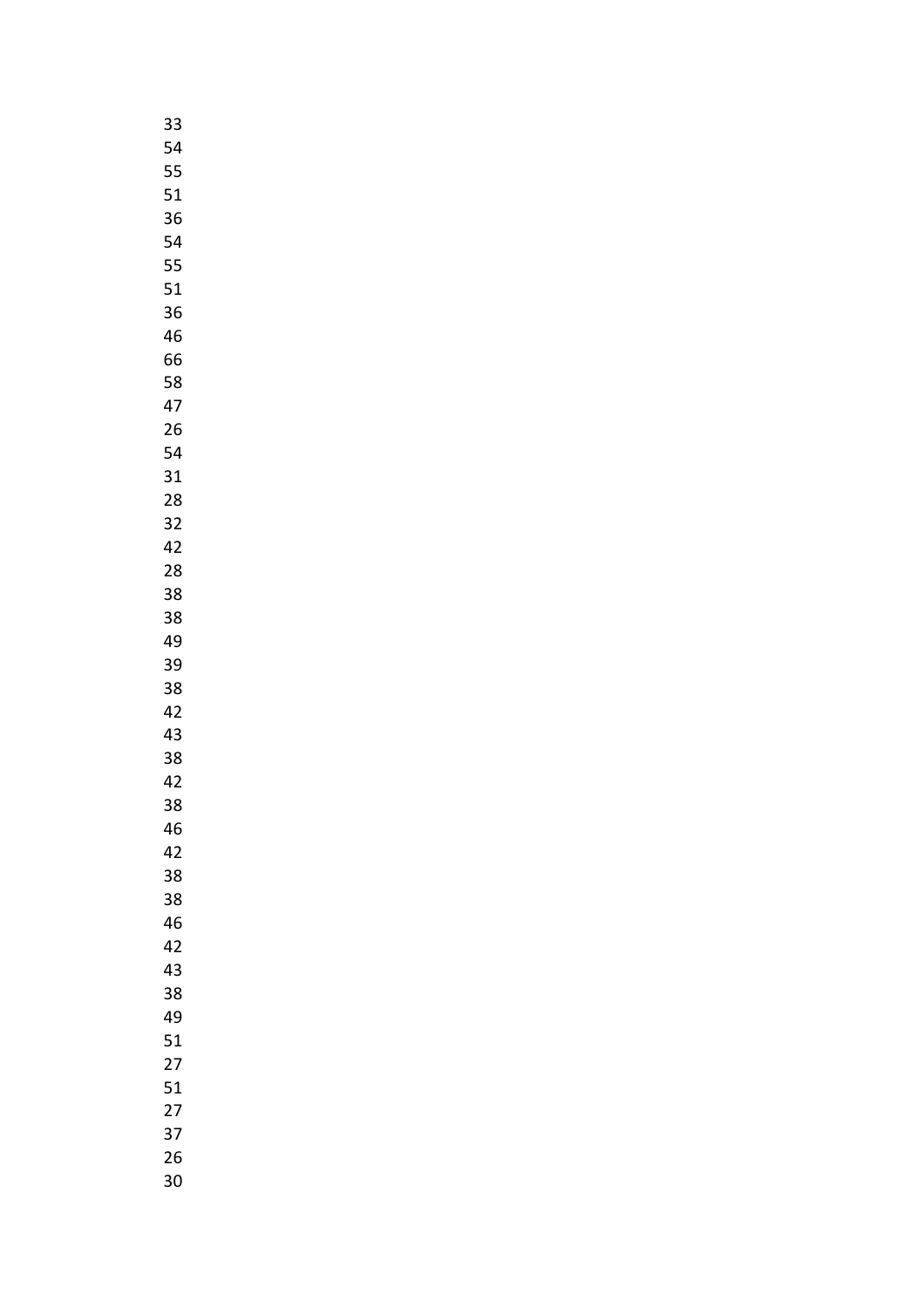| 39              |  |
|-----------------|--|
| 27              |  |
| 24              |  |
| 23              |  |
| 56              |  |
|                 |  |
| 44              |  |
| 38              |  |
| 30              |  |
| 27              |  |
| 48              |  |
| 41              |  |
| 55              |  |
| 29              |  |
| 28              |  |
| 58              |  |
|                 |  |
| 57              |  |
| 60              |  |
| 27              |  |
| 28              |  |
| $\overline{27}$ |  |
| 39              |  |
| 40              |  |
| 37              |  |
| 29              |  |
| 52              |  |
| $\overline{27}$ |  |
|                 |  |
| 33              |  |
| 42              |  |
| 32              |  |
| 58              |  |
| 40              |  |
| 36              |  |
| 27              |  |
| 44              |  |
| 34              |  |
| 29              |  |
| 31              |  |
| 22              |  |
|                 |  |
| 45              |  |
| 37              |  |
| 27              |  |
| 41              |  |
| 38              |  |
| 32              |  |
| 35              |  |
| 38              |  |
|                 |  |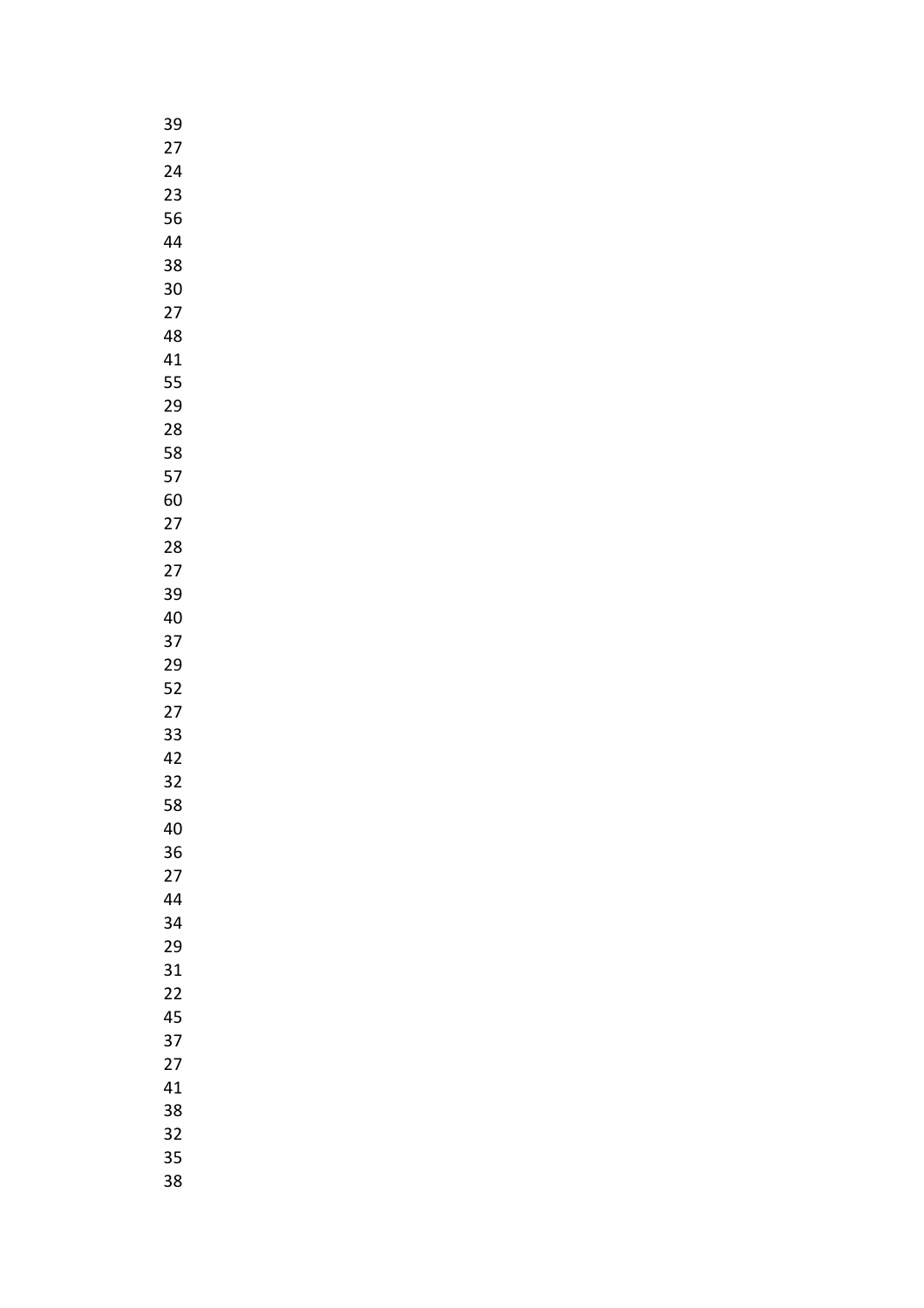| 39 |
|----|
| 52 |
| 32 |
| 36 |
| 27 |
| 42 |
|    |
| 42 |
| 37 |
| 35 |
| 57 |
| 36 |
| 51 |
| 60 |
| 37 |
| 41 |
| 22 |
| 28 |
| 31 |
| 29 |
| 39 |
| 31 |
| 34 |
| 31 |
| 39 |
|    |
| 31 |
| 26 |
| 29 |
| 56 |
| 41 |
| 40 |
| 26 |
| 58 |
| 44 |
| 37 |
| 45 |
| 39 |
| 46 |
| 34 |
| 30 |
| 39 |
| 22 |
| 23 |
| 27 |
| 61 |
| 29 |
| 30 |
|    |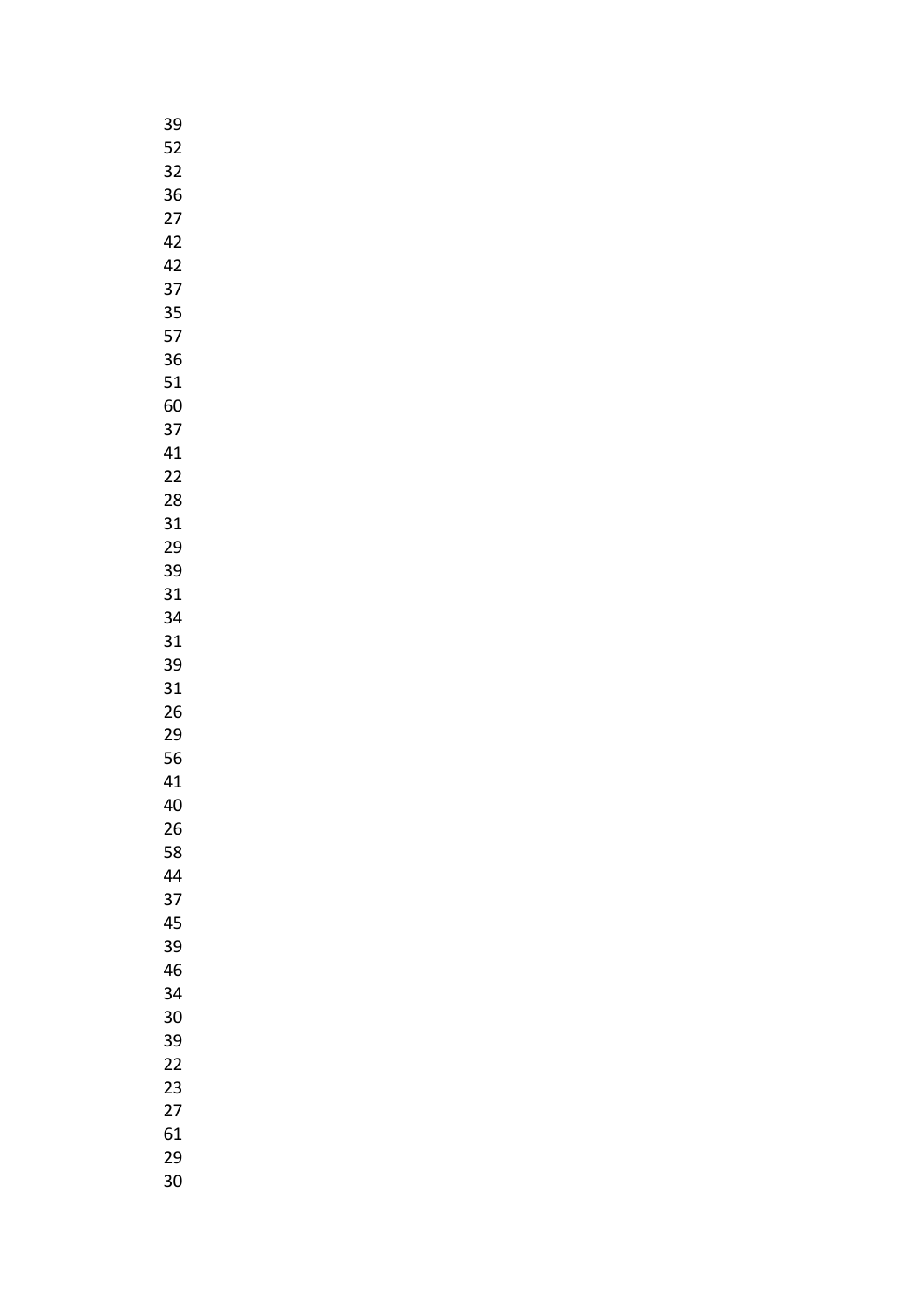| 48              |
|-----------------|
| 30              |
| 23              |
| 29              |
| 38              |
|                 |
| 28              |
| 53              |
| 40              |
| 30              |
| 41              |
| 36              |
| 44              |
| 55              |
| 29              |
| 39              |
| 30              |
|                 |
| 58              |
| 32              |
| 47              |
| 29              |
| 40              |
| 23              |
| 42              |
| 32              |
| 39              |
| 38              |
| 47              |
| 45              |
| 44              |
|                 |
| 23              |
| 41              |
| 55              |
| 37              |
| 29              |
| 39              |
| 28              |
| 33              |
| 41              |
| 58              |
| 48              |
| 29              |
| 27              |
| $\overline{27}$ |
| 37              |
|                 |
| 30              |
| 29              |